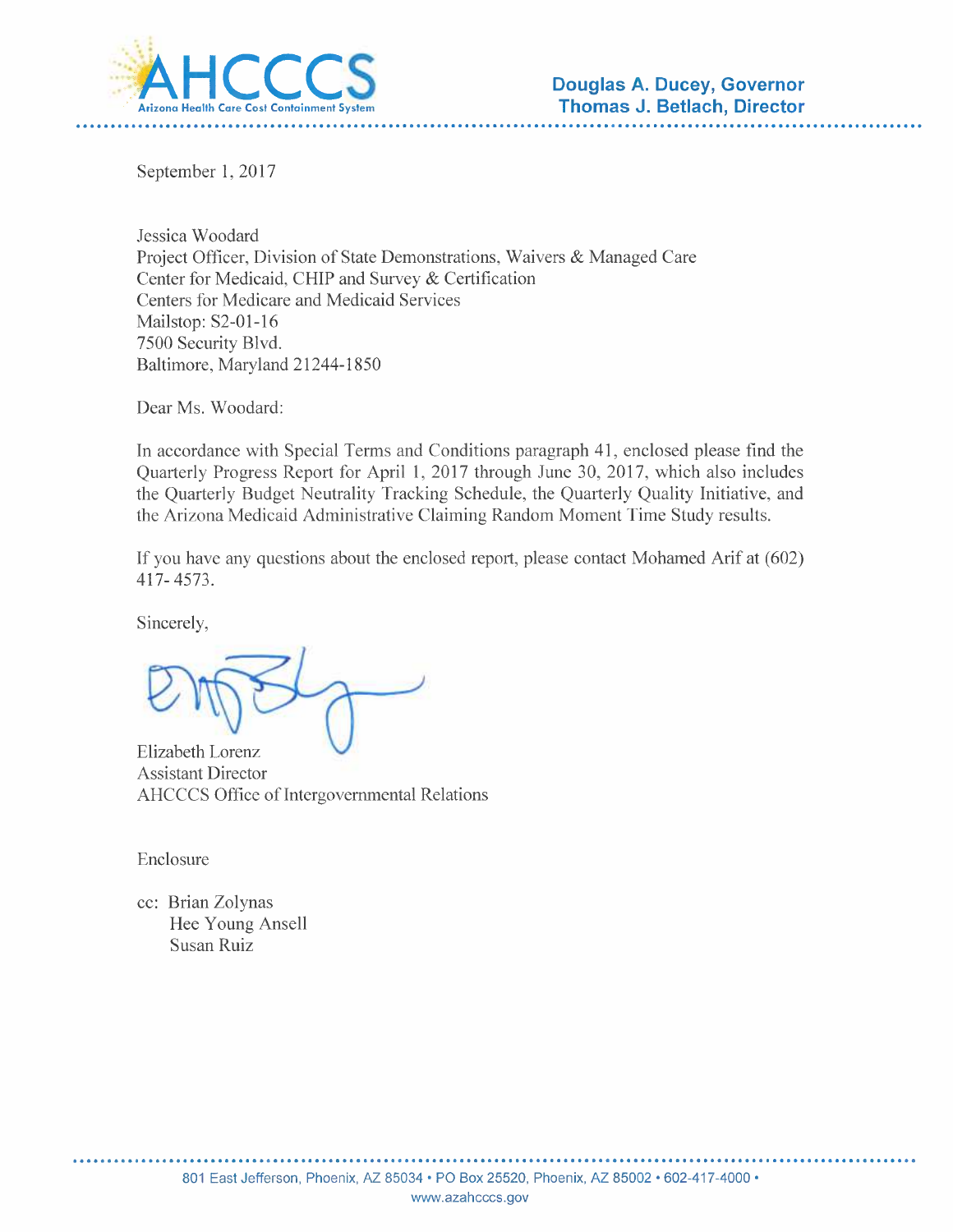

# **AHCCCS Quarterly Report April 1, 2017 – June 30, 2017**

# **TITLE**

Arizona Health Care Cost Containment System – AHCCCS A Statewide Approach to Cost Effective Health Care Financing

Section 1115 Quarterly Report Demonstration Year: 34 Federal Fiscal Quarter: 3rd (April 1, 2017 – June 30, 2017)

### **INTRODUCTION**

As written in Special Terms and Conditions, paragraph 41, the State submits quarterly progress reports to CMS. Quarterly reports inform CMS of significant demonstration activity from the time of approval through completion of the Demonstration.

# **ENROLLMENT INFORMATION**

**Table 1** contains a summary of the number of unduplicated enrollees for quarter April 1, 2017 – June 30, 2017, by population categories. The table also includes the number of voluntarily and involuntary disenrolled members during this period.

| <b>Population Groups</b>    | <b>Number</b><br><b>Enrollees</b> | <b>Number Voluntarily</b><br><b>Disenrolled-Current Qtr</b> | <b>Number Involuntarily</b><br><b>Disenrolled-Current Qtr</b> |
|-----------------------------|-----------------------------------|-------------------------------------------------------------|---------------------------------------------------------------|
| <b>Acute AFDC/SOBRA</b>     | 1,223,081                         | 2,705                                                       | 259,355                                                       |
| <b>Acute SSI</b>            | 190,026                           | 132                                                         | 25,748                                                        |
| <b>Prop 204 Restoration</b> | 519,388                           | 782                                                         | 75,531                                                        |
| <b>Adult Expansion</b>      | 127,916                           | 225                                                         | 31,055                                                        |
| <b>LTC DD</b>               | 31,020                            | 30                                                          | 2,255                                                         |
| <b>LTC EPD</b>              | 31,430                            | 40                                                          | 3,871                                                         |
| <b>Non-Waiver</b>           | 27,665                            | 159                                                         | 10,967                                                        |
| <b>Total</b>                | 2,150,526                         | 4,073                                                       | 408,782                                                       |

# **Table 1**

**Table 2** is a snapshot of the number of current enrollees (as of July 1, 2017) by funding categories as requested by CMS.

### **Table 2**

| <b>State Reported Enrollment in the</b><br><b>Demonstration (as requested)</b> | <b>Current Enrollees</b> |
|--------------------------------------------------------------------------------|--------------------------|
| <b>Title XIX funded State Plan</b>                                             | 1,381,347                |
| Title XXI funded State Plan <sup>2</sup>                                       | 21.050                   |

<span id="page-1-0"></span> $1$  SSI Cash and Related, 1931 Families and Children, 1931 Related, TMA, SOBRA child and pregnant, ALTCS, FTW, QMB, BCCP, SLMB, QI-1

 $\overline{a}$ 

<span id="page-1-1"></span>**KidsCare**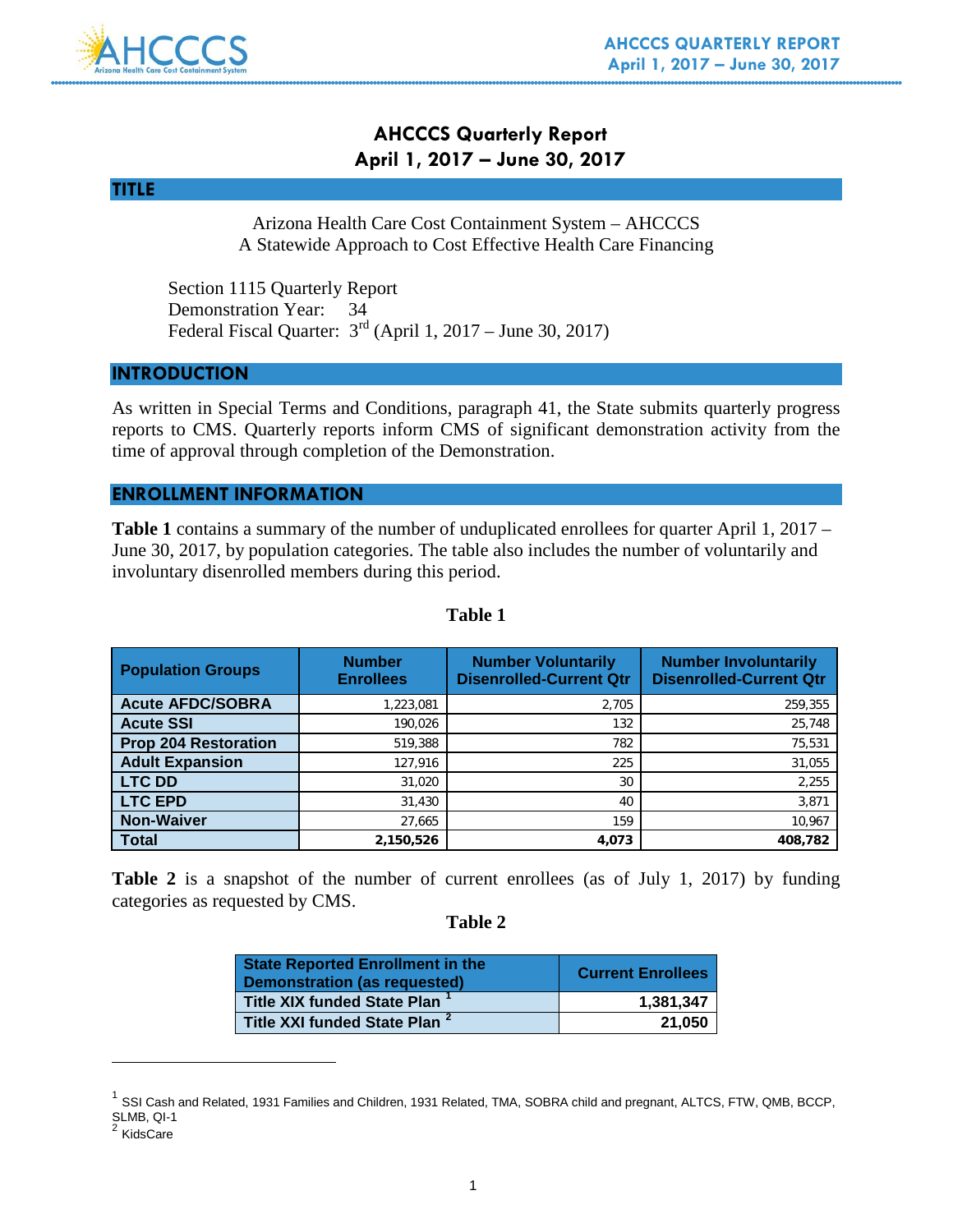

| <b>State Reported Enrollment in the</b><br><b>Demonstration (as requested)</b> | <b>Current Enrollees</b> |
|--------------------------------------------------------------------------------|--------------------------|
| Title XIX funded Expansion <sup>3</sup>                                        | 399,363                  |
| Prop 204 Restoration (0-100% FPL)                                              | 82,228                   |
| Adult Expansion (100% - 133% FPL)                                              | 317,135                  |
| <b>Enrollment Current as of</b>                                                | 7/1/17                   |

# **OPERATIONAL/POLICY DEVELOPMENTS/ISSUES**

# *Waiver Update*

On April 12, 2017, AHCCCS submitted to CMS a request for a waiver from restrictions on federal funding for services provided to Medicaid beneficiaries aged 21-64 who receive inpatient services in an Institution for Mental Disease (IMD), regardless of delivery system. With this approval, AHCCCS would maintain and enhance beneficiary access to behavioral health services. In addition, a waiver of the IMD exclusion would allow psychiatric facilities (i.e., hospitals, nursing facilities, or other institutions of more than 16 beds that are primarily engaged in providing diagnosis, treatment or care of persons with mental diseases, including medical attention, nursing care and related services) to be able to continue to provide reimbursable services to all AHCCCS members.

On June 2, 2017, the Centers for Medicare and Medicaid Services (CMS) has indicated that currently there is only a path forward for an IMD waiver for individuals with substance use disorder needs, as part of a comprehensive state substance use disorder (SUD) strategy. AHCCCS will move forward with the submitting such comprehensive strategy, and will comply with the IMD provisions of the managed care regulations for individuals with non-SUD behavioral health conditions.

# *Targeted Investment Program Update*

Below is a summary of the TI program implementation activities conducted by AHCCCS from April 1, 2017 through June 30, 2017:

- AHCCCS worked in collaboration with a broad range of stakeholders including provider organizations and AHCCCS health plans to develop the TI program core project components and the associated milestones (for TI demonstration years 2 and 3). This activity also included developing the TI participant incentive payment model including attribution funds flow among provider types and areas of concentration.
- Drafting of a TI managed care organization (MCO) payment policy and contract language was also initiated during this quarter, as was ongoing consultation with the State Health Information Exchange (Health Current) on data exchange and sharing expectations for TI participants.
- On June 9, 2017, AHCCCS convened a statewide stakeholder forum to disseminate information regarding the TI program objectives, requirements, incentive payments, and

 $\overline{a}$ 

<span id="page-2-0"></span><sup>3</sup> Prop 204 Restoration & Adult Expansion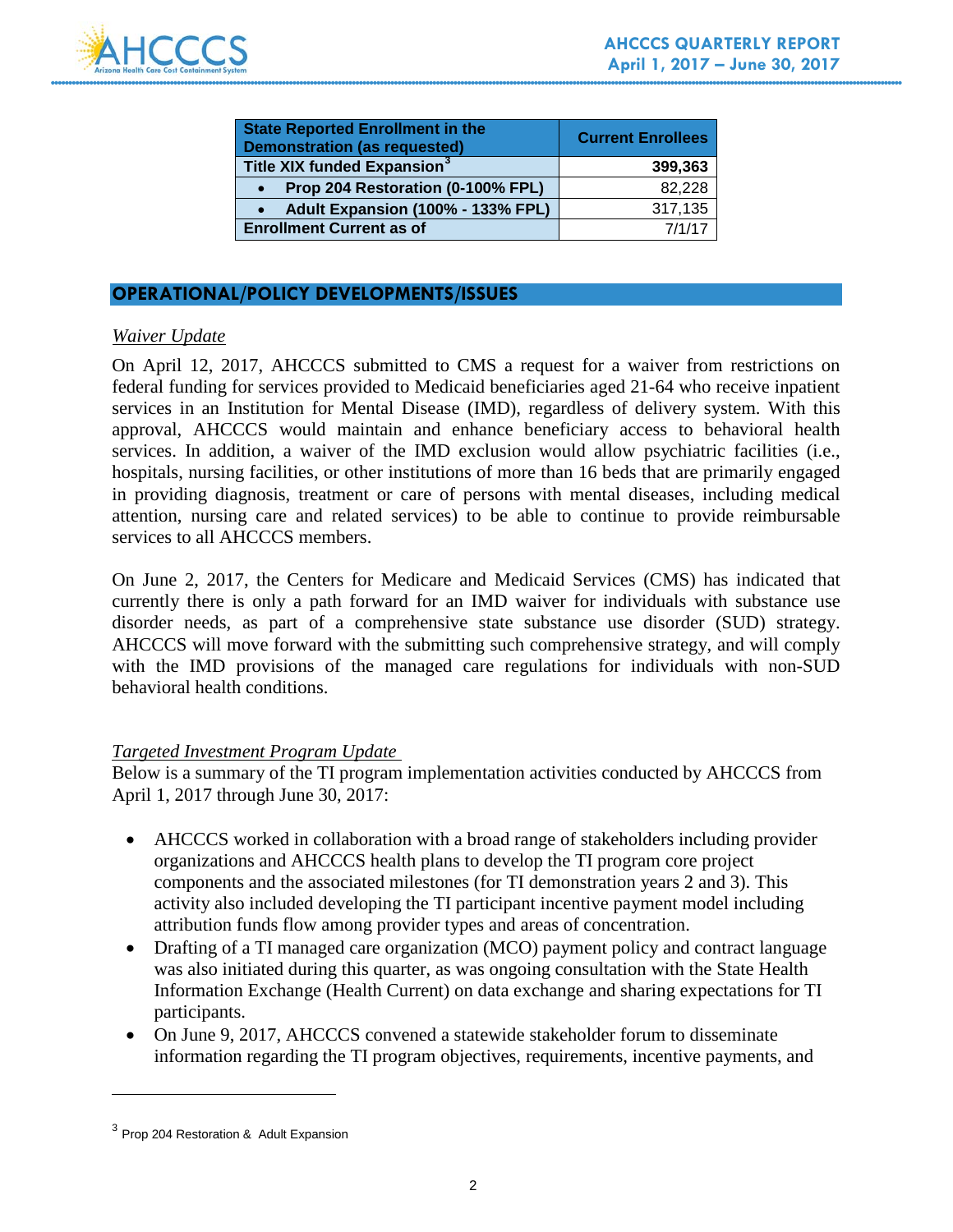

application process. Approximately 300 individuals representing behavioral health providers, physical health providers, RBHAs, and Medicaid acute care plans attended this meeting (in-person and via webinar).

- On June 15, 2017, AHCCCS launched the online application platform for providers interested to participate in the TI Program. In addition, the Agency launched the TI program webpage as part of the public communication plan, as well as a dedicated email inbox to respond to stakeholder questions about the program.<sup>[4](#page-3-0)</sup>
- AHCCCS submitted a draft evaluation design of TI program demonstration on May 17, 2017. The AHCCCS team is working closely with CMS to finalize the details of the evaluation design document.

# *State Plan Update*

During the reporting period, the following State Plan Amendments (SPA) were filed and/or approved:

| SPA#                                                              | <b>Description</b>                                                                                                                                        | <b>Filed</b> | <b>Approved</b> | <b>Eff. Date</b> |
|-------------------------------------------------------------------|-----------------------------------------------------------------------------------------------------------------------------------------------------------|--------------|-----------------|------------------|
| <b>Title XIX</b>                                                  |                                                                                                                                                           |              |                 |                  |
| <b>SPA 15-005-C</b><br><b>Other Provider</b><br>Rates             | Updates rates for other<br>provider services as of<br>October 1, 2015.                                                                                    | 08/26/2015   | 04/06/2017      | 10/01/2015       |
| <b>SPA 15-006</b><br>Graduate<br>Medical<br>Education<br>2016     | Updates funding for GME<br>programs for the service<br>period July 1, 2015,<br>through June 30, 2016 for<br>programs with submitted<br>IGA <sub>s</sub> . | 09/30/2015   | 04/11/2017      | 09/30/2015       |
| <b>SPA 16-002</b><br>Air Ambulance<br>Rates Update                | Updates the State Plan to<br>revise Air Ambulance<br>Rates.                                                                                               | 03/31/2016   | 04/06/2017      | 01/01/2016       |
| <b>SPA 16-005</b><br>NF Provider<br>Assessment                    | Updates the State Plan to<br>revise the assessment<br>amounts for Nursing<br>Facility supplemental<br>funding.                                            | 08/25/2016   | 04/11/2017      | 01/01/2017       |
| <b>SPA 16-010-E</b><br>Ambulance<br>and Air<br>Ambulance<br>Rates | Updates the State Plan to<br>make changes to<br>ambulance and air<br>ambulance rates.                                                                     | 12/30/2016   | 05/12/2017      | 10/01/2016       |
| <b>SPA 16-012-A</b><br>Inpatient<br>Hospitals<br>Value Based      | Updates the State Plan to<br>include Value Based<br>Purchasing (VBP)<br>differential adjusted                                                             | 12/30/2016   | 06/08/2017      | 10/01/2016       |

<span id="page-3-0"></span><sup>4</sup> https://www.azahcccs.gov/PlansProviders/TargetedInvestments/

 $\overline{a}$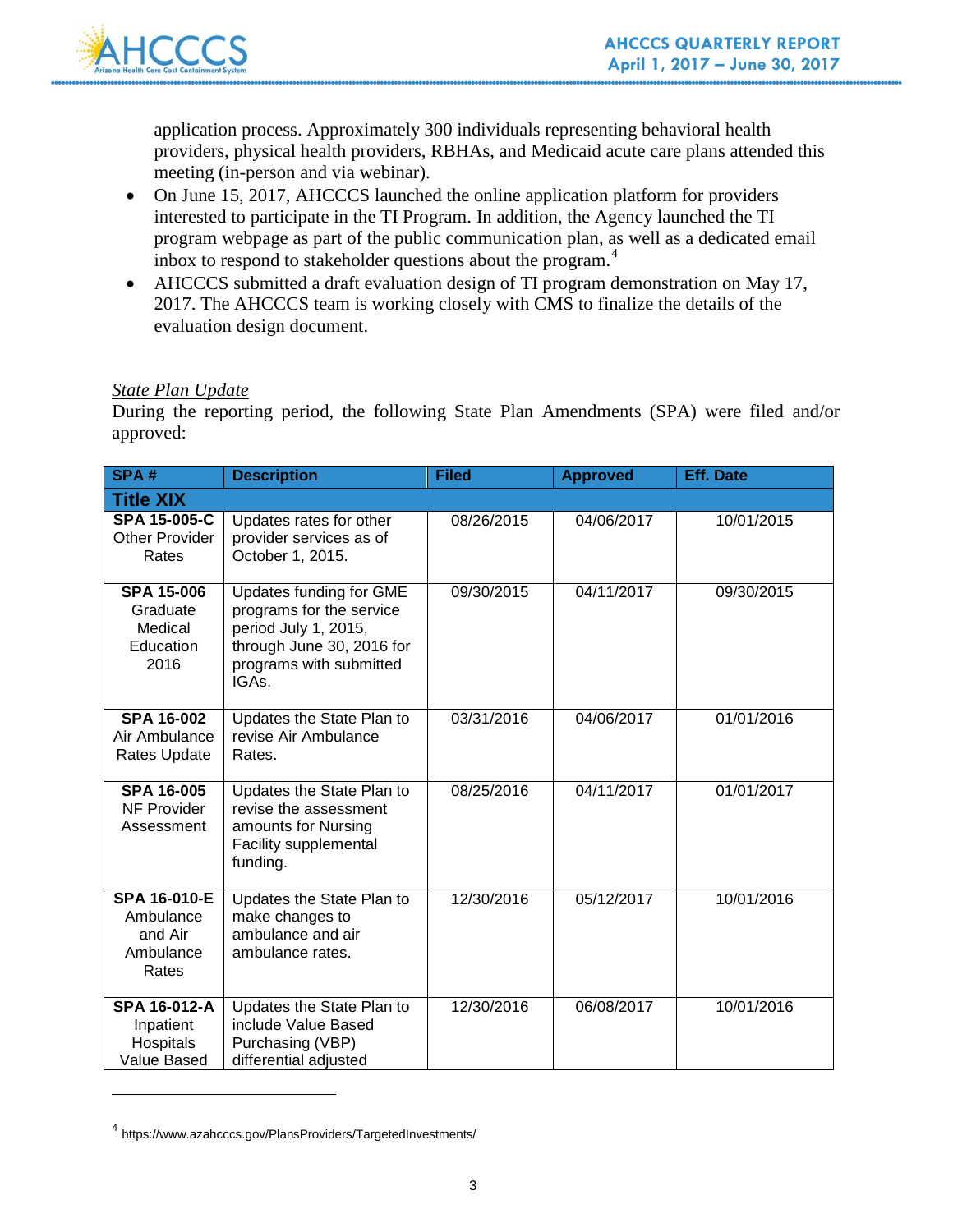

| SPA#                                                                                                                              | <b>Description</b>                                                                                                                                                                                                                       | <b>Filed</b> | <b>Approved</b> | <b>Eff. Date</b> |
|-----------------------------------------------------------------------------------------------------------------------------------|------------------------------------------------------------------------------------------------------------------------------------------------------------------------------------------------------------------------------------------|--------------|-----------------|------------------|
| Purchasing<br>(VBP)<br>differential<br>adjusted<br>payment                                                                        | payment for Hospitals<br>providing inpatient hospital<br>services.                                                                                                                                                                       |              |                 |                  |
| <b>SPA 16-012-B</b><br>Outpatient<br><b>Services</b><br>Value Based<br>Purchasing<br>(VBP)<br>differential<br>adjusted<br>payment | Updates the State Plan to<br>include Value Based<br>Purchasing (VBP)<br>differential adjusted<br>payment for hospitals<br>providing outpatient<br>hospital services and<br>providers registered with<br>AHCCCS as integrated<br>clinics. | 12/30/2016   | 06/08/2017      | 10/01/2016       |
| <b>SPA 16-013</b><br><b>DRG Updates</b>                                                                                           | Updates the State Plan to<br>make changes to DRG<br>payments.                                                                                                                                                                            | 12/30/2016   | 06/12/2017      | 10/01/2016       |
| <b>SPA 17-001</b><br>Prop 206 NF<br><b>Rate Update</b>                                                                            | Updates the State Plan to<br>make changes to NF<br>payments.                                                                                                                                                                             | 03/29/2017   | 06/15/2017      | 01/01/2017       |
| <b>SPA 17-002</b><br><b>DRG Pediatric</b><br>Policy Adjustor                                                                      | Updates the State Plan to<br>make changes to the DRG<br>pediatric policy adjustor.                                                                                                                                                       | 03/29/2017   | 06/22/2017      | 01/01/2017       |
| <b>SPA 17-003</b><br>American<br><b>Indian Medical</b><br>Home                                                                    | Adds the American Indian<br>Medical Home program in<br>the State Plan.                                                                                                                                                                   | 04/12/2017   | 06/14/2017      | 07/01/2017       |
| <b>Title XXI</b>                                                                                                                  |                                                                                                                                                                                                                                          |              |                 |                  |
| <b>None</b>                                                                                                                       |                                                                                                                                                                                                                                          |              |                 |                  |

# *Legislative Update*

AHCCCS proposed and advocated on behalf of one piece of legislation during the 2017 legislative session: HB 2084 (tribal courts; involuntary commitment orders).

**HB 2084** allows mental health treatment facilities outside of tribal service areas to admit tribal members for court-ordered treatment, pending the filing and domestication of a tribal court's involuntary commitment order in a Superior Court. In order to comply with the provisions of HB 2084, the tribal court's order for involuntary treatment must be filed by the close of business the next day the Superior Court is open following admission of the member. If the order is not filed in accordance with HB 2084, the member must be discharged back to the jurisdiction of the tribal court. HB 2084 was signed by the Governor on 3/29/17.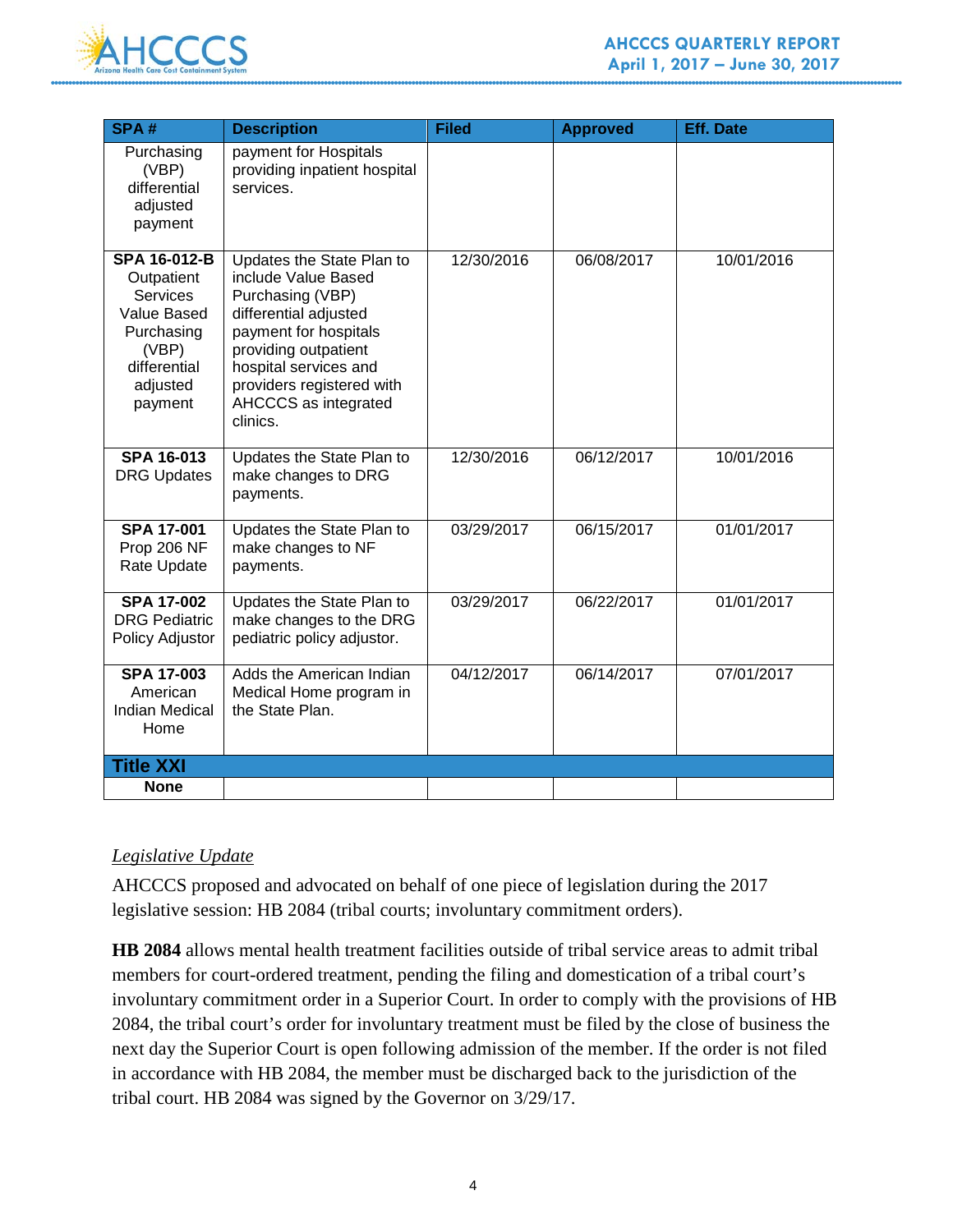

In addition to HB 2084, the legislature introduced a number of bills that would have impacted the agency, including HB 2442, SB 1030, SB 1440 and SB 1522.

**HB 2442** (AHCCCS; dental care; pregnant women) would have required AHCCCS to add to the list of covered services dental services up to \$1,000 annually for a person who is at least twentyone years of age and in any stage of pregnancy. HB 2442 was unsuccessful in fulfilling the legislative process.

**SB 1030** (AHCCCS; covered services; occupational therapy) would have required AHCCCS to add to the list of covered services occupational therapy in an outpatient setting. Historically, occupational therapy has only been a covered service for adults in an inpatient setting. The General Fund cost associated with adding this service is estimated to range from \$113,000 to \$272,000. Although this legislation did not fulfill the legislative process, it was successfully added to the approved budget.

**SB 1440** (AHCCCS; clinical oversight committee) requires the AHCCCS Director to establish an internal clinical oversight review committee to review clinical data specific to agency initiatives and populations, including data on behavioral health services for persons receiving behavioral health services. The committee is required to 1) meet at least once every three months; 2) review clinical data specific to populations and initiatives being undertaken by the Administration; 3) analyze and review clinical quality performance metrics that are indicative of overall system performance and make recommendations on metrics that may enhance system performance, clinical outcomes and member experience; 4) advise the Director on challenges, successes and data trends and identify potential service delivery improvements; and 5) for behavioral health services, solicit additional information and perspectives related to the clinical data or clinical quality performance metrics reviewed by the committee from patients, patient advocates and other informed parties. Lastly, on or before 2/1/18 and by February 1 of each year thereafter, whom must provide a summary report of topics reviewed by the committee in the preceding year and any recommendations relating to quality performance metrics stemming from the committee's activities. SB 1440 was signed by the Governor on 4/26/17.

**SB 1522** (budget; general appropriation act; 2017-2018) contains appropriations for state agencies and programs. Specific to the AHCCCS Administration, the budget included the following items:

- 1. Covered benefits expanded to include:
	- a. Adult emergency dental benefit up to \$1,000 annually;
	- b. Occupational Therapy for adults in an outpatient setting;
- 2. 5 FTEs funded related to the opioid epidemic. The positions will be dedicated to identifying needs for member interventions and opportunities to prevent provider waste due to drug abuse; and
- 3. Funding related to the Proposition 206 minimum wage increases.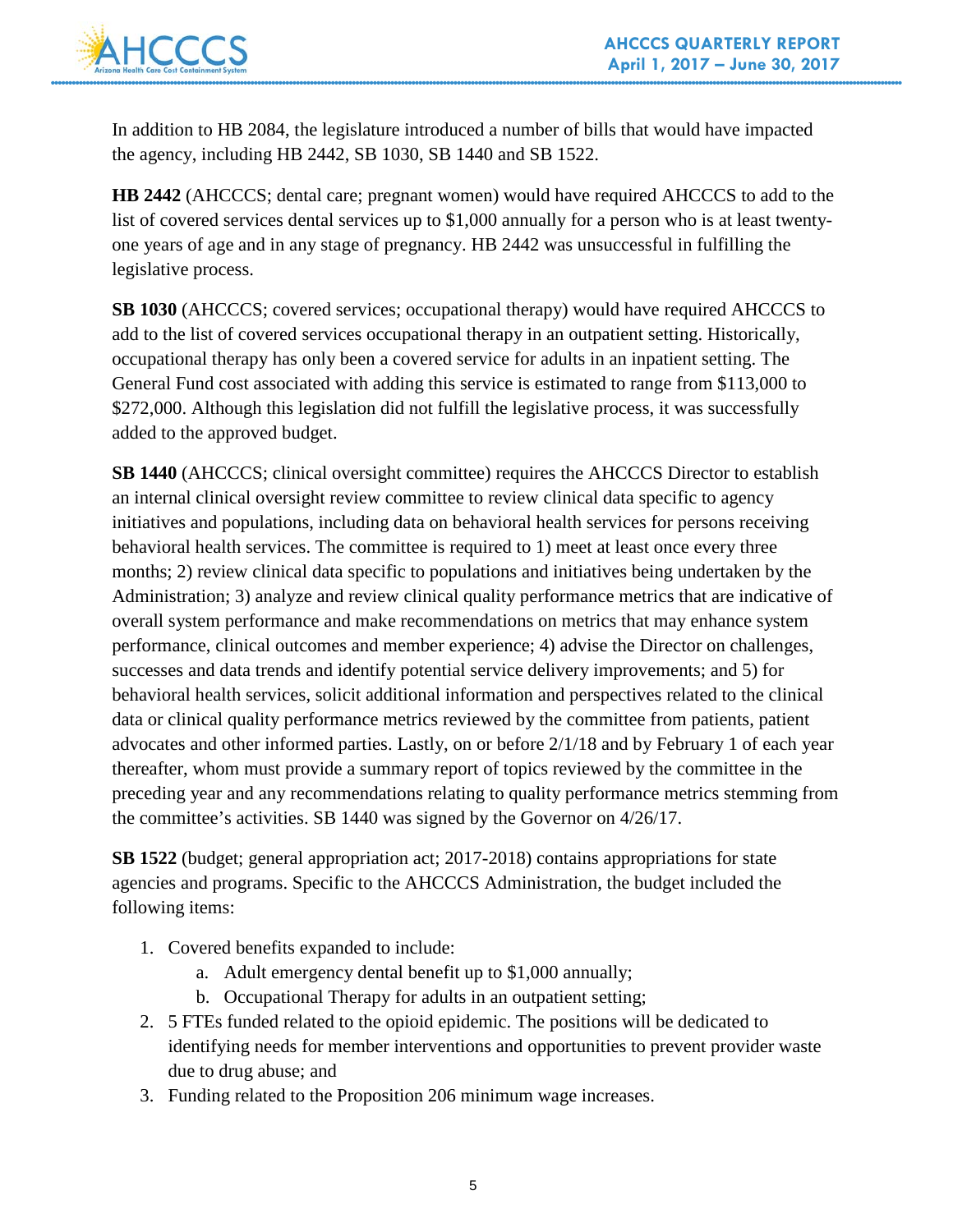

The Arizona Legislature adjourned Sine Die on May 10<sup>th</sup>, 2017; and general effective date is August 9, 2017.

# **CONSUMER ISSUES**

In support of the quarterly report to CMS, presented below is a summary of advocacy issues received in the Office of Client Advocacy (OCA) for the quarter April 1, 2017 – June 30, 2017.

| Table 1 Advocacy Issues                                                     | Apr.           | <b>May</b> | Jun.         | <b>Total</b> |
|-----------------------------------------------------------------------------|----------------|------------|--------------|--------------|
| 9+Billing Issues                                                            | 14             | 15         | 11           | 40           |
| <b>Member reimbursements</b><br>$\bullet$                                   |                |            |              |              |
| <b>Unpaid bills</b><br>$\bullet$                                            |                |            |              |              |
| <b>Cost Sharing</b>                                                         | $\overline{3}$ | 6          | 8            | 17           |
| Co-pays<br>$\bullet$                                                        |                |            |              |              |
| <b>Share of Cost (ALTCS)</b><br>$\bullet$                                   |                |            |              |              |
| <b>Premiums (Kids Care, Medicare)</b><br>$\bullet$                          |                |            |              |              |
| <b>Covered Services</b>                                                     | 26             | 19         | 45           | 90           |
|                                                                             |                |            |              |              |
| <b>Eligibility Issues by Program</b><br>Can't get coverage due to :         |                |            |              |              |
| <b>ALTCS</b>                                                                |                |            |              |              |
| <b>Resources</b>                                                            | 1              | 5          | 9            | 15           |
| <b>Income</b>                                                               |                |            |              |              |
| <b>Medical</b><br>$\bullet$                                                 |                |            |              |              |
| <b>DES</b>                                                                  |                |            |              |              |
| <b>Income</b><br>$\bullet$<br>Incorrect determination<br>$\bullet$          | 74             | 45         | 68           | 187          |
| Improper referrals                                                          |                |            |              |              |
| <b>Kids Care</b>                                                            |                |            |              |              |
| <b>Income</b><br>$\bullet$                                                  | $\overline{2}$ | 3          | $\Omega$     | 5            |
| <b>Incorrect determination</b><br>$\bullet$                                 |                |            |              |              |
| <b>SSI/Medical Assistance Only</b>                                          |                |            |              |              |
| <b>Income</b><br>$\bullet$<br>Not categorically linked<br>$\bullet$         | 11             | 11         | 14           | 36           |
|                                                                             |                |            |              |              |
| <b>Information</b>                                                          |                |            |              |              |
| <b>Status of application</b><br>$\bullet$                                   | 116            | 118        | 152          | 386          |
| <b>Eligibility Criteria</b><br>$\bullet$                                    |                |            |              |              |
| <b>Community Resources</b><br>Notification (Did not receive or<br>$\bullet$ |                |            |              |              |
| didn't understand)                                                          |                |            |              |              |
|                                                                             |                |            |              |              |
| <b>Medicare</b>                                                             |                |            |              |              |
| <b>Medicare Coverage</b><br>$\bullet$                                       | 1              | 1          | $\mathbf{1}$ | 3            |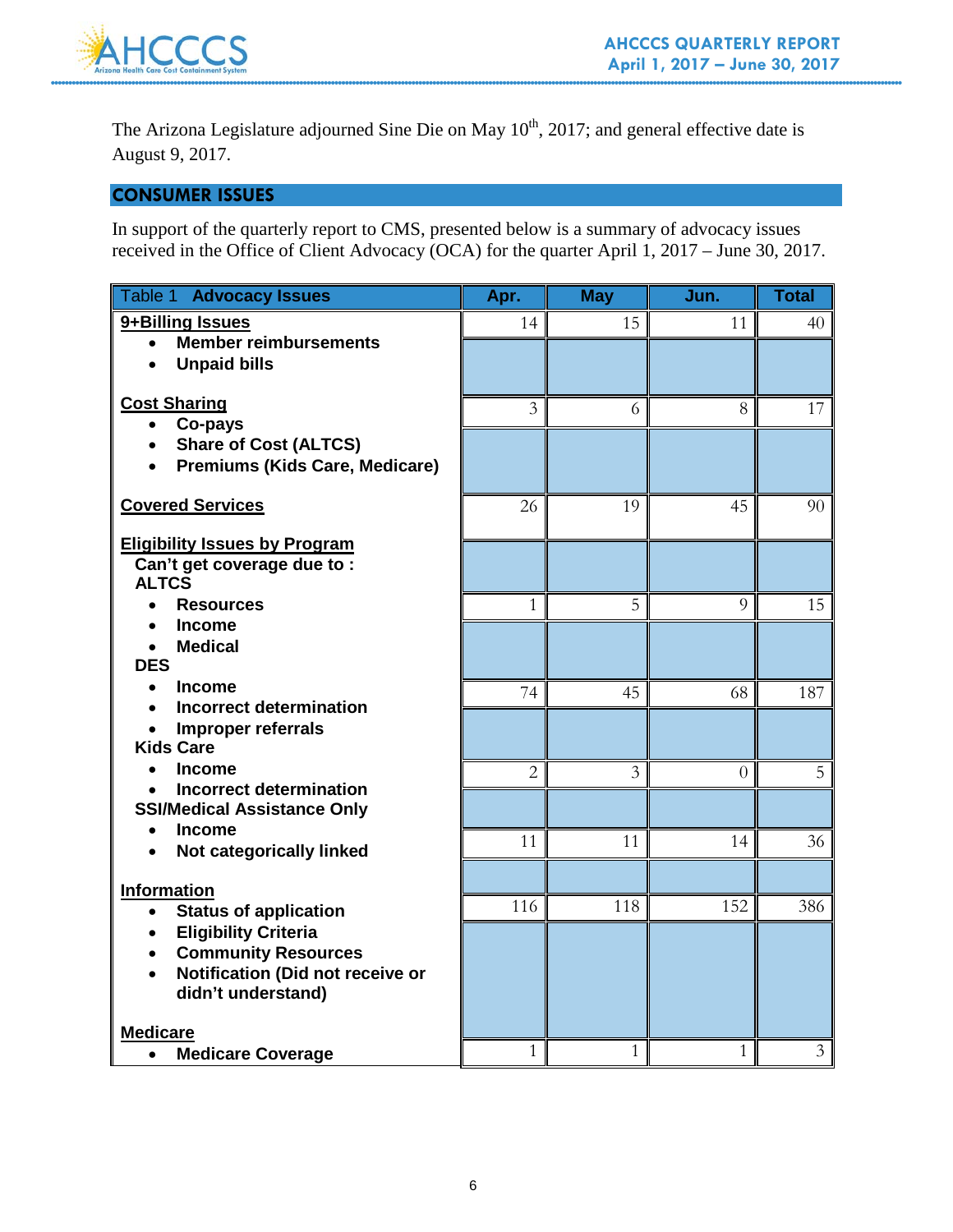

| <b>Medicare Savings Program</b><br><b>Medicare Part D</b><br><b>Prescriptions</b>                                                                                                               |           |          |     |     |
|-------------------------------------------------------------------------------------------------------------------------------------------------------------------------------------------------|-----------|----------|-----|-----|
| <b>Prescription coverage</b>                                                                                                                                                                    | 23        | 27       | 22  | 72  |
| <b>Prescription denial</b><br><b>Issues Referred to other Divisions:</b>                                                                                                                        |           |          |     |     |
|                                                                                                                                                                                                 | $\bigcap$ | $\Omega$ | 0   |     |
| 1. Fraud-Referred to Office of Inspector<br>General (OIG)                                                                                                                                       |           |          |     |     |
| 2. Quality of Care-Referred to Division of                                                                                                                                                      | 15        | 11       | 11  | 37  |
| <b>Health Care Management (DHCM)</b><br><b>Health Plans/Providers (Caregiver</b><br>issues, Lack of providers)<br><b>Services</b><br>(Equipment, Nursing Homes,<br><b>Optical and Surgical)</b> |           |          |     |     |
| <b>Total</b>                                                                                                                                                                                    | 286       | 261      | 341 | 888 |

**Note: Categories of good customer services, bad customer service, documentation, policy, and process are captured under the category it may relate to.** 

| <b>Table 2 Issue Originator</b>               | Apr. | <b>May</b> | Jun. | Total |
|-----------------------------------------------|------|------------|------|-------|
| <b>Applicant, Member or</b><br>Representative | 219  | 225        | 282  | 726   |
| <b>CMS</b>                                    |      |            | 5    |       |
| <b>Governor's Office</b>                      | 17   |            | 21   | 46    |
| <b>Ombudsmen/Advocates/Other</b><br>Agencies  | 41   | 24         | 27   | 92    |
| <b>Senate &amp; House</b>                     | 5    |            |      | 13    |
| <b>Total</b>                                  | 286  | 261        | 341  | 888   |

**Note: This data was compiled from the OCA logs from the OCA Client Advocate and the Member Liaison.**

# **COMPLAINTS AND GRIEVANCES**

In support of the quarterly report to CMS, presented below is a summary of the number of complaints and grievances filed on behalf of beneficiaries participating in the SMI and CRS integration projects, broken down by access to care, health plan and provider satisfaction.

| <b>SMI Member Grievances and</b> | Apr-17   May-17   Jun-17   <b>Total</b> |  |
|----------------------------------|-----------------------------------------|--|
| <b>Complaints</b>                |                                         |  |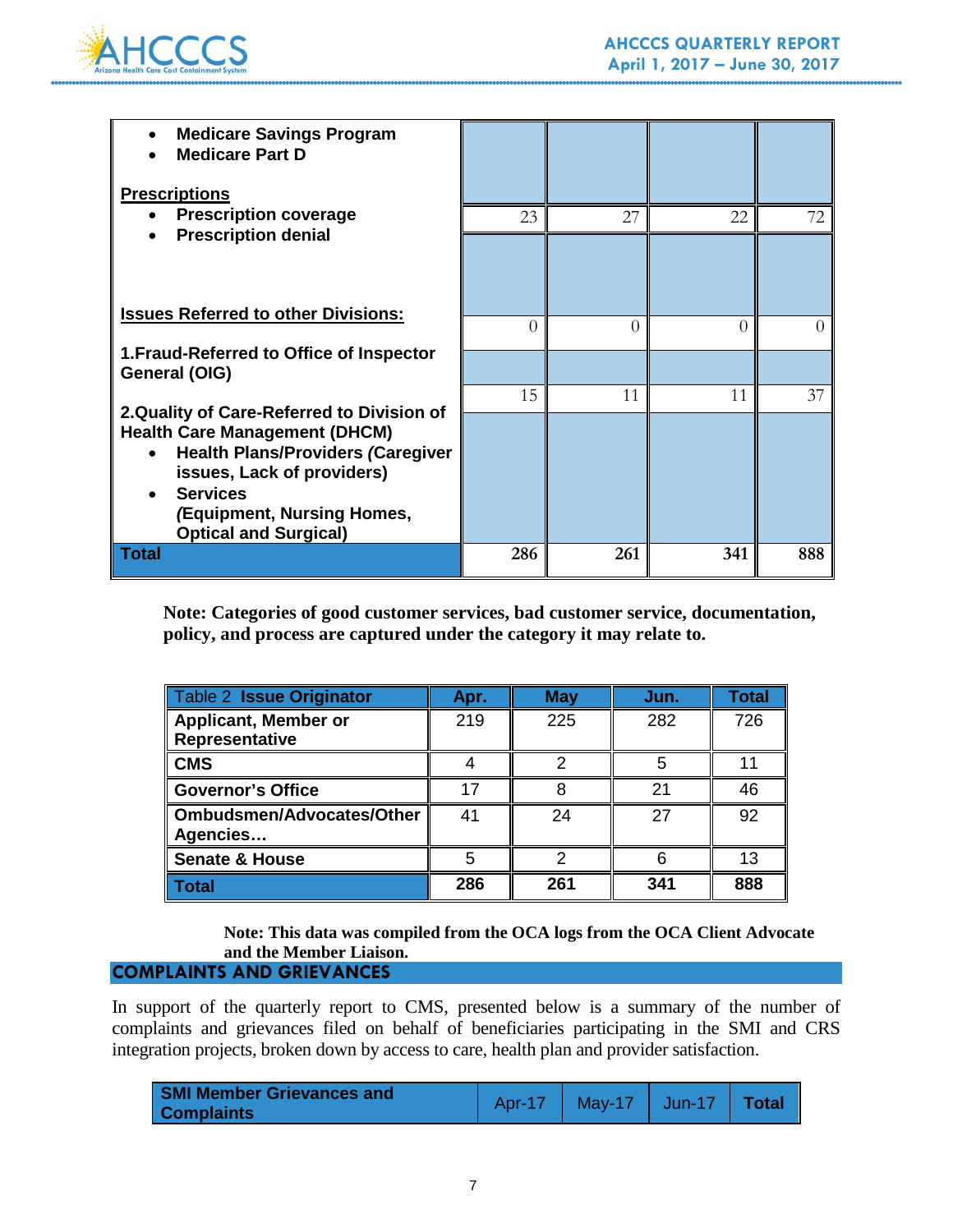

| <b>Access to Care</b>        | 49  | 44  | 45  | 138  |
|------------------------------|-----|-----|-----|------|
| <b>Health Plan</b>           | 100 | 93  | 83  | 276  |
| <b>Provider Satisfaction</b> | 374 | 368 | 429 | 1171 |
| l Total                      | 523 | 505 | 557 | 1585 |

| <b>CRS Member Grievances and</b><br><b>Complaints</b> | Apr-17 | $May-17$ | Jun-17 | Total |
|-------------------------------------------------------|--------|----------|--------|-------|
| <b>Access to Care</b>                                 |        |          |        |       |
| <b>Health Plan</b>                                    | 3      |          |        |       |
| <b>Provider Satisfaction</b>                          | 8      | 10       | 12     | 30    |
| <b>Total</b>                                          | 11     | 12       | 15     | 38    |

### **OPT-OUT FOR CAUSE**

Attached is a summary of the opt-out requests filed by individuals with SMI in Maricopa County and Greater Arizona, broken down by months, health plans, counties, reasons for opt-out requests, opt-out outcome, and post-appeal opt-out outcomes.

# **QUALITY ASSURANCE/MONITORING ACTIVITY:**

Attached is a description of AHCCCS' Quality Assurance/Monitoring Activities during the quarter. The attachment also includes updates on implementation of the AHCCCS Quality Assessment and Performance Improvement Strategy, in accordance with Balanced Budget Act (BBA) requirements.

# **ENCLOSURES/ATTACHMENTS**

Attached you will find the SMI opt-out for cause data (Attachment 1), Quality Assurance/Monitoring Activities including the CRS update for the quarter (Attachment 2), Arizona Medicaid Administrative Claiming (MAC) Random Moment Time Study (RMTS) results (Attachment 3), and the Budget Neutrality Tracking Schedule (Attachment 4)

# **STATE CONTACT(S)**

Elizabeth Lorenz Assistant Director AHCCCS Office of Intergovernmental Relations 801 E. Jefferson St., MD- 4200 Phoenix, AZ 85034 (602) 417-4534

### **DATE SUBMITTED TO CMS**

September 1, 2017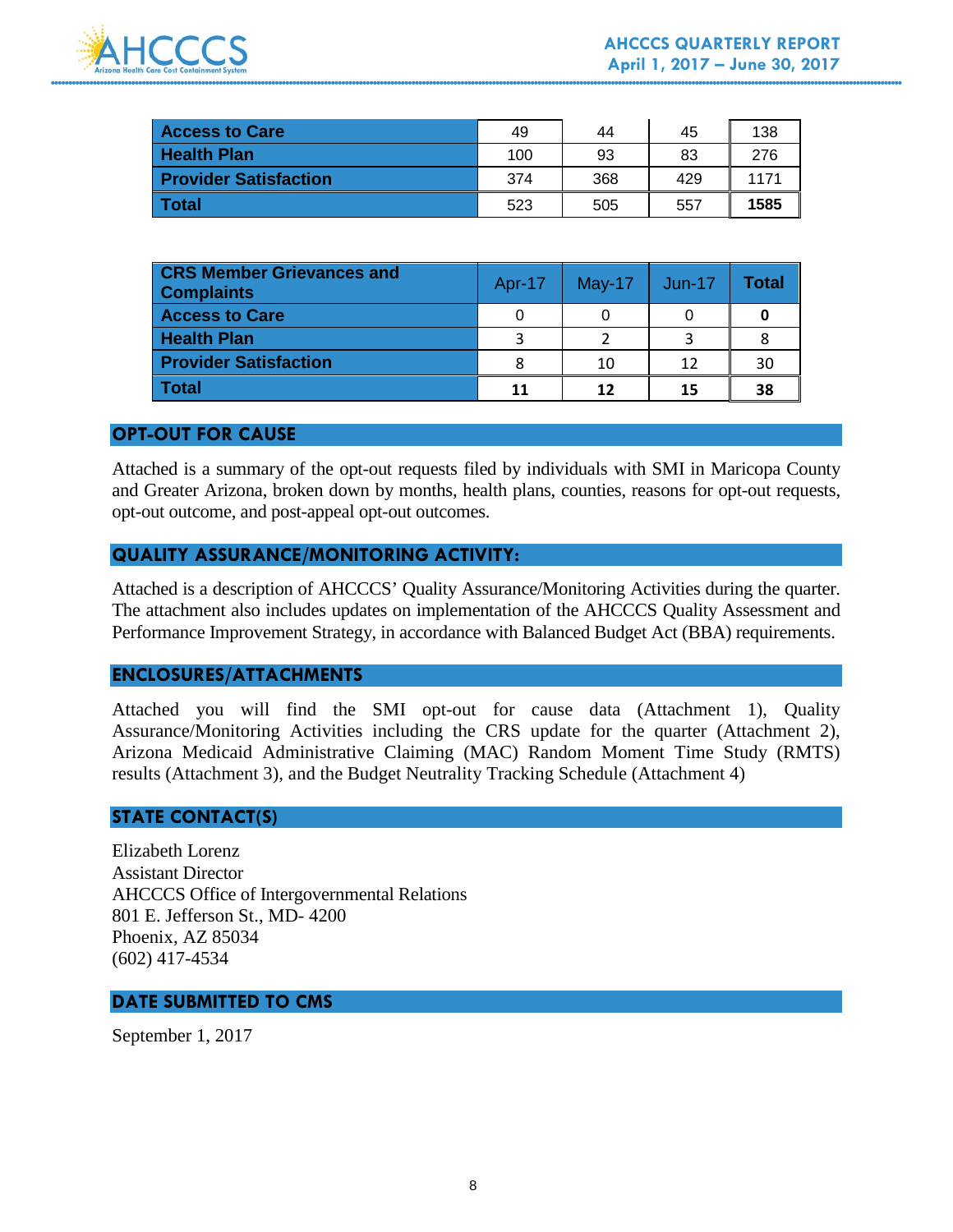

# Attachment 1: SMI Opt-Out for Cause Report



| April – June 2017 Opt-Out Request |          |           |  |  |
|-----------------------------------|----------|-----------|--|--|
| April 2017                        | May 2017 | June 2017 |  |  |
|                                   |          |           |  |  |

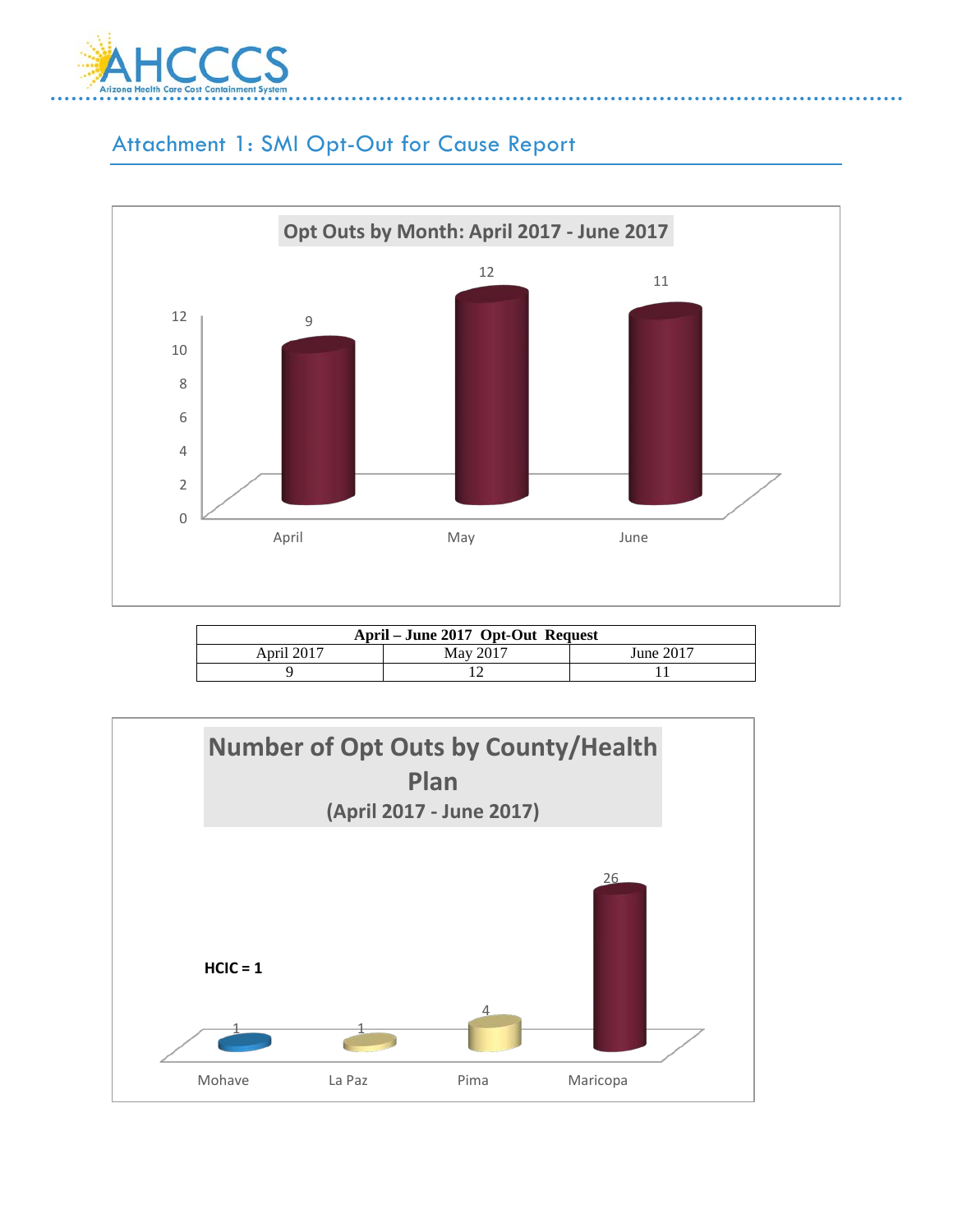| <b>Number of Opt-Out by County / Health Plans:</b><br>April 2017 - June 2017 |                     |    |  |  |  |  |  |  |
|------------------------------------------------------------------------------|---------------------|----|--|--|--|--|--|--|
| <b>HCIC</b>                                                                  | Gila                |    |  |  |  |  |  |  |
| <b>HCIC</b>                                                                  | Navajo              |    |  |  |  |  |  |  |
| <b>HCIC</b>                                                                  | Coconino            |    |  |  |  |  |  |  |
| <b>HCIC</b>                                                                  | Yavapai             |    |  |  |  |  |  |  |
| <b>HCIC</b>                                                                  | Mohave              | 1  |  |  |  |  |  |  |
| <b>HCIC</b>                                                                  | <b>Total</b>        | 1  |  |  |  |  |  |  |
| <b>CIC</b>                                                                   | La Paz              | 1  |  |  |  |  |  |  |
| <b>CIC</b>                                                                   | Cochise             |    |  |  |  |  |  |  |
| <b>CIC</b>                                                                   | Graham              |    |  |  |  |  |  |  |
| <b>CIC</b>                                                                   | Yuma                |    |  |  |  |  |  |  |
| <b>CIC</b>                                                                   | Pinal               |    |  |  |  |  |  |  |
| <b>CIC</b>                                                                   | Pima                | 4  |  |  |  |  |  |  |
| <b>CIC</b>                                                                   | <b>Total</b>        | 5  |  |  |  |  |  |  |
| <b>MMIC</b>                                                                  | Maricopa            | 26 |  |  |  |  |  |  |
| <b>Grand Total</b>                                                           | <b>All Counties</b> | 32 |  |  |  |  |  |  |



| <b>Network</b> | <b>Discrimination</b> | <b>Course of Care</b> | Other |
|----------------|-----------------------|-----------------------|-------|
| 20             |                       |                       |       |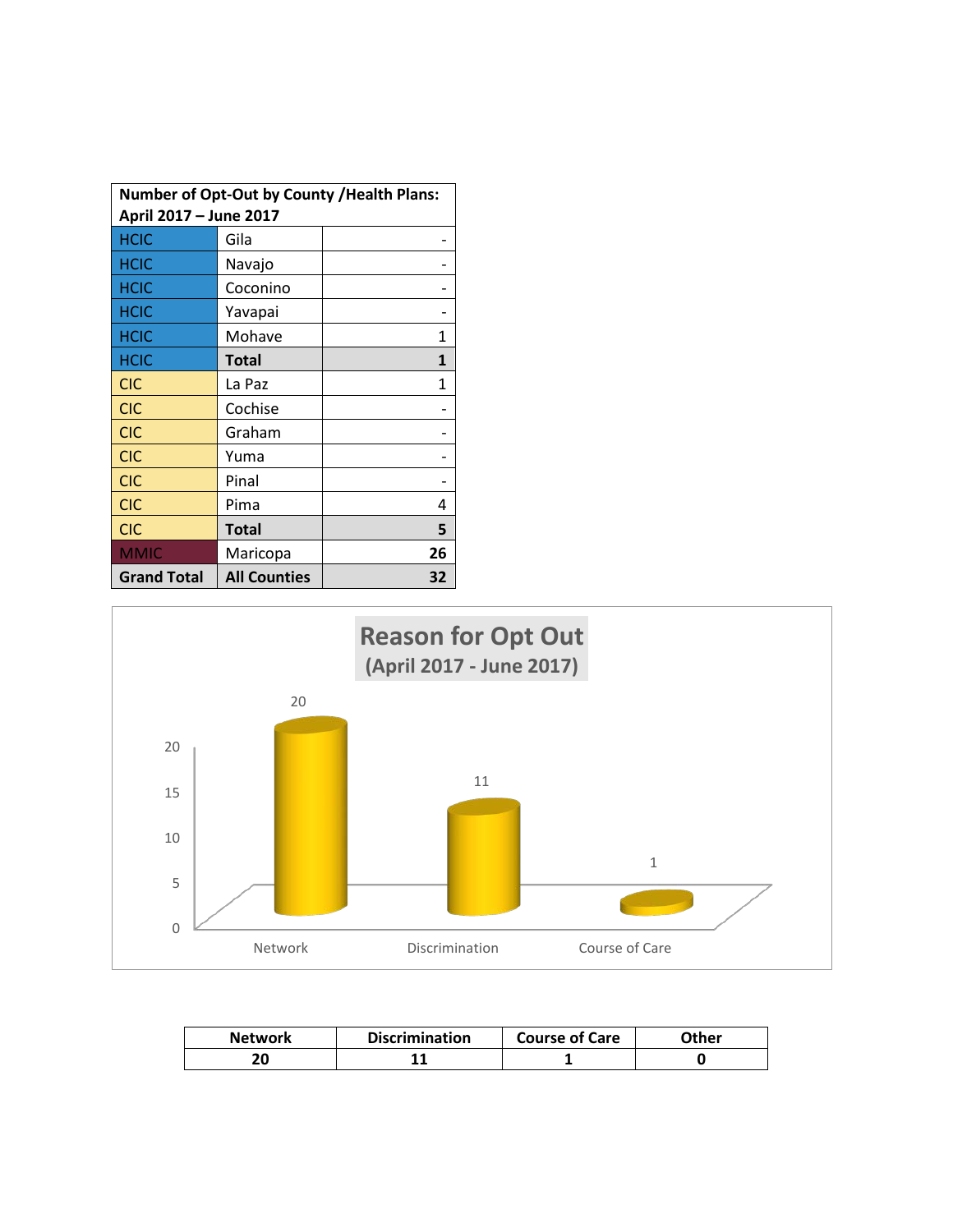

| April 2017- June 2017 Opt Out Decisions |          |          |         |  |  |  |  |  |  |
|-----------------------------------------|----------|----------|---------|--|--|--|--|--|--|
| <b>Denied</b>                           | Withdraw | Approved | Pending |  |  |  |  |  |  |
|                                         |          |          |         |  |  |  |  |  |  |



| April 2017-June 2017 Post Appeal Opt Out Outcomes |  |  |  |  |  |  |  |  |
|---------------------------------------------------|--|--|--|--|--|--|--|--|
| Pending                                           |  |  |  |  |  |  |  |  |
| Withdrawn                                         |  |  |  |  |  |  |  |  |
| <b>Denied</b>                                     |  |  |  |  |  |  |  |  |
| Approved                                          |  |  |  |  |  |  |  |  |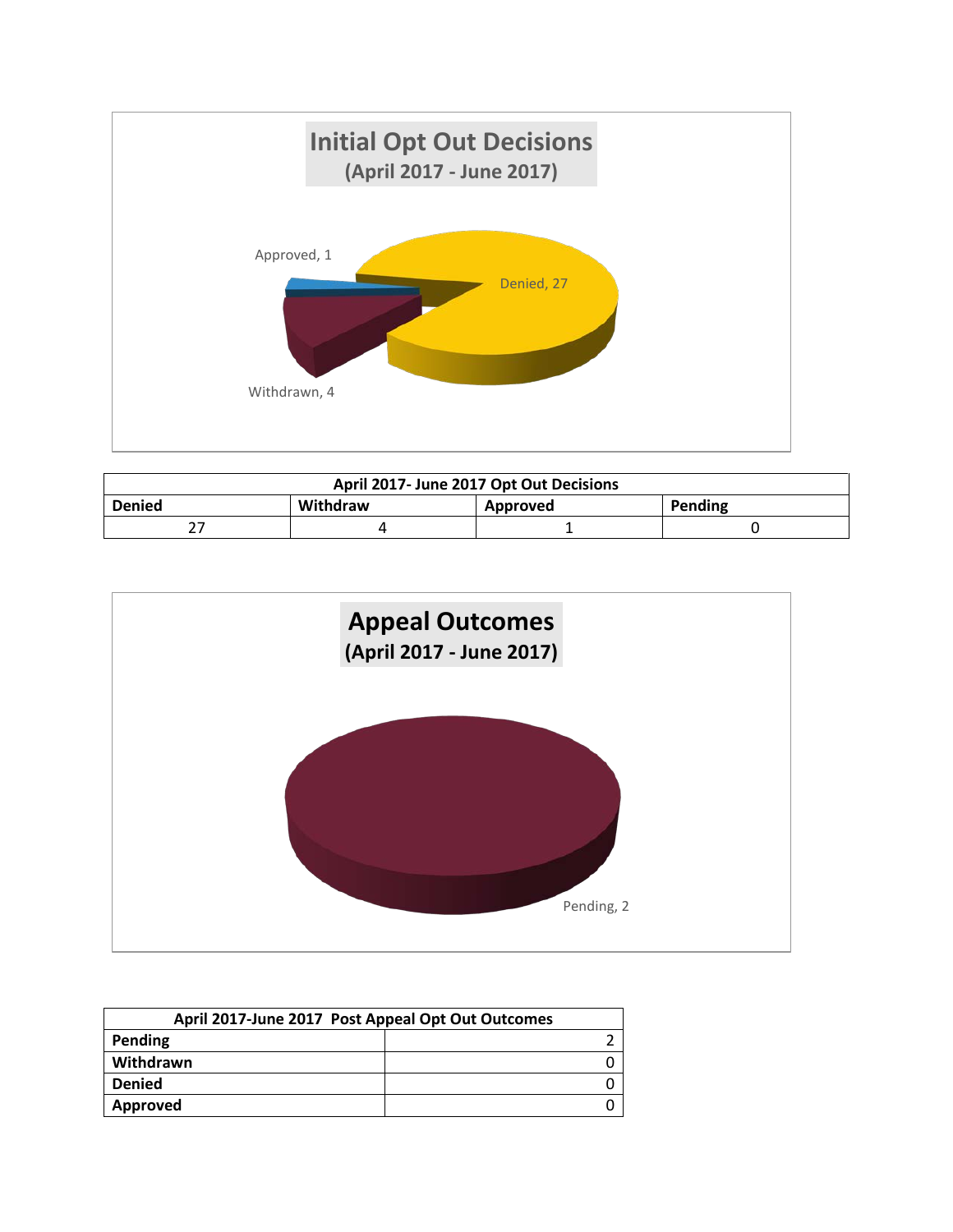

| January – March 2017 Opt-Out Request |              |               |            |  |  |  |  |  |  |  |  |
|--------------------------------------|--------------|---------------|------------|--|--|--|--|--|--|--|--|
|                                      | January 2017 | February 2017 | March 2017 |  |  |  |  |  |  |  |  |
|                                      |              |               |            |  |  |  |  |  |  |  |  |
| <b>Clinical</b>                      |              |               |            |  |  |  |  |  |  |  |  |

#### Note:

There are two established mechanisms for changing an individual's designation and service eligibility as Seriously Mentally Ill (SMI) as follows:

- Administrative decertification. This process is an administrative option that allows for an individual to elect to change their behavioral health category from SMI to GMH. This process is available to individuals who have a designation of SMI in the system but have not received behavioral health services for two or more years. This process is facilitated by AHCCCS.
- Clinical decertification. Eligibility for SMI services is based upon a clinical determination involving whether a person meets a designated set of qualifying diagnostic and functional criteria. Clinical decertification involves a review of the criteria to establish whether or not an individual continues to meet SMI criteria. If a clinical review finds that a person no longer meets the established criteria, the person's SMI eligibility is removed. In this case the person will be eligible for behavioral health services under the general mental health (GMH) program category. These determinations are made by CRN.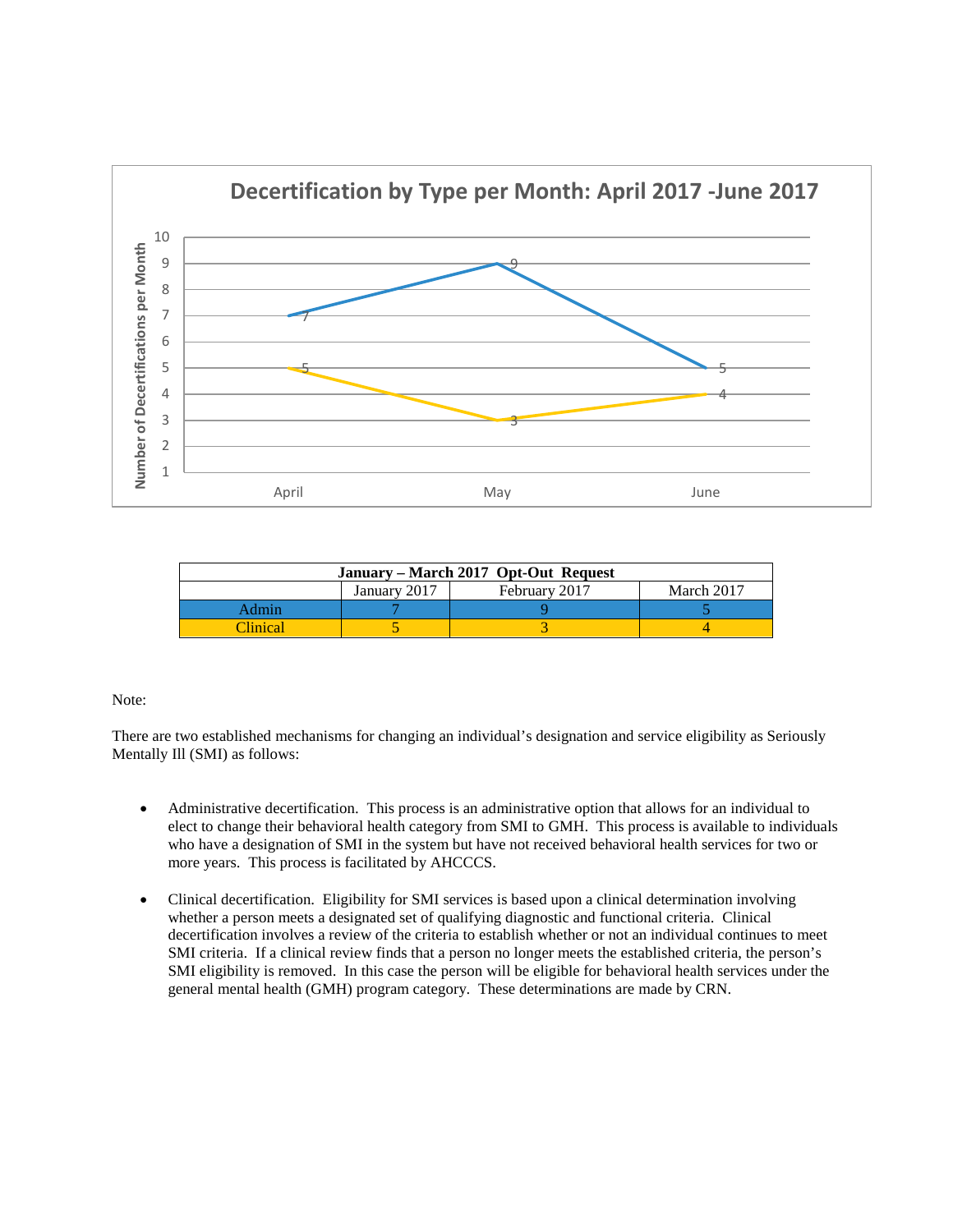# **ARIZONA HEALTH CARE COST CONTAINMENT SYSTEM**

# *Attachment II to the Section 1115 Quarterly Report*

# *Quality Assurance/Monitoring Activity*

# **Demonstration/Quarter Reporting Period**

Demonstration Year: 34

Federal Fiscal Quarter 3/2017 (4/1/17 – 6/30/17)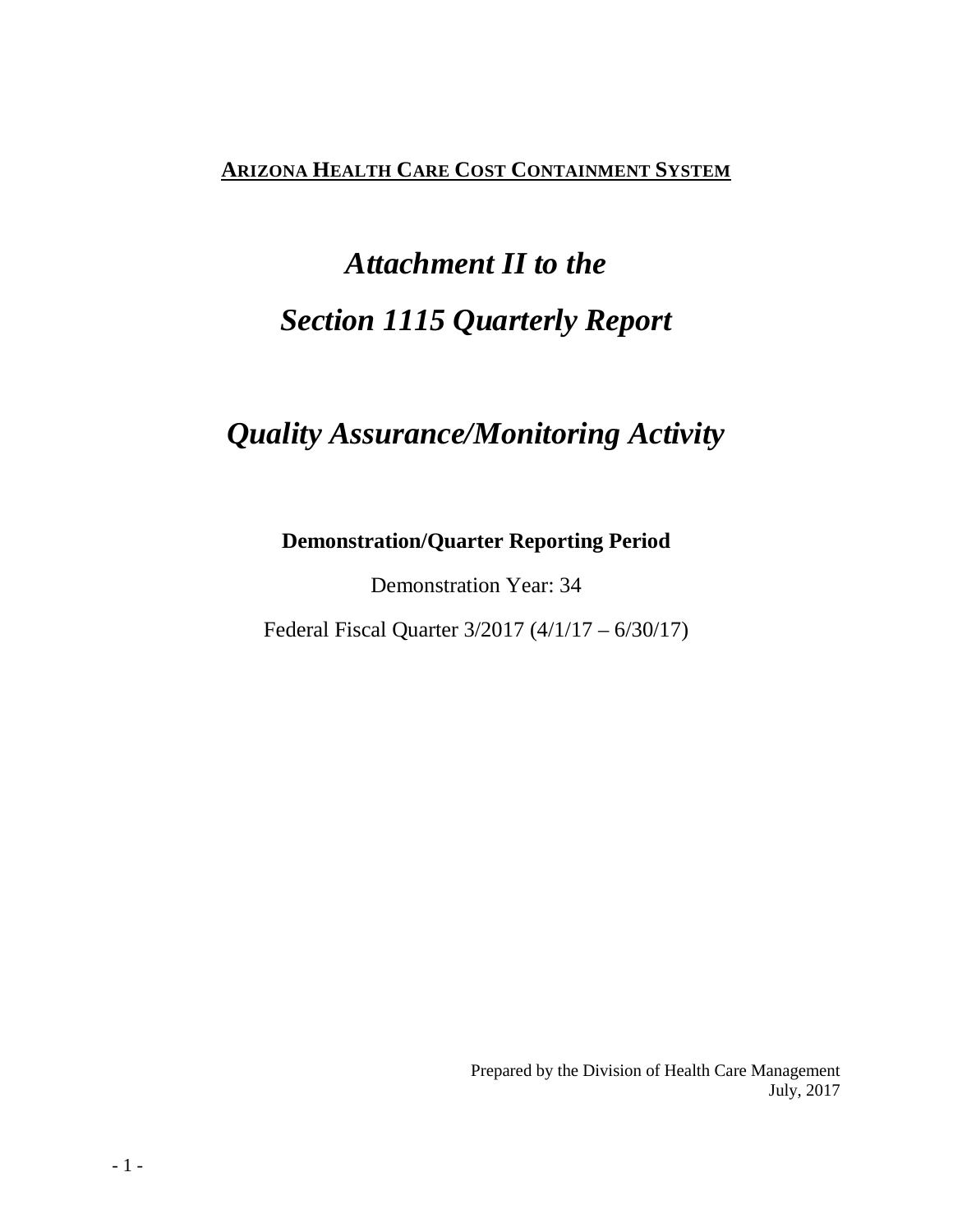# Introduction

This report describes the Arizona Health Care Cost Containment System (AHCCCS) quality assurance and monitoring activities that took place during the third quarter of federal fiscal year 2017, as required in STC 41 of the States' Section 1115 Wavier. This report also includes updates related to AHCCCS' Quality Assessment and Performance Improvement Strategy, in accordance with the Balanced Budget Act requirements.

The AHCCCS Division of Health Care Management (DHCM) is responsible for directly overseeing the quality of health care services provided to its members enrolled with managed care organizations. DHCM is also responsible for the administrative and financial functions of the contracted health plans (Contractors). DHCM, in conjunction with other AHCCCS Divisions, sister agencies and community partners, continually focuses on the provision of "comprehensive, quality health care for those in need", as delineated in the Agency mission.

DHCM is the division that houses the Quality Management (QM), Quality Improvement (QI), and Maternal and Child Health /Early and Periodic Screening, Diagnostic and Treatment (MCH/EPSDT) Units. Those two units are the primary driver of efforts outlined in the Quality Strategy and the teams closely collaborate to ensure thoughtful processes for members, stakeholders, policies, and improvement activities.

The following sections provide an update on the State's progress and activities under each of the components of the 1115 Wavier and AHCCCS Quality Strategy.

# Stakeholder Involvement

The success of AHCCCS can be attributed, in part, to concentrated efforts by the agency to foster partnerships with its sister agencies, contracted Managed Care Organizations (MCOs – also referred to as "Contractors"), providers, and the community. During the first quarter of CYE 2017, AHCCCS continued these ongoing collaborations to improve the delivery of health care and related services to Medicaid recipients and KidsCare members, including those with special health care needs. AHCCCS also continued to address common issues and solve problems through ongoing networking activities. Feedback from sister agencies, providers and community organizations are included in the Agency's process for identifying priority areas for quality improvement and the development of new initiatives. AHCCCS has also made a concentrated effort to include member and stakeholder feedback in most facets of Agency operations, including Policy Committee, quarterly meetings, new advisory councils, and specialty workgroups (e.g. Autism and Foster Care).

# *Collaborative Stakeholders*

The AHCCCS QM and MCH/EPSDT teams partner with a number of stakeholders, including but not limited to: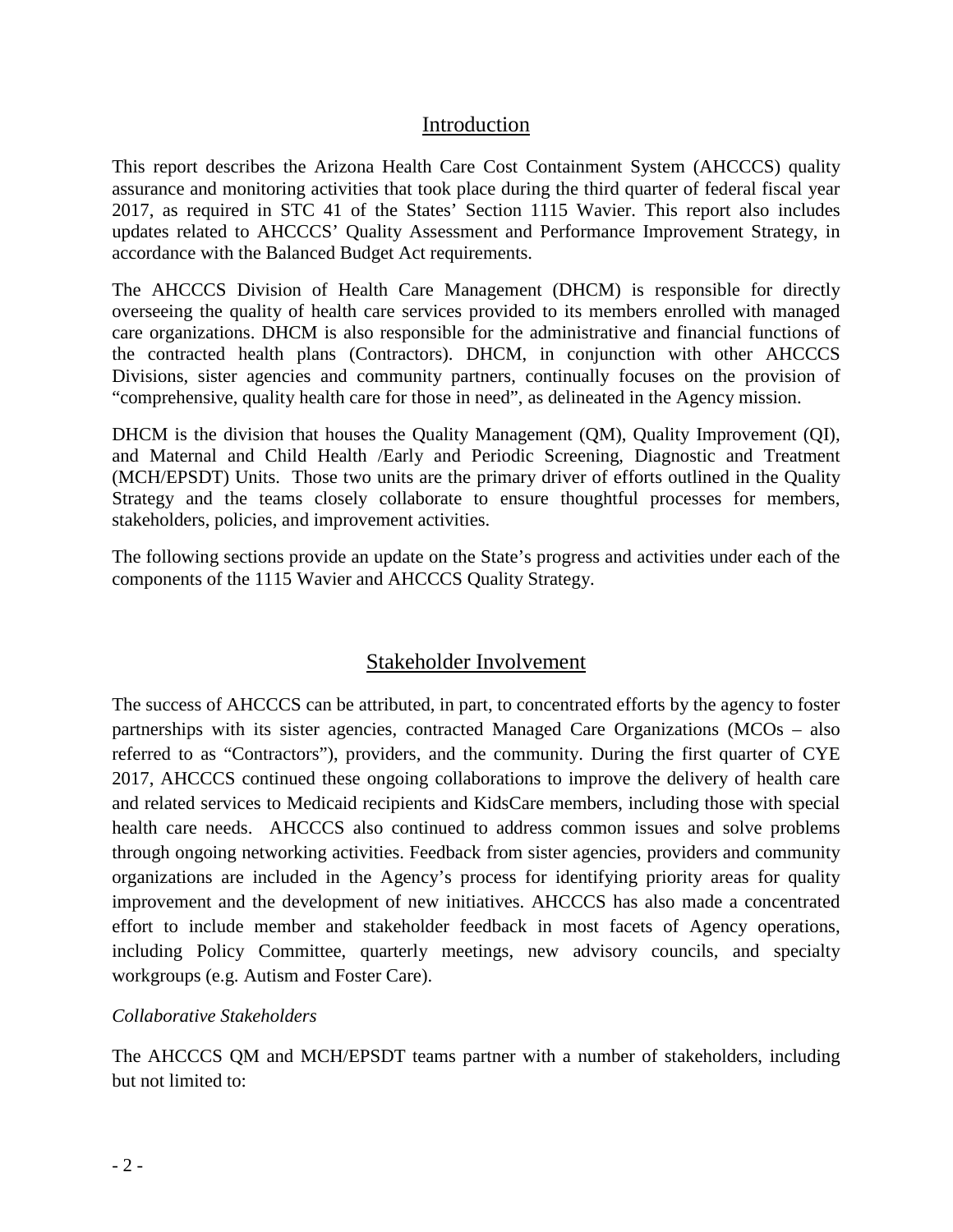| Arizona Department of Health Services (ADHS)     | Attorney General's Health Care Committee           |  |  |  |  |  |
|--------------------------------------------------|----------------------------------------------------|--|--|--|--|--|
| <b>Bureau of Tobacco and Chronic Disease</b>     |                                                    |  |  |  |  |  |
| ADHS Bureau of USDA Nutrition Programs           | <b>Healthy Mothers/Healthy Babies</b>              |  |  |  |  |  |
| ADHS Immunization Program and Vaccines for       | Arizona Health-E Connection/Health Information     |  |  |  |  |  |
| Children Program                                 | <b>Network of Arizona</b>                          |  |  |  |  |  |
| ADHS Office of Environmental Health - Targeted   | Arizona Diabetes Steering Committee                |  |  |  |  |  |
| <b>Lead Screening</b>                            |                                                    |  |  |  |  |  |
| Arizona Early Intervention Program (AzEIP)       | <b>Injury Prevention Advisory Council</b>          |  |  |  |  |  |
| Arizona Head Start Association                   | Arizona Newborn Screening Advisory Committee       |  |  |  |  |  |
| Task Force on Prevention of Prenatal Exposure to | <b>First Things First</b>                          |  |  |  |  |  |
| Alcohol and other Drugs                          |                                                    |  |  |  |  |  |
| Arizona Medical Association                      | Arizona Women, Infants, And Children Program       |  |  |  |  |  |
| Arizona Chapter of the American Academy of       | <b>Strong Families</b>                             |  |  |  |  |  |
| Pediatrics                                       |                                                    |  |  |  |  |  |
| The Arizona Partnership for Immunization (TAPI)  | <b>ADHS Emergency Preparedness Office</b>          |  |  |  |  |  |
| <b>Arizona Perinatal Trust</b>                   | National Alliance on Mental Illness (NAMI) Arizona |  |  |  |  |  |
| ADHS/HSAG Statewide Workgroup on Psychiatric     | ADHS Cancer Prevention and Control Office          |  |  |  |  |  |
| <b>Inpatient Readmissions</b>                    |                                                    |  |  |  |  |  |

# Innovative Practices

AHCCCS is continually reviewing opportunities to improve the effectiveness of Arizona's health care delivery system as well as methods to promote optimized health for members, transparency, and efficiency. There are teams throughout the Agency that promote innovation for both internal and external processes. Below are some of the efforts in which the QM, QI, and MCH/EPSDT teams are involved.

# Developing and Implementing Projects to Improve the Delivery System

# *Administrative Simplification*

Following successful efforts around Administrative Simplification, the Clinical team has since taken on several new initiatives to enhance the knowledge and understanding of behavioral health care. The Medical Management (MM) Unit, which regularly partners with the QM and MCH/EPSDT units, added a Behavioral Health Coordinator to support efforts for the Clinical team as a whole. The addition of a Behavioral Health Coordinator enhances the ability for clinical considerations, service delivery, program and contract development to encompass a holistic approach in all aspects of care. AHCCCS continues to hire additional behavioral health expertise within its workforce.

Within the QM, QI, and MCH/EPSDT units, other activities designed to enhance integration have involved utilization of performance and quality measurement activities that provide a greater focus on specific aspects of integrated care. Highlights include: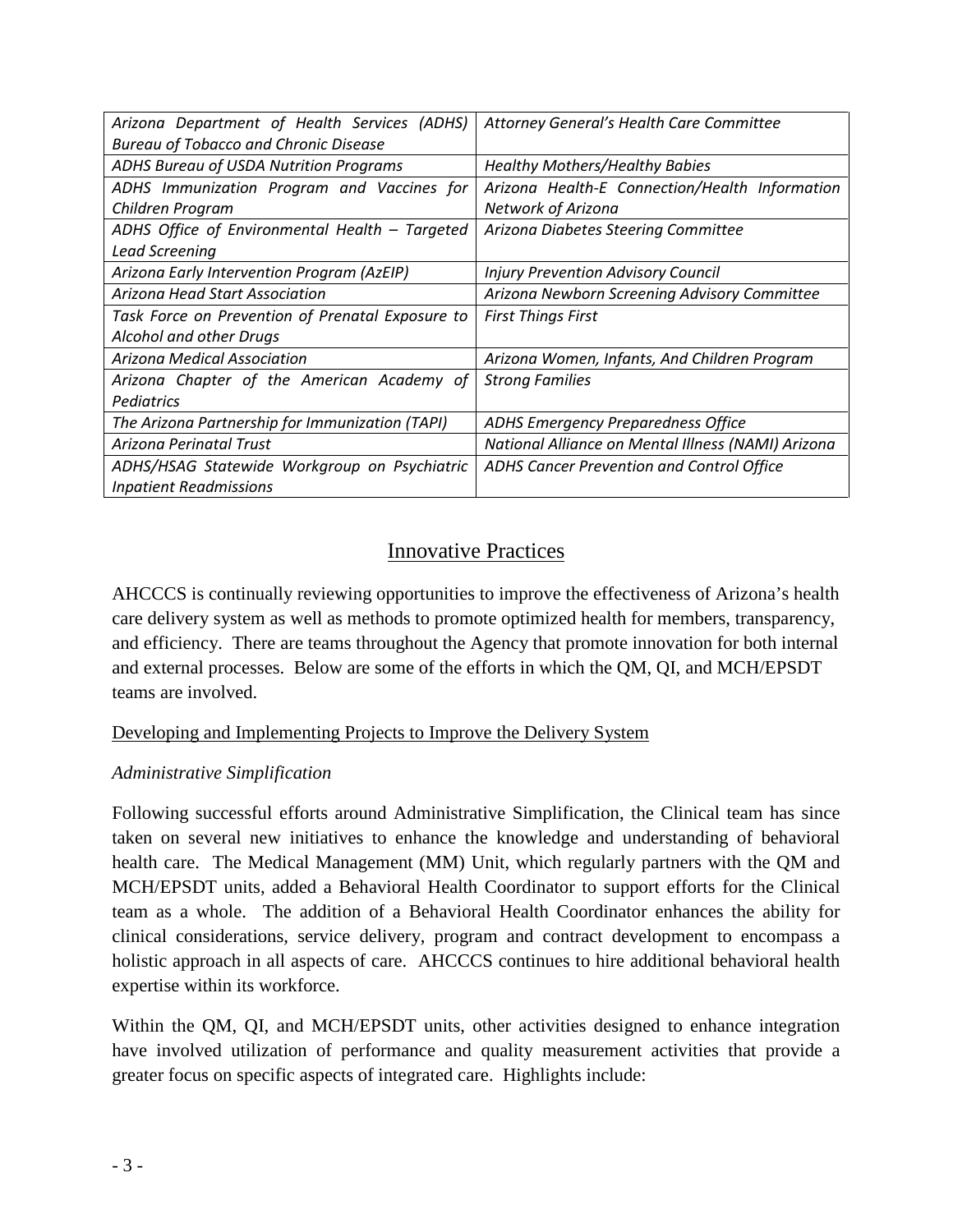- Required tracking of performance on frequency of diabetic screening for individuals with schizophrenia or bipolar disorder;
- Tracking performance on prenatal and postnatal timeliness of care with supplemental training to contracted health plan staff, relative to physical and behavioral health aspects of perinatal mood disorders; and
- Implementation of regular community-based meetings open to AHCCCS membership with a focus on enhancing member/stakeholder involvement and investment in performance and quality improvement activities for physical and behavioral health care.

# *Integration Efforts*

Integration efforts are ongoing at AHCCCS, as demonstrated by newly awarded ALTCS/EPD contracts. Contracts were awarded to three MCOs throughout Arizona to administrator Arizona's integrated long term care system; implementation date is set for October  $1<sup>st</sup>$ , 2017. Contracts were awarded based on the bidder's proposed approaches for care and treatment of ALTCS/EPD individuals using a fully integrated care perspective at both the systemic and direct care levels (e.g. use of health homes, electronic health records, coordinated case management, collaboration between behavioral and physical health). An additional expectation is centered on their ability to demonstrate a more thorough understanding and use of Arizona's long-standing model of behavioral health service delivery, in conjunction with traditional ALTCS physical health care activities. Although Arizona's ALTCS model has historically provided integrated care that included behavioral health treatment, emphasis was added to promote greater use of Arizona's behavioral health model, particularly with regard to individuals who have been determined to have a serious mental illness (SMI).

# *Behavioral Health Learning Opportunities*

With the advent of Administrative Simplification, AHCCCS recognized the need to provide learning opportunities for staff that lacked behavioral health experience and expertise, due to the historical hiring requirements for medically trained personnel. As such, since July 1, 2016, AHCCCS began to offer formal meetings and informal workshops/lunch-hour trainings to ensure staff had opportunities to increase behavioral health system knowledge. Internal behavioral health subject matter experts, licensed behavioral health practitioners and community professionals have been procured to offer training on topics such as infant/toddler mental health, trauma informed care, perinatal mood disorders and adult system of care processes for individuals with general mental health needs and serious mental illnesses.

To further enhance integration efforts, and facilitate quality of care reviews utilizing a behavioral health perspective, QM has scheduled additional Behavioral Health "Lunch and Learn" trainings for QM and QOC staff in particular, with attendance open to other departments based on department need. Topics include: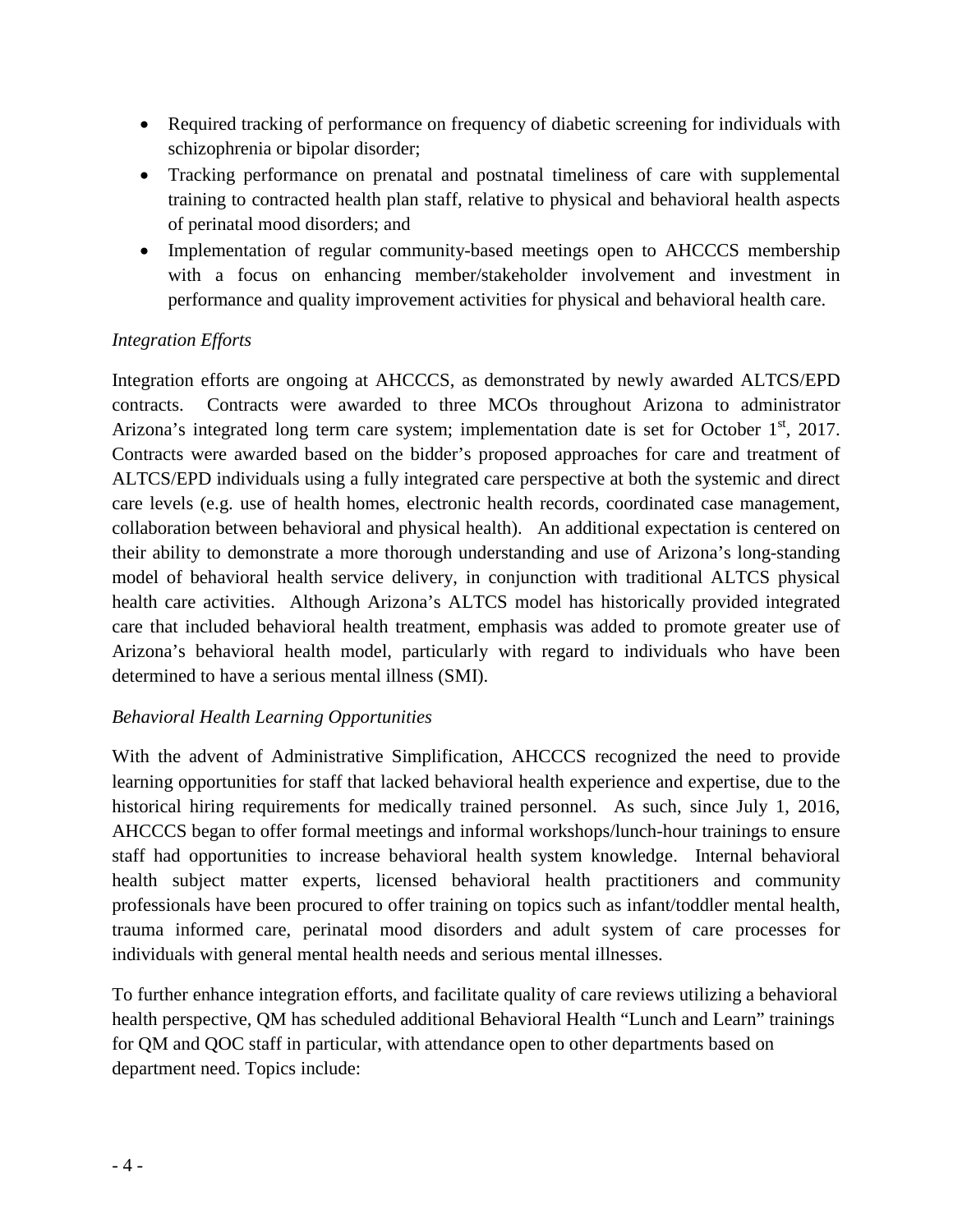- Regulatory requirements for individuals determined to have a serious mental illness (SMI) versus general mental health and/or substance abuse needs (GMHSA);
- Grant-based housing for individuals with SMI;
- Short term behavioral health residential services:
- Crisis process and requirements;
- Diagnostic categories/symptoms;
- Best and Evidence-practice clinical approaches for adults and children; and
- Mental Health Awareness.

# *Community Initiatives*

**AHCCCS Opioid Initiative:** The overarching goal of this initiative is to reduce the prevalence of Opioid Use Disorders and opioid-related overdose deaths. The initiative approach includes developing and supporting state, regional, and local level collaborations and service enhancements to develop and implement best practices to comprehensively address the full continuum of care related to opioid misuse, abuse and dependency. Strategies include:

- 1. Increasing access to Naloxone through community-based education and distribution, as well as a co-prescribing campaign for individuals receiving opioid prescriptions in excess of 90 morphine equivalent daily doses and combinations of opioids and benzodiazepines;
- 2. Increasing access to and participation and retention in Medication Assisted Treatment;
- 3. Reducing the number of opioid-naïve members unnecessarily started on opioid treatment; and
- 4. Promoting best practices and improving care process models for chronic pain and high-risk members.

The Opioid State Targeted Response grant will enhance community-based prevention activities and treatment activities that will include 24/7 access to care points in "hotspot" areas throughout the state; increasing the availability of peer supports; providing additional care coordination efforts among high risk and priority populations; and adding recovery supports.

**The Quality Caregiver Initiative (QCI):** The objective of the QCI is to improve relationshipbased, trauma-informed service supports for foster, kinship and adoptive parents by identifying a matrix of evidence-based intervention programs that are developmentally appropriate and span the continuum of service intensity needs from basic trauma trainings to brief intervention to intensive in-home services. In doing so, the goal is provide the right services and the right time to the family unit as a mechanism to decrease disruptions, increase permanency and ultimately, the social and emotional outcomes of the children in the child welfare system. The collaborative consists of several state agencies, behavioral health providers and experts in infant-toddler mental health, child development, family systems and trauma-informed care. The group is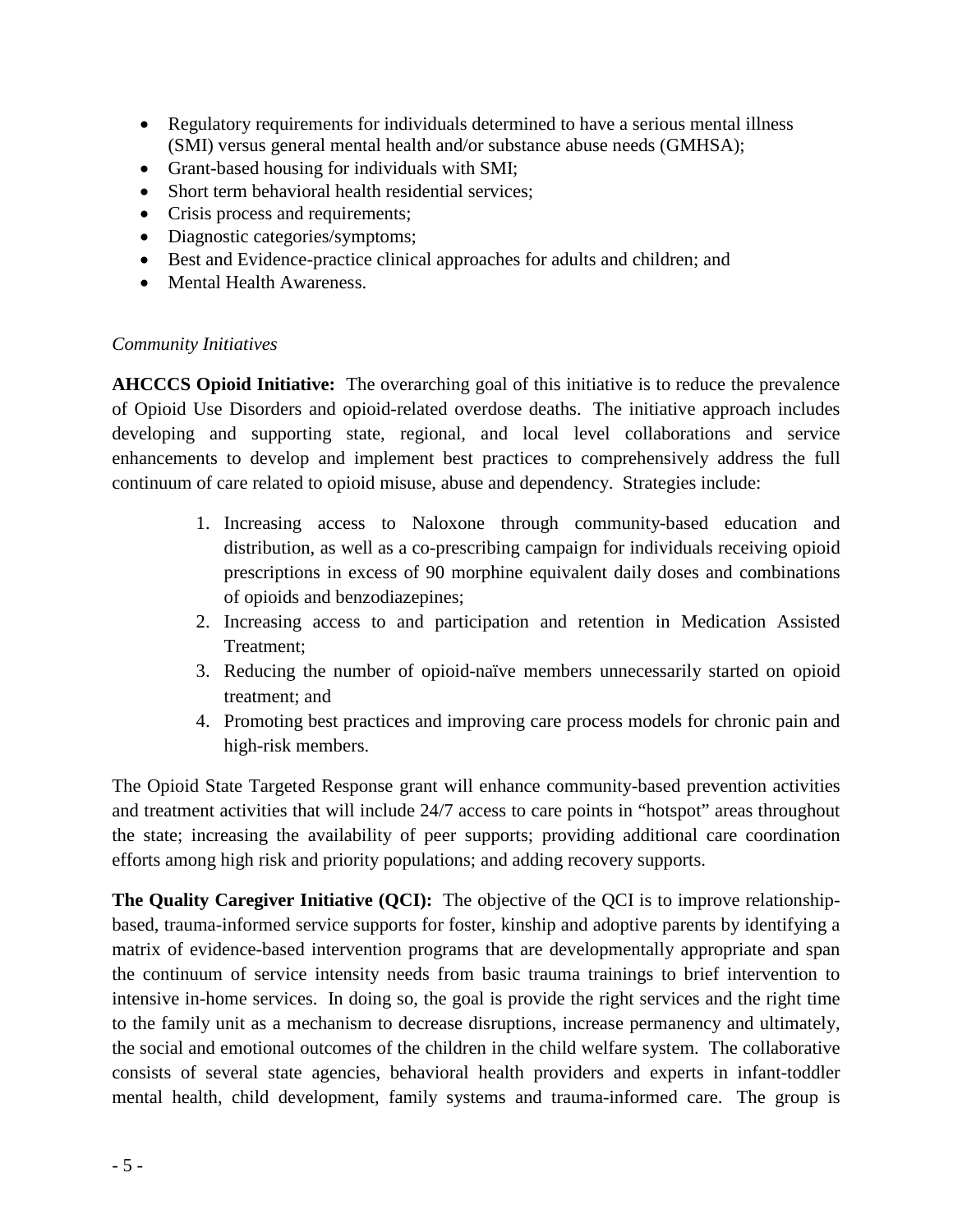currently reviewing the matrix of options and identifying training needs, provider capacity and ways to integrate with developmental screening and referral processes from pediatrics and other acute care settings.

# *Arizona Association of Health Plans (AzAHP)*

The Arizona Association of Health Plans (AzAHP) is an Association comprised of most health plans that contract with AHCCCS for Medicaid business. The Association led an effort, with the support of AHCCCS, in selecting and implementing a credentialing verification organization (CVO) that would be utilized by all AHCCCS Contractors. The purpose of moving this initiative forward was to reduce the burden of submission of applications, documents and attestations on providers that are contracted with multiple Medicaid health plans. The credentialing process for primary source verification was implemented in the first quarter of this fiscal year.

The Association is a welcome partner for AHCCCS because it offers a singe point of contact for the Contractors and promotes consistency across the system. The Association works closely with AHCCCS to discuss Contractor concerns, barriers, and challenges to the efforts they are asked to undertake. It also provides valuable feedback for consideration as the direct link to the care and services being provided. AHCCCS utilizes the Association to provide stakeholder insight and to collaborate and promote new initiatives.

# Identifying Priority Areas for Improvement

AHCCCS has established an objective, systematic process for identifying priority areas for improvement. This process involves a review of data from both internal and external sources, while also taking into account such factors as: (1) the prevalence of a particular condition and population affected, (2) the resources required by both AHCCCS and its Contractors to conduct studies and effect improvement, (3) whether the areas currently are priorities of CMS or state leadership and/or can be combined with existing initiatives, and (4) whether CMS priorities can be combined with current initiatives. Of importance is whether initiatives focused on the topic area are actionable and have the potential to result in improved quality improvement, member satisfaction and system efficiencies. Contractor input is also sought in prioritizing areas for improvement.

During the second quarter, one ongoing initiative was finalized, while two others continue.

1. First, a multi-year childhood obesity initiative was finalized. This longitudinal initiative focused on a cohort of children between two to five years of age with a Body Mass Index (BMI) of 85% or more. The study cohort was scattered across multiple contracted health plans and all were receiving services in an urban Federal Qualified Health Center (FQHC). The goal was to examine preliminary findings for prevalence of obesity in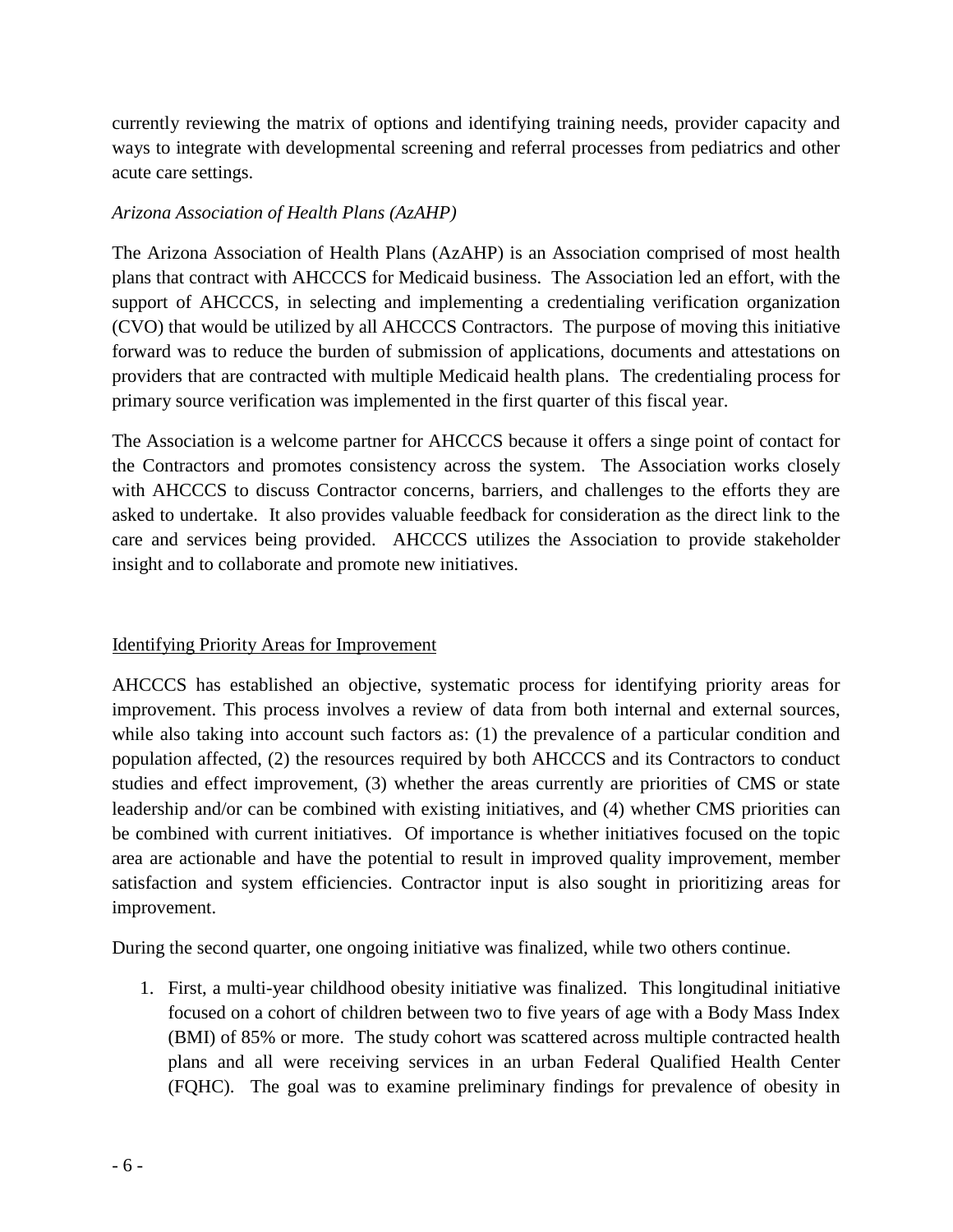children of this age, and to examine the potential effectiveness of behavioral health intervention strategies.

- 2. Second, our initiative on behavioral health care for children in the foster care system continues. Development of these metrics focused on children served under Comprehensive Medical and Dental Plan (CMDP), Arizona's health plan for children in Arizona's Foster Care system. AHCCCS' goal for these measures is to identify whether access and timeliness standards are met, as well as overall utilization trends for CMDP children needing behavioral health care.
- 3. Third, we continue to update tools that provide best practice strategies for infants and toddlers, including psychotropic prescribing, and early childhood mental health intervention and trauma informed care. The focus of the documents is on the most current prescribing practices and psychotherapeutic approaches during early childhood, with the recommendation that psychotherapeutic approaches be the preferred method of treatment prior to implementation of psychopharmacologic intervention.

# Establishing Realistic Outcome-Based Performance Measures

AHCCCS has long been a leader in developing, implementing and holding Contractors accountable to performance measure goals. AHCCCS developed and implemented HEDIS-*like* measures before HEDIS existed. AHCCCS' consistency in performance expectations has resulted in many performance measures performing at a rate close to the NCQA HEDIS national Medicaid mean. For AHCCCS, the HEDIS-*like* measures have been a reasonable indicator of health care accessibility, availability and quality. AHCCCS has transitioned to measures found in the CMS Core measure sets that provide a better opportunity to shift the system towards indicators of standardized health care outcomes, access to care, and patient satisfaction. This transition will also result in the ability to compare AHCCCS' rates with those of other states as the measure sets are implemented.

AHCCCS has developed new performance measure sets for all lines of business. Additional measures have also been incorporated into contracts for all lines of business. These measures include behavioral health measures for adults such as: "Follow-up After Hospitalization for Mental Illness", "Mental Health Utilization" and "Use of Opioids at High Dosage". The new measures and related Minimum Performance Standards/Goals became effective October 1, 2016. This date aligned with the new contract begin date for all lines of business. The AHCCCS decision to transition to a new measure set was partially driven by a desire to align with measures sets, such as the CHIPRA Core Measure Set, the Adult Core Measure Set, Meaningful Use, and other measure sets being implemented by CMS. AHCCCS has also aligned the measure sets with contracts to reflect changes on measures implemented by CMS for the current contract year.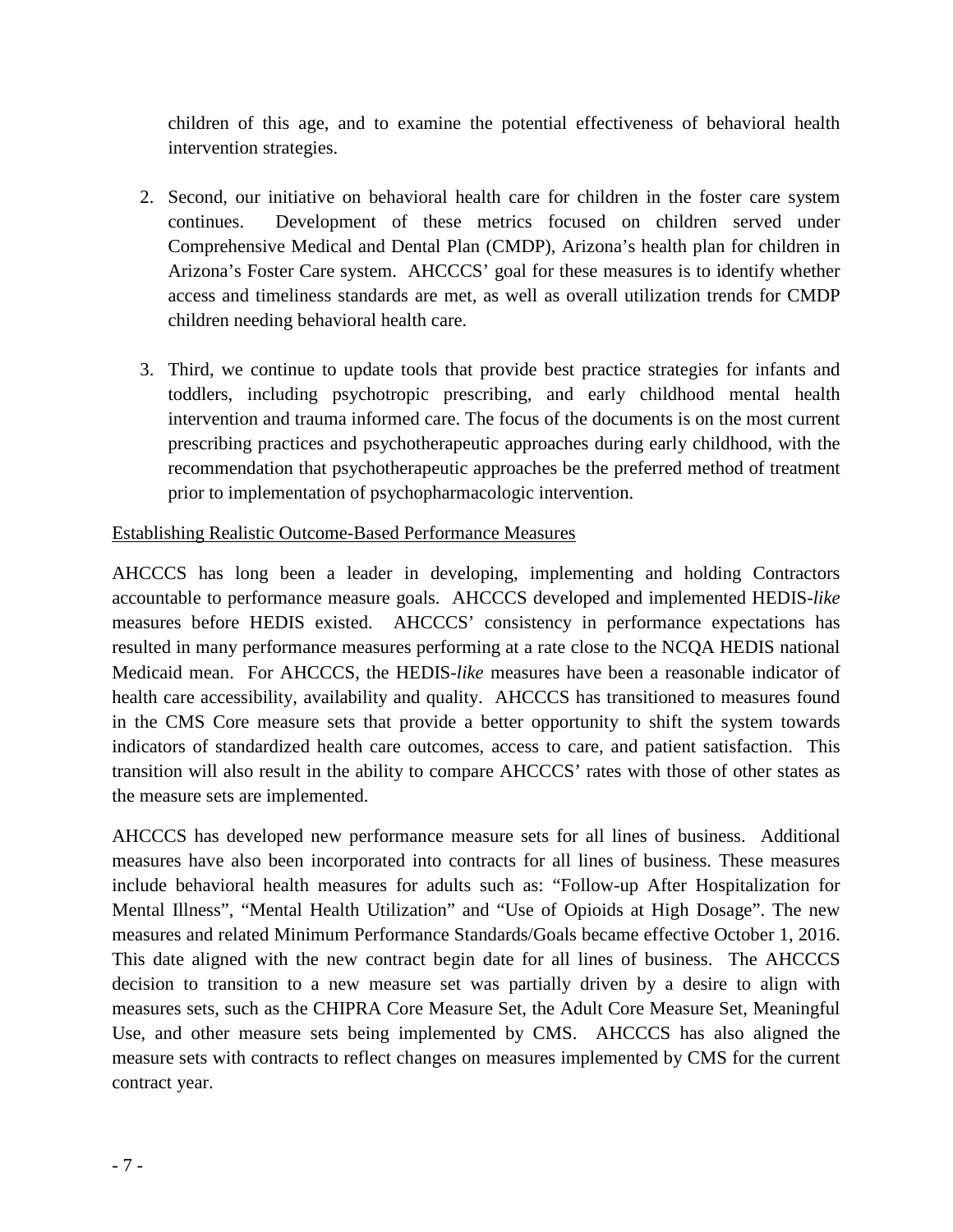It is AHCCCS' goal to continue development and implementation of additional Core measures as the data sources become valid and reliable. Initial measures were chosen based on a number of criteria that included member needs, system ability to impact/improve results, alignment with national measure sets, and comparability across lines of business.

The health care system is evolving in relation to measuring quality. It is in a transitional phase in that the data sources and methodologies that previously existed will no longer be enough. The systems, data sources and processes to fully achieve the next level in clinical outcomes and satisfaction measures are not yet fully developed or implemented. Informatics, such as electronic health records, health information exchanges plus data and information available through public health connectivity, are yet to become fully available. Transitioning the AHCCCS measure sets is anticipated to support the adoption of electronic health records and use of the health information exchanges. This will in turn, result in efficiencies and data/information designed to achieve the following:

- 1. transform care practices;
- 2. continue evolution to fully integrated care across all statewide systems;
- 3. improve individual patient outcomes;
- 4. guide population health management;
- 5. improve patient satisfaction with the care experience;
- 6. increase efficiencies; and
- 7. reduce health care costs.

# **CYE2017 Performance Measures are provided below:**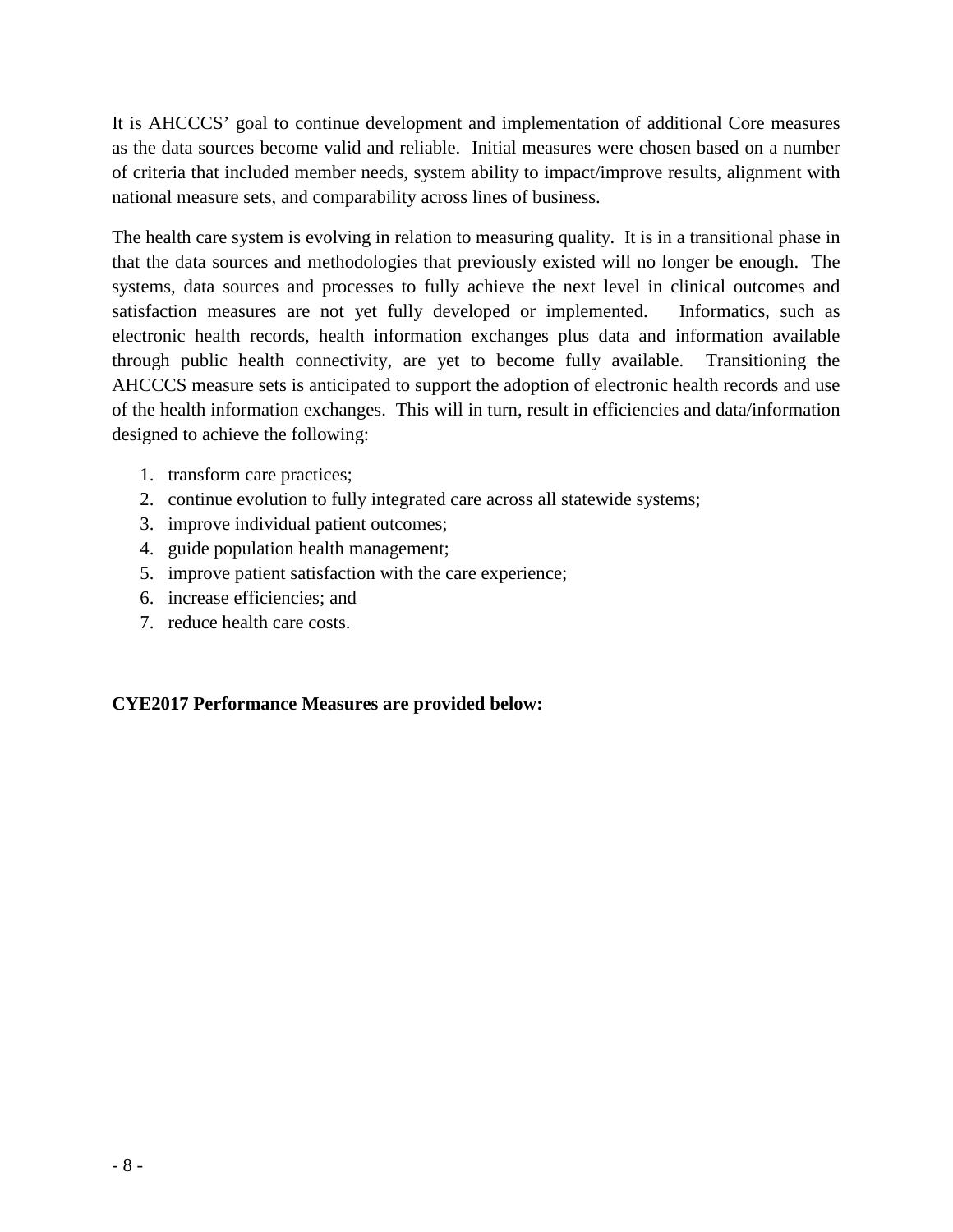| <b>MEASURES</b><br>"R" denotes "Reserve" Status                                                                                                                    | Acute | <b>ALTCS/EPD</b> | <b>CMDP</b> | <b>CRS</b> | <b>DDD</b> | GMH/SA | <b>SMI</b> | <b>HEDIS</b> | <b>CMS</b><br><b>Adult Core</b><br><b>Measures</b> | <b>CMS</b><br><b>Children's</b><br>Core<br><b>Measures</b> |
|--------------------------------------------------------------------------------------------------------------------------------------------------------------------|-------|------------------|-------------|------------|------------|--------|------------|--------------|----------------------------------------------------|------------------------------------------------------------|
| Timeliness of Prenatal Care:<br>Prenatal Care Visit in the First<br>Trimester or Within 42 days of<br>Enrollment                                                   | x     |                  |             |            |            |        | x          |              |                                                    | x                                                          |
| <b>Timeliness of Prenatal Care:</b><br>Postpartum Care Rate                                                                                                        | x     |                  |             |            |            |        | x          |              | x                                                  |                                                            |
| <b>Mental Health Utilization</b>                                                                                                                                   | R     | x                |             | x          |            | x      | x          | x            |                                                    |                                                            |
| Use of Opioids From Multiple<br>Providers                                                                                                                          | R     | x                |             |            | x          | x      | x          |              | x                                                  |                                                            |
| <b>Screening for Clinical Depression</b><br>and Folow-up Plan                                                                                                      |       | R                |             |            |            |        |            |              | x                                                  |                                                            |
| Annual Monitoring for Patients on<br>Persistent Medications: Combo<br>Rate                                                                                         |       | R                |             |            | R          |        | R          |              | x                                                  |                                                            |
| <b>Advance Directives</b>                                                                                                                                          | x     | x                |             |            |            |        |            |              |                                                    |                                                            |
| <b>Access to Behavioral Health</b><br>Services (7 days) - TABLED<br><b>Access to Behavioral Health</b><br>Services (21 Days for CRS/23 days<br>for other) - TABLED |       |                  |             |            |            |        |            |              | <b>AHCCCS</b>                                      |                                                            |
| Diabetes Screening for People with<br>Schizophrenia or Bipolar Disorder<br>Who are Using Antipsychotic<br>Medication                                               |       |                  |             |            |            |        | R          |              | X                                                  |                                                            |
| Children's Access to PCPs, by age:<br>12-24 mo.                                                                                                                    | x     |                  | x           | x          | X          |        |            |              |                                                    | x                                                          |
| Children's Access to PCPs, by age:<br>25 mo to 6 yrs.                                                                                                              | x     |                  | x           | x          | x          |        |            |              |                                                    | x                                                          |

# **CYE 2017 Performance Measure Crosswalk**

| <b>MEASURES</b><br>"R" denotes "Reserve" Status | Acute | <b>ALTCS/EPD</b> | <b>CMDP</b> | <b>CRS</b> | <b>DDD</b> | <b>GMH/SA</b> | <b>SMI</b> | <b>HEDIS</b> | <b>CMS</b><br><b>Adult Core</b><br><b>Measures</b> | <b>CMS</b><br><b>Children's</b><br>Core<br><b>Measures</b> |
|-------------------------------------------------|-------|------------------|-------------|------------|------------|---------------|------------|--------------|----------------------------------------------------|------------------------------------------------------------|
| Children's Access to PCPs, by age:              |       |                  |             |            |            |               |            |              |                                                    |                                                            |
| 7 - 11 yrs.                                     | x     |                  | x           | x          | x          |               |            |              |                                                    | x                                                          |
| Children's Access to PCPs, by age:              | x     |                  | x           | x          | x          |               |            |              |                                                    | x                                                          |
| 12 - 19 yrs.                                    |       |                  |             |            |            |               |            |              |                                                    |                                                            |
| <b>Well-Child Visits:</b>                       | X     |                  | x           | x          |            |               |            |              |                                                    | x                                                          |
| 15 mo.                                          |       |                  |             |            |            |               |            |              |                                                    |                                                            |
| Well-Child Visits:                              |       |                  |             |            |            |               |            |              |                                                    |                                                            |
| $3 - 6$ yrs.                                    | X     |                  | x           | x          | x          |               |            |              |                                                    | x                                                          |
| <b>Adolescent Well-Child Visits:</b>            |       |                  |             | x          |            |               |            |              |                                                    |                                                            |
| 12 - 21 yrs.                                    | X     |                  | X           |            | x          |               |            |              |                                                    | x                                                          |
| <b>Children's Dental Visits:</b>                |       |                  |             |            |            |               |            |              |                                                    |                                                            |
| (ages 2-21)                                     | x     |                  | x           | x          | x          |               |            |              |                                                    | x                                                          |
| Weight Assessment and counseling -              |       |                  |             |            |            |               |            |              |                                                    |                                                            |
| Body Mass Index (BMI) Assessment                | x     | x                | R           | x          | R          |               |            |              |                                                    | x                                                          |
| for Chidredolescents                            |       |                  |             |            |            |               |            |              |                                                    |                                                            |
| <b>EPSDT Participation</b>                      | R     | R                | R           | x          | R          |               | R          |              |                                                    | x                                                          |
| Percentage of Eligibles Who                     |       |                  |             |            |            |               |            |              |                                                    |                                                            |
| <b>Received Preventive Dental</b>               | x     | X                | x           | x          | x          |               |            |              | x                                                  |                                                            |
| SEAL: Dental Sealants for Children              |       |                  |             |            |            |               |            |              |                                                    |                                                            |
| Ages 6-9 at Elevated Caries Risk                | X     | x                | X           | x          | x          |               |            |              |                                                    | x                                                          |
| Developmental Screening in the                  |       |                  |             |            |            |               |            |              |                                                    |                                                            |
| First Three Years of Life                       | R     | R                | R           | x          | R          |               |            |              |                                                    | x                                                          |
| Human Papillomavirus Vaccine for                |       |                  |             |            |            |               |            |              |                                                    |                                                            |
| Female Adolescents                              | x     |                  | x           | x          | X          |               |            |              |                                                    | x                                                          |
| Use of Multiple Concurrent                      |       |                  |             |            |            |               |            |              |                                                    |                                                            |
| Antipsychotics in Children and                  | x     |                  | x           | x          |            | x             |            |              |                                                    | x                                                          |
| <b>Adolescents</b>                              |       |                  |             |            |            |               |            |              |                                                    |                                                            |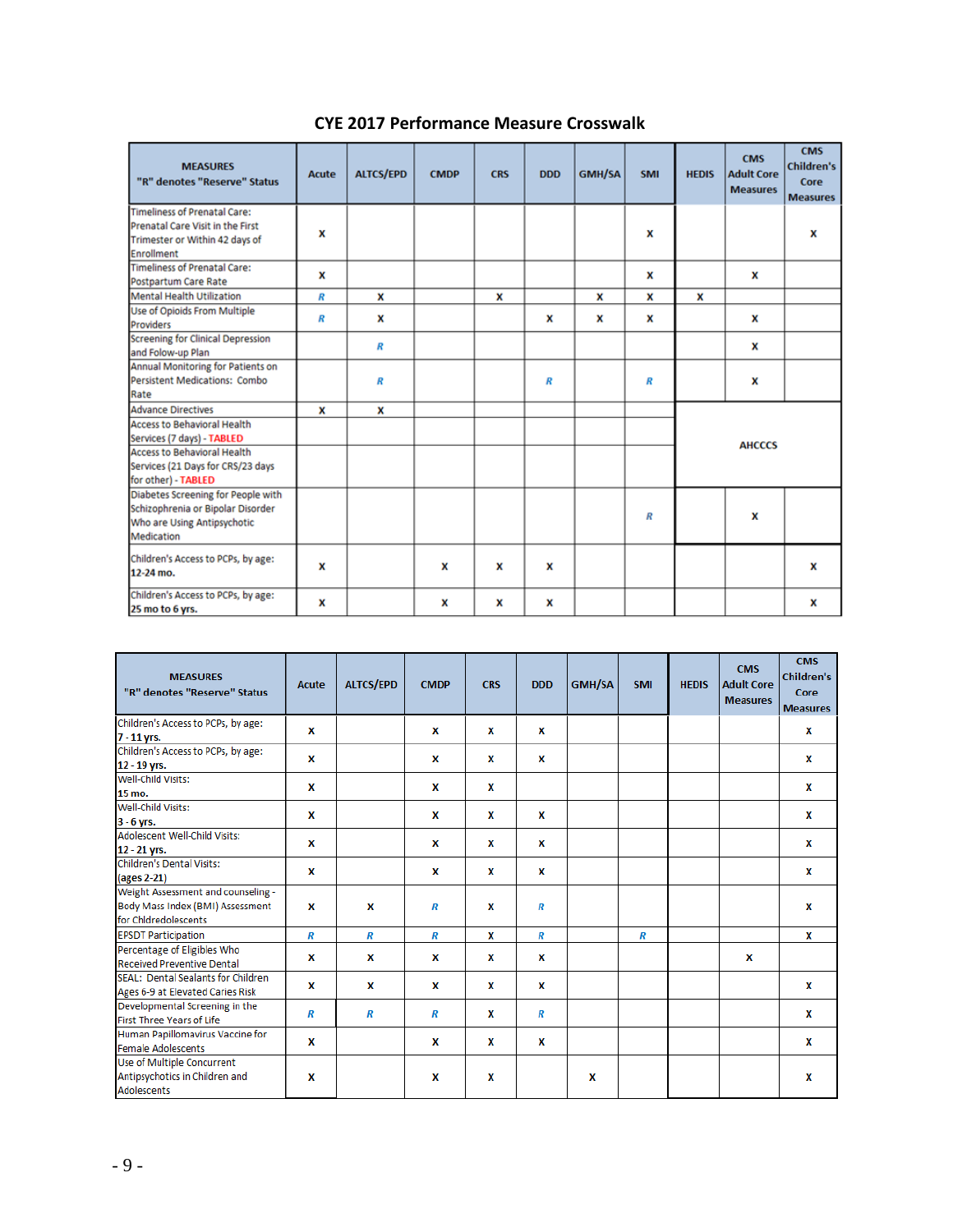| <b>MEASURES</b><br>"R" denotes "Reserve" Status | <b>Acute</b> | <b>ALTCS/EPD</b> | <b>CMDP</b> | <b>CRS</b> | <b>DDD</b> | <b>GMH/SA</b> | <b>SMI</b> | <b>HEDIS</b> | <b>CMS</b><br><b>Adult Core</b><br><b>Measures</b> | <b>CMS</b><br><b>Children's</b><br>Core<br><b>Measures</b> |  |  |
|-------------------------------------------------|--------------|------------------|-------------|------------|------------|---------------|------------|--------------|----------------------------------------------------|------------------------------------------------------------|--|--|
| <b>Childhood Immunization Status</b>            |              |                  |             |            |            |               |            |              |                                                    |                                                            |  |  |
| <b>DTaP</b>                                     | x            |                  | x           | x          | x          |               |            |              |                                                    | x                                                          |  |  |
| IPV                                             | x            |                  | x           | x          | x          |               |            |              |                                                    | x                                                          |  |  |
| <b>MMR</b>                                      | x            |                  | x           | x          | x          |               |            |              |                                                    | X                                                          |  |  |
| Hib                                             | x            |                  | x           | x          | x          |               |            |              |                                                    | x                                                          |  |  |
| <b>HBV</b>                                      | x            |                  | x           | x          | x          |               |            |              |                                                    | x                                                          |  |  |
| VAV                                             | x            |                  | X           | x          | x          |               |            |              |                                                    | x                                                          |  |  |
| PCV                                             | x            |                  | x           | x          | x          |               |            |              |                                                    | x                                                          |  |  |
| <b>Hep A</b>                                    | x            |                  | x           | x          | x          |               |            |              |                                                    | x                                                          |  |  |
| Rotavirus                                       | x            |                  | x           | x          | x          |               |            |              |                                                    | x                                                          |  |  |
| Influenza                                       | x            |                  | X           | x          | x          |               |            |              |                                                    | x                                                          |  |  |
| Combination 3 (4:3:1:3:3:1:4)                   | x            |                  | x           | x          | x          |               |            |              |                                                    | x                                                          |  |  |
| <b>Immunization for Adolescents</b>             |              |                  |             |            |            |               |            |              |                                                    |                                                            |  |  |
| Adolescent Meningococcal                        | x            |                  | x           | x          | x          |               |            |              |                                                    | x                                                          |  |  |
| Adolescent Tdap/Td                              | x            |                  | x           | x          | x          |               |            |              |                                                    | x                                                          |  |  |
| Combination 1                                   | x            |                  | x           | x          | x          |               |            |              |                                                    | x                                                          |  |  |

# Identifying, Collecting and Assessing Relevant Data

# *Performance Measures*

AHCCCS has implemented several efforts over the past few years in preparation for the performance measure transition described above. First and foremost, the Agency undertook extensive internal planning efforts, including evaluation of new requirements, future goals and desired capabilities, as well as barrier identification and associated risk. One risk identified, was the possibility that the reduction of information system and data analytic staff resources would not allow the level of review and validation of performance measure programming necessary to ensure the validity and accuracy of Performance Measurement activities. To address this concern, the Agency is utilizing its External Quality Review Organization to perform the measurement calculations. AHCCCS has finalized the contract with an external vendor to support future performance measurements.

Contractors have been provided the data to enhance their planning and implementation efforts related to the new performance measures, as well as sustaining and improving continuing measures. Some of these efforts will include new work groups, new reporting mechanisms, increased opportunities for technical assistance, and a more transparent reporting process with plans for proactive reporting prior to the end of the measurement period. Such efforts should facilitate the Contractors' ability to make necessary adjustments/final pushes and payment reform initiatives that align with performance measure thresholds.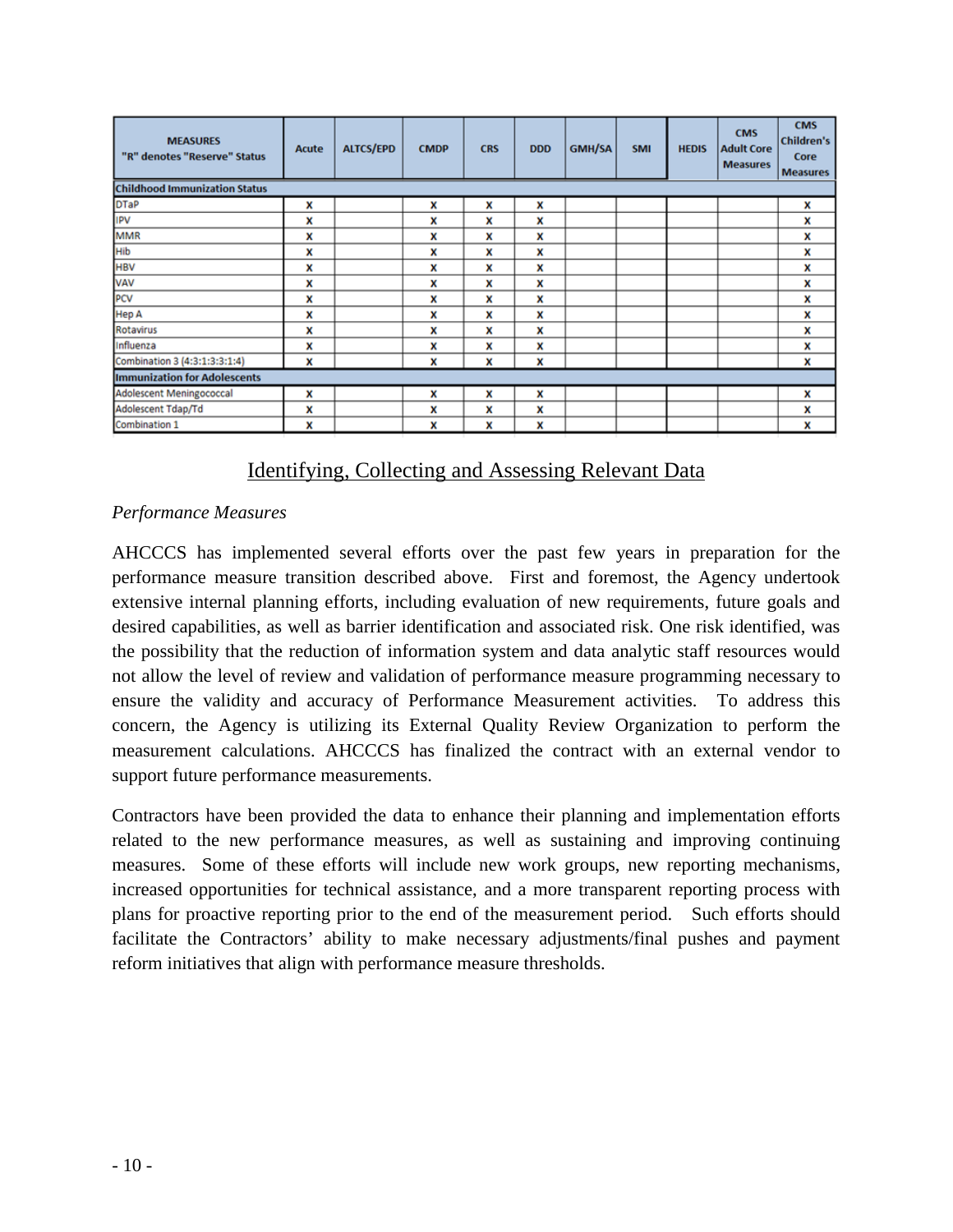# Performance Improvement Projects

# *Providing Incentives for Excellence and Imposing Sanctions for Poor Performance*

AHCCCS regularly monitors Contractors to ensure compliance with contractually-mandated performance measures. Contracts outline Minimum Performance Standards (MPS) that the Contractor must meet and Goals that the Contractor should strive to achieve. Those measures are evaluated to determine what regulatory actions should be taken. At a minimum, measures that fail to meet the MPS will require a Corrective Action Plan. Additional actions could include mandatory technical assistance, Notices to Cure, and financial sanctions.

# *Re-evaluation/Re-development of Performance Measures*

AHCCCS has implemented a payment reform initiative (PRI) for the Acute Care population that is designed to encourage Contractor activity in the area of quality improvement, particularly those initiatives that are conducive to improved health outcomes and cost savings, and those related to child and adolescent health. This PRI process will be performed annually on a contract year basis. Starting with FFY15, AHCCCS also implemented a payment reform initiative for the ALTCS EPD population as well. The EPD Quality Measures target ED Utilization, Readmissions, Diabetes Management and Flu Shots.

The Acute Care requirement of total payments under all contracts executed with health care providers governed by shared-savings arrangements, increases to 10 percent in FFY15. For ALTCS EPD a minimum of five percent of the value of total payments under all EPD contracts executed (1.5% for D-SNP contracts) with health care providers must be governed by sharedsavings arrangements.

# *Performance Improvement Projects (PIPs)*

AHCCCS has a Performance Improvement Project (PIP) under way with Contractors for all lines of business, which is designed to improve enrollee health outcomes and satisfaction.

- E-Prescribing The purposes of this PIP is to increase the number of prescribers electronically prescribing at least one prescription and increase the percentage of prescriptions which are submitted electronically, in order to improve patient safety. The baseline measurement period for this PIP is Contract Year Ending (CYE; federal fiscal year) 2014. Baseline data has been collected, validated and released to Contractors. Efforts are currently underway to collect and validate data for remeasurement year 1. Additionally, there are two Contractors for which CYE 2016 will serve as their baseline measurement period, with efforts underway to collect and validate this data as well.
- Developmental Screening The purpose of the Developmental Screening PIP is to increase the number of early life screenings for members at 9-, 18-, and 24-months of age to ensure that developmental delays are identified early and referred for appropriate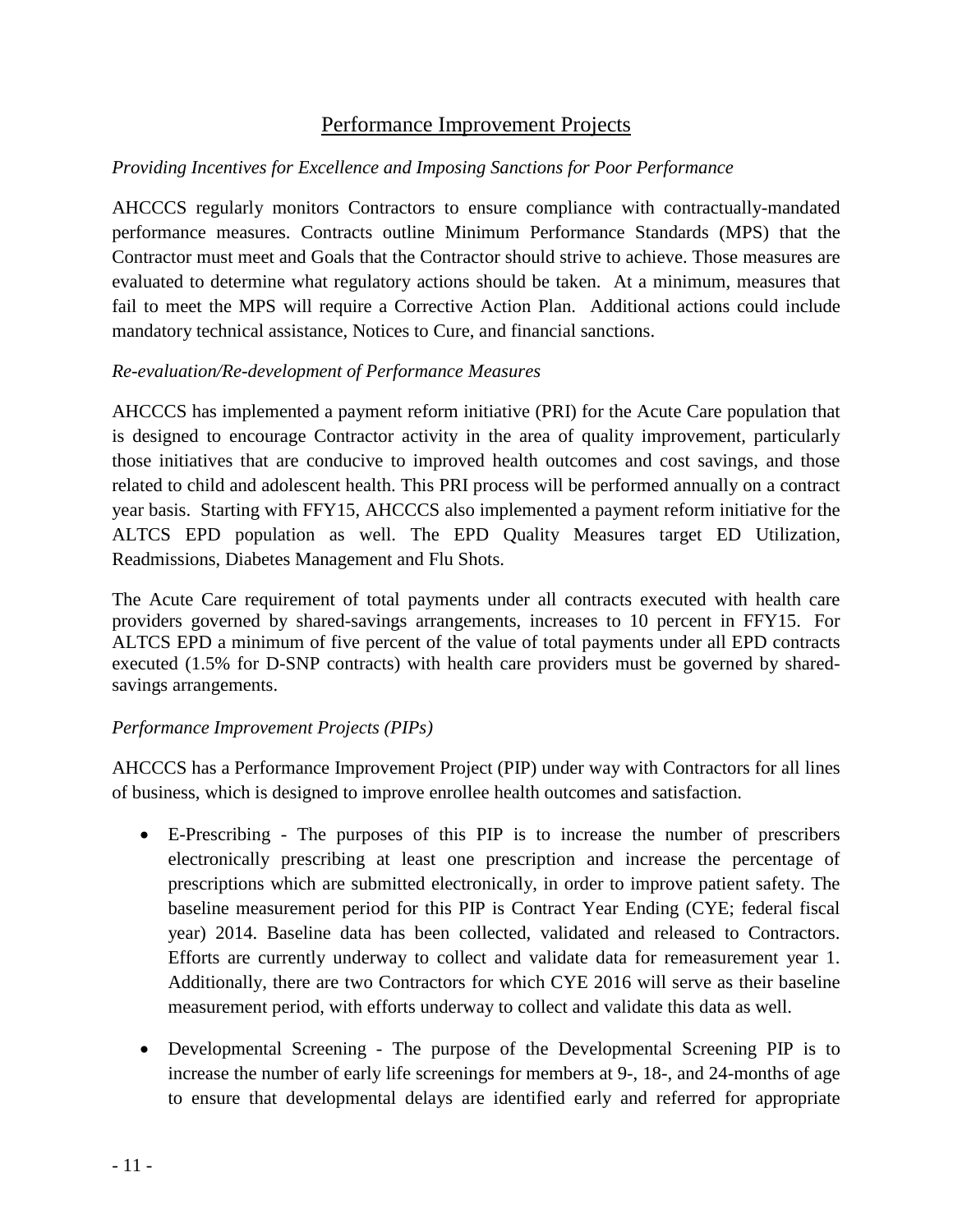follow-up and treatment. The PIP measure will focus on the number of children who receive a developmental screening at the appropriate age intervals versus the total number of children in each age group. Although not formally tied to the PIP measurement, AHCCCS will be evaluating whether or not follow-up appointments are scheduled and maintained for any concerns identified through the screening process. Additionally, AHCCCS will monitor the care coordination process and Contractor oversight of the screening and referral processes. The baseline measurement will be reflective of Contract Year Ending (CYE) 2016. Efforts are currently underway to collect and validate data for remeasurement year one (1).

# Including Medical Quality Assessment and Performance Improvement Requirements in AHCCCS Contracts

Contracts with health plans are reviewed at least annually to ensure that they include all federally required elements prior to renewal. In addition, contracts are reviewed for clarity and for opportunities to strengthen expectations and/or promote new opportunities. AHCCCS has begun efforts to identify Performance Improvement Projects targeted to begin CYE 2018.

# Regular Monitoring and Evaluating of Contractor Compliance and Performance

AHCCCS monitors and evaluates access to care, organizational structure and operations, clinical and non-clinical quality measurement and performance improvement outcomes through the following methods.

- *On-site Operational Reviews -* Operational and Financial Reviews (ORs) are used by AHCCCS to evaluate Contractor compliance related to access/availability and quality of services, including implementation of policies and procedures and progress toward plans of correction to improve quality of care and service for members.
- *Review and analysis of periodic reports -* A number of contract deliverables are used to monitor and evaluate Contractor compliance and performance. AHCCCS reviews, provides feedback and approves these reports as appropriate.
	- o Quarterly EPSDT and Adult Monitoring Reports AHCCCS requires CRS, Acute, ALTCS and RBHA Contractors to submit quarterly EPSDT and Adult Monitoring Reports demonstrating their efforts to sustain or improve annual performance rates for all contractually mandated performance measure as well as their efforts to inform families/caregivers and providers of EPSDT/Adult services. AHCCCS has developed a template for Contractors to report data on member and provider outreach, as well as Contractor rates for various EPSDT and adult services. The template prompts Contractors to evaluate the effectiveness of activities, including care coordination,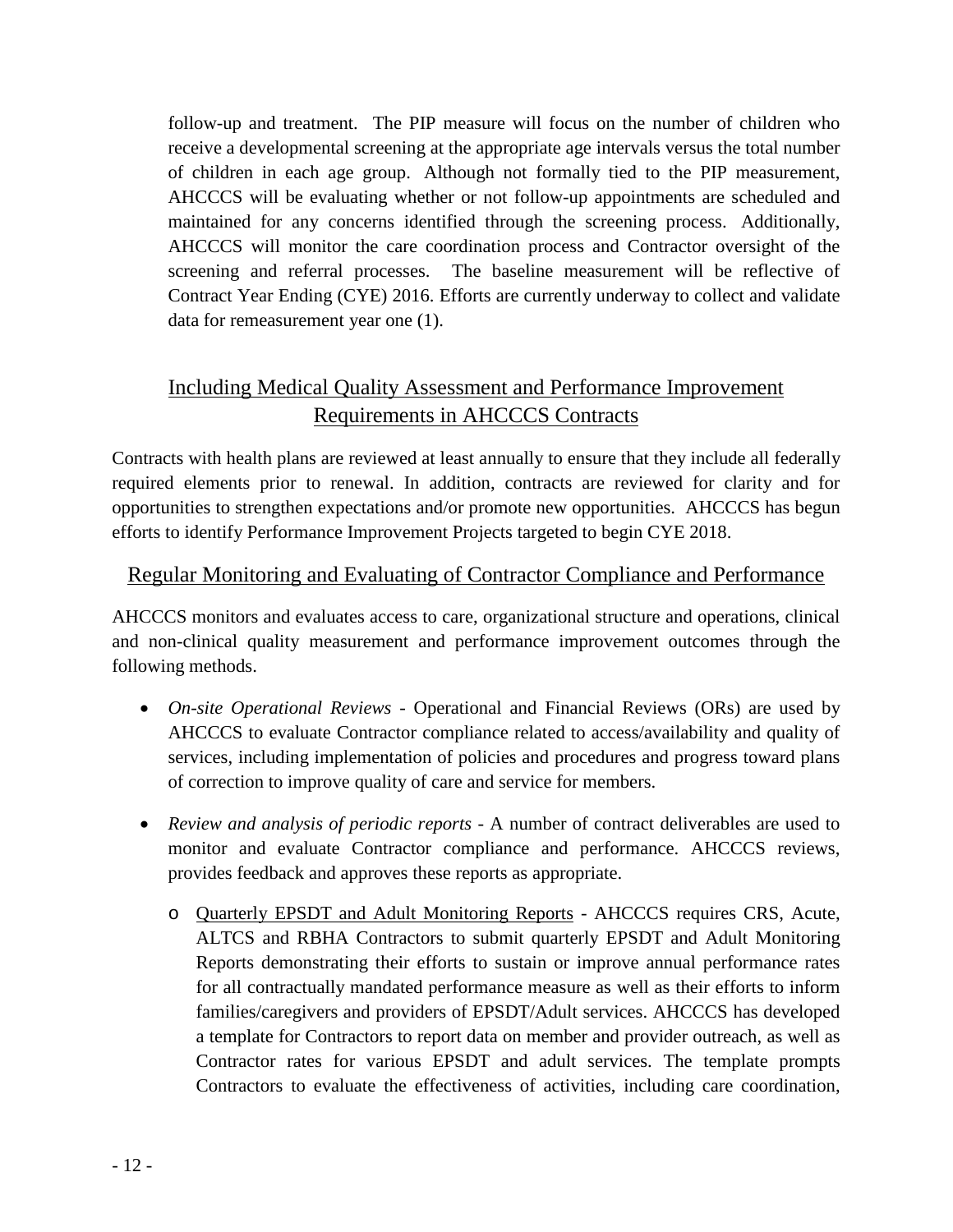follow up and new or revised interventions to improve quality and access to care. These reports are received and reviewed on a quarterly basis.

- o Annual Plans QM/QI, EPSDT, MCH and Dental AHCCCS requires all lines of business to submit an annual plan which will address details of the Contractors methods for achieving optimal outcomes for their members. A separate report is submitted for Quality Management and Improvement (QM/QI).
- o Integrated Care Reports For those plans (e.g. Integrated RBHAs) that currently follow an integrated model, distinct Integrated Care reports are required. These reports focus on the quality and quantity of coordination and integration activities.
- *Review and analysis of program-specific Performance Measures and Performance Improvement Projects -* AHCCCS considers a Performance Improvement Project (PIP) as a planned process of data gathering, evaluation, and analysis to determine interventions or activities that are anticipated to have a positive outcome. PIPs are designed to improve the quality of care and service delivery and usually last at least four years. While Contractors may select and implement their own PIPs to address problems specific to their plans, AHCCCS mandates other program-wide PIPs in which Contractors must participate, and monitors performance until each Contractor meet requirements for demonstrable and sustained improvement.

Another method by which AHCCCS monitors the quality and appropriateness of care provided to members is through Performance Measures. Contractors submit encounter data to AHCCCS, which measures each plan's performance and evaluates its compliance in meeting contractual performance standards for specific health care services. Under their contracts with AHCCCS, Contractors are required to improve their rates for Performance Measures and achieve specific goals for each. AHCCCS requires corrective action plans from Contractors that do not meet the Minimum Performance Standard, or that show a statistically significant decline in their rates. Contractors also could face significant financial sanctions if they do not improve performance to a level that meets or exceeds the minimum standard.

# Maintaining an Information System that Supports Initial and Ongoing Operations

AHCCCS maintains a robust information system—the Prepaid Medical Management Information System (PMMIS)—that documents all members, their claims and encounter data, plus many other data points. PMMIS data feeds into the AHCCCS Data Warehouse, which is the centralized system, used for data analytics. There is a newly formed Data Integrity team that supports maintaining valid, accurate, and reliable data; this team is made up of data users and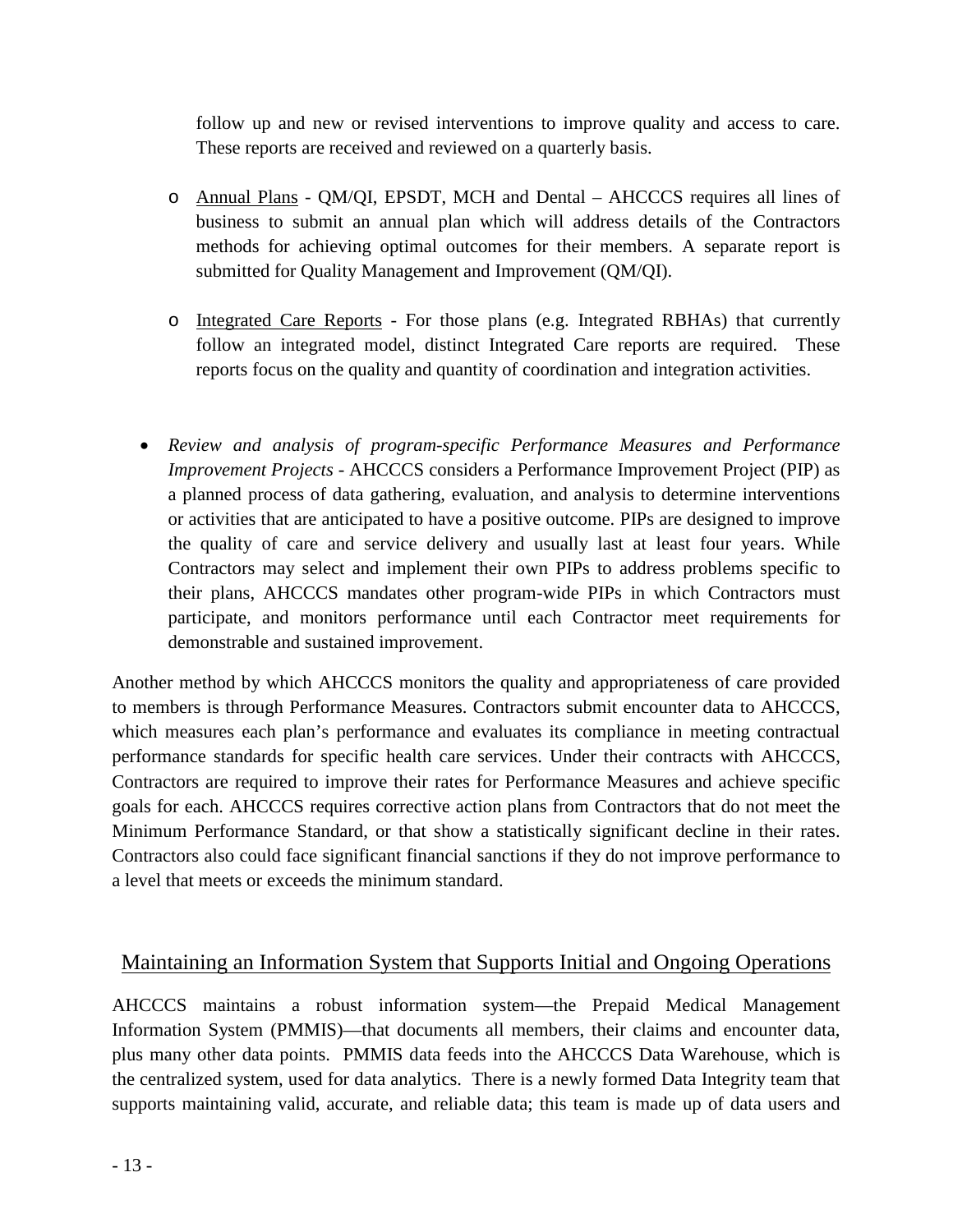system experts from across the Agency and meets at least quarterly to discuss any issues or opportunities around the data and systems. AHCCCS has focused on building data expertise within every division of the Agency, promoting data analytics as the cornerstone of operations and monitoring/oversite activities.

# Reviewing and Revising the Quality Strategy

AHCCCS continues its efforts to implement the new Managed Care Rule through revisions of the Agency's Quality Strategy. The focus of revisions is to create a cohesive reflection of numerous efforts underway around integrated care, increased member satisfaction, and improvement of clinical outcomes. QM will be leading a cross-functional Agency team to draft a practical Quality Strategy that brings together the requirements of the Rule as well as the mission, vision, and operational goals of the Agency.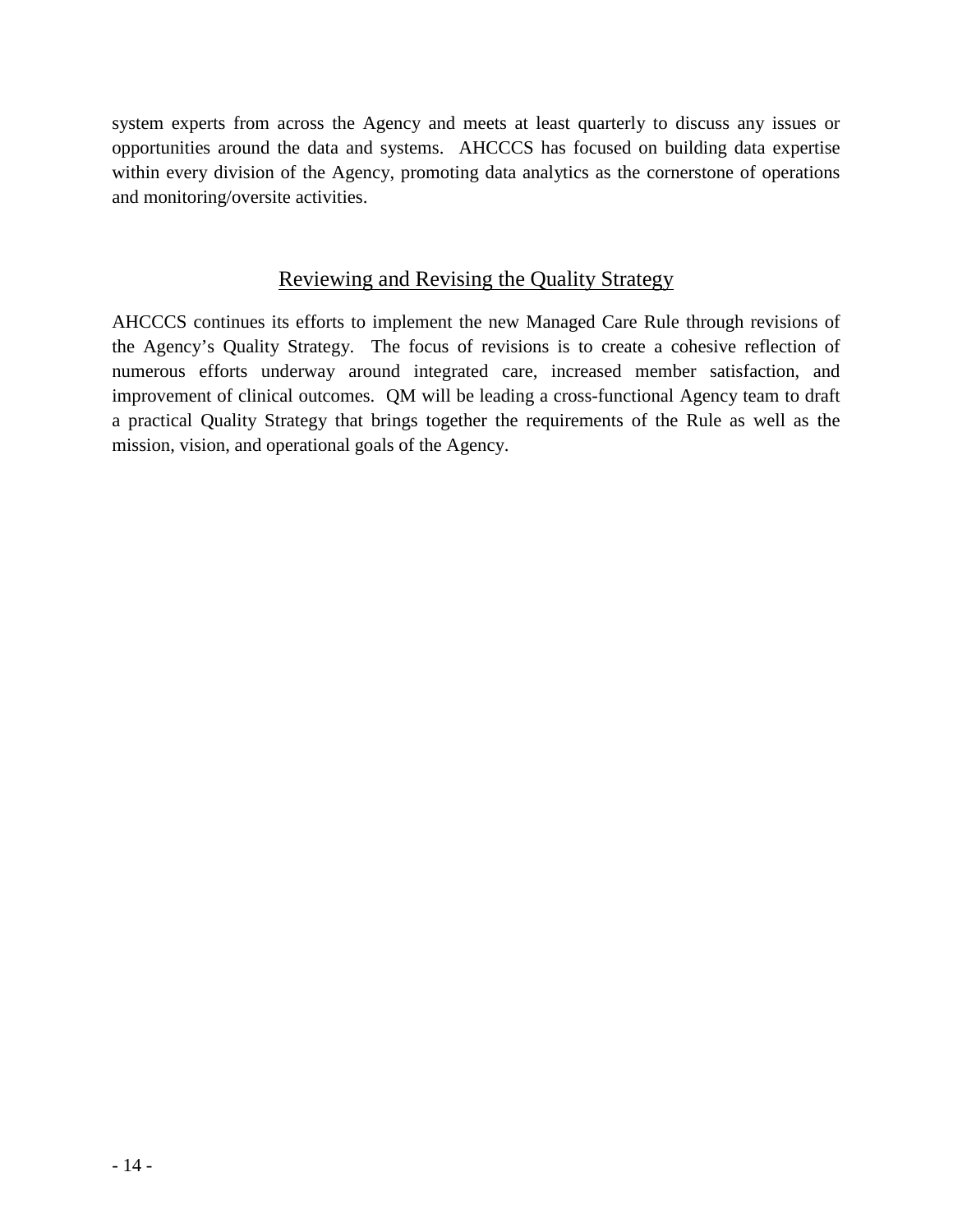### **Attachment 3:** Arizona Health Care Cost Containment System (AHCCCS) Quarterly Random Moment Time Study Report April 2017 – June 2017

The April through June 2017 quarter for the Medicaid School Based Claiming (MSBC) program Random Moment Time Study (RMTS) was completed successfully with the administrative, direct service, and personal care time study cost pools.

### *Active Participants*

The "*Medicaid Administrative Claiming Program Guide*" mandates that all school district employees identified by the district's RMTS coordinator as being qualified to provide direct services or administrative activities participate in a RMTS. Staff rosters are updated by RMTS coordinators on a quarterly basis to ensure accuracy of participants in the time study. The table below shows the number of participants in the administrative, direct service, and personal care time study staff pools at the beginning of the quarter.

| <b>Staff Pool</b> | April - June 2017 |
|-------------------|-------------------|
| Administrative    | 3.118             |
| Direct Service    | 3,324             |
| Personal Care     | 5,133             |

The table below demonstrates the administrative, direct service, and personal care time study achieved the 85% return rate in the April to June 2017 quarter.

The return rate reflects number of responses received divided by the total number of moments generated per quarter.

### *Return Rate*

| Cost Pool      | <b>Moments</b><br>Generated | Valid<br>Response | <b>Return Rate</b> |
|----------------|-----------------------------|-------------------|--------------------|
| Administrative | 3.200                       | 3.137             | 98.03%             |
| Direct Service | 3,400                       | 3,304             | 97.18%             |
| Personal Care  | 3.500                       | 3,236             | 92.46%             |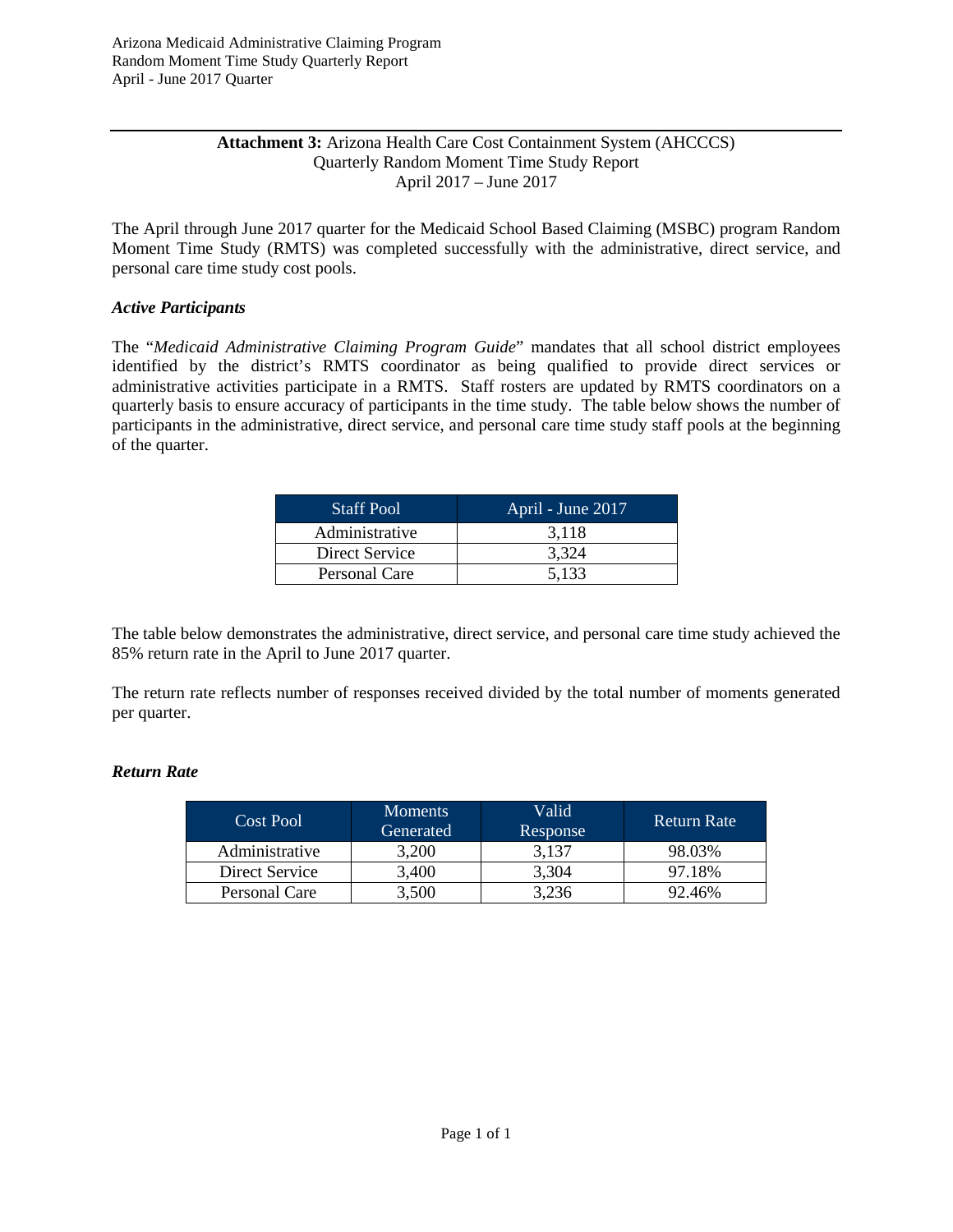# **Arizona Health Care Cost Containment System Medicaid Section 1115 Demonstration Number 11-W00275/9 Budget Neutrality Tracking Report For the Period Ended June 30, 2017**

I. CALCULATION OF BUDGET NEUTRALITY LIMIT BY DEMONSTRATION YEAR (WITHOUT WAIVER CEILING FEDERAL SHARE)

WAIVER PERIOD OCTOBER 1, 2011 THROUGH SEPTEMBER 2021:

|                                                  |                   |               |                    |                          | Federal            |                                    |                                    | <b>Member Months</b>               |                                    |                         |    | <b>Federal Share</b>              |                                            |
|--------------------------------------------------|-------------------|---------------|--------------------|--------------------------|--------------------|------------------------------------|------------------------------------|------------------------------------|------------------------------------|-------------------------|----|-----------------------------------|--------------------------------------------|
|                                                  | FFY 2012<br>PM/PM | Trend<br>Rate | DY 01<br>PM/PM     | Effective<br><b>FMAP</b> | Share<br>PM/PM     | QE 12/11                           | QE 3/12                            | QE 6/12                            | QE 9/12                            | Total                   |    | <b>Budget Neutrality</b><br>Limit |                                            |
| AFDC/SOBRA                                       | 556.34            | 1.052         | 585.28             | 69.84%                   | 408.78             | 2,932,519                          | 2,920,210                          | 2,914,090                          | 2,938,820                          | 11,705,639              | \$ | 4,785,045,218                     |                                            |
| SSI                                              | 835.29            | 1.06          | 885.41             | 69.10%                   | 611.79             | 487,575                            | 489,003                            | 489,032                            | 491,682                            | 1,957,292               |    | 1,197,446,143                     |                                            |
| AC <sup>1</sup><br>ALTCS-DD                      | 4643.75           | 1.06          | 562.09<br>4922.38  | 69.74%<br>67.38%         | 391.97<br>3316.47  | 527,244<br>72,516                  | 430,723<br>73,152                  | 365,132<br>73,962                  | 310,396<br>74,817                  | 1,633,495<br>294,447    |    | 640,284,571<br>976,523,928        |                                            |
| ALTCS-EPD                                        | 4503.21           | 1.052         | 4737.37            | 67.50%                   | 3197.93            | 85,463                             | 85,509                             | 85,733                             | 86,515                             | 343,220                 |    | 1,097,592,096                     |                                            |
| Family Plan Ext <sup>1</sup>                     |                   | 1.058         | 17.04              | 90.00%                   | 15.33              | 12,471                             | 12,424                             | 12,440                             | 12,689                             | 50,024                  |    | 767,009                           |                                            |
|                                                  |                   |               |                    |                          |                    |                                    |                                    |                                    |                                    |                         | \$ | 8,697,658,965<br>103,890,985      | <b>MAP Subtotal</b><br>Add DSH Allotment   |
|                                                  |                   |               |                    |                          |                    |                                    |                                    |                                    |                                    |                         | \$ | 8,801,549,950                     | <b>Total BN Limit</b>                      |
|                                                  |                   |               |                    |                          |                    |                                    |                                    | <b>Member Months</b>               |                                    |                         |    |                                   |                                            |
|                                                  |                   |               | DY 02<br>PM/PM     |                          |                    | QE 12/12                           | QE 3/13                            | QE 6/13                            | QE 9/13                            | Total                   |    |                                   |                                            |
| AFDC/SOBRA                                       |                   |               | 615.71             | 68.85%                   | 423.93             | 2,911,453                          | 2,891,209                          | 2,903,049                          | 2,918,929                          | 11,624,640              | \$ | 4,928,028,889                     |                                            |
| SSI                                              |                   |               | 938.53             | 67.86%                   | 636.91             | 494,769                            | 497,163                            | 499,785                            | 503,412                            | 1,995,129               |    | 1,270,714,908                     |                                            |
| AC <sup>1</sup>                                  |                   |               | 600.80             | 68.73%                   | 412.94             | 274.990                            | 248,817                            | 228,204                            | 217,114                            | 969,125                 |    | 400,195,127                       |                                            |
| ALTCS-DD<br>ALTCS-EPD                            |                   |               | 5217.72<br>4983.71 | 65.83%<br>66.01%         | 3434.66<br>3289.98 | 75,636<br>86,832                   | 76,464<br>86,078                   | 77,278<br>86,306                   | 78,032<br>87,136                   | 307,410<br>346,352      |    | 1,055,849,158<br>1,139,489,635    |                                            |
| Family Plan Ext <sup>1</sup>                     |                   |               | 18.42              | 90.00%                   | 16.58              | 13,104                             | 13,824                             | 14,187                             | 14,856                             | 55,971                  |    | 927,946                           |                                            |
|                                                  |                   |               |                    |                          |                    |                                    |                                    |                                    |                                    |                         | \$ | 8,795,205,663                     | <b>MAP Subtotal</b>                        |
|                                                  |                   |               |                    |                          |                    |                                    |                                    |                                    |                                    |                         | \$ | 106,384,369<br>8,901,590,032      | Add DSH Allotment<br><b>Total BN Limit</b> |
|                                                  |                   |               |                    |                          |                    |                                    |                                    | <b>Member Months</b>               |                                    |                         |    |                                   |                                            |
|                                                  |                   |               | DY 03<br>PM/PM     |                          |                    | QE 12/13                           | QE 3/14                            | QE 6/14                            | QE 9/14                            | Total                   |    |                                   |                                            |
|                                                  |                   |               |                    |                          |                    |                                    |                                    |                                    |                                    |                         |    |                                   |                                            |
| AFDC/SOBRA<br>SSI                                |                   |               | 647.73<br>994.84   | 70.55%<br>69.27%         | 456.99<br>689.13   | 2,891,787<br>506,815               | 2,839,380<br>514,492               | 2,955,633<br>523,373               | 3,113,481<br>529,552               | 11,800,281<br>2,074,232 | \$ | 5.392.604.277<br>1,429,415,214    |                                            |
| AC <sup>1</sup>                                  |                   |               | 600.58             | 69.84%                   | 419.47             | 206,419                            | 87                                 | $\overline{2}$                     |                                    | 206,508                 |    | 86,623,815                        |                                            |
| ALTCS-DD                                         |                   |               | 5530.78            | 67.35%                   | 3725.09            | 78,838                             | 79,680                             | 80,669                             | 81,755                             | 320,942                 |    | 1,195,536,965                     |                                            |
| ALTCS-EPD<br>Family Plan Ext <sup>1</sup>        |                   |               | 5242.86<br>12.99   | 67.53%<br>90.00%         | 3540.32<br>11.69   | 87,682<br>14,885                   | 87,896                             | 88,737                             | 89,362<br>$\overline{\phantom{a}}$ | 353,677<br>14,885       |    | 1,252,128,784<br>174,071.00       |                                            |
| Expansion State Adults <sup>1</sup>              |                   |               | 624.02             | 85.37%                   | 532.72             | ٠                                  | 443,881                            | 624,197                            | 755,729                            | 1,823,807               |    | 971,572,266                       |                                            |
|                                                  |                   |               |                    |                          |                    |                                    |                                    |                                    |                                    |                         | \$ | 10,328,055,392                    | <b>MAP Subtotal</b>                        |
|                                                  |                   |               |                    |                          |                    |                                    |                                    |                                    |                                    |                         |    | 108,086,519<br>10,436,141,911     | Add DSH Allotment<br><b>Total BN Limit</b> |
|                                                  |                   |               |                    |                          |                    |                                    |                                    | <b>Member Months</b>               |                                    |                         |    |                                   |                                            |
|                                                  |                   |               | DY 04<br>PM/PM     |                          |                    | QE 12/14                           | QE 3/15                            | QE 6/15                            | QE 9/15                            | Total                   |    |                                   |                                            |
|                                                  |                   |               |                    |                          |                    |                                    |                                    |                                    |                                    |                         | \$ |                                   |                                            |
| AFDC/SOBRA<br>SSI                                |                   |               | 681.41<br>1054.53  | 71.43%<br>70.24%         | 486.71<br>740.74   | 3,146,071<br>536,979               | 3,084,870<br>543,518               | 3,105,241<br>544,167               | 3,209,379<br>544,139               | 12,545,561<br>2,168,803 |    | 6,106,096,292<br>1,606,515,197    |                                            |
| AC                                               |                   |               | 0.00               | 68.43%                   | 0.00               | ٠                                  |                                    |                                    |                                    |                         |    |                                   |                                            |
| ALTCS-DD                                         |                   |               | 5862.63            | 68.54%                   | 4018.16            | 82,722                             | 83,824                             | 84,827                             | 85,603                             | 336,976                 |    | 1,354,024,944                     |                                            |
| ALTCS-EPD<br>Family Plan Ext                     |                   |               | 5515.49<br>0.00    | 68.68%<br>90.00%         | 3788.31<br>0.00    | 90,012                             | 89,877                             | 89,929                             | 90,018                             | 359,836                 |    | 1,363,171,363                     |                                            |
| <b>Expansion State Adults</b>                    |                   |               | 574.70             | 87.75%                   | 504.31             | 817,491                            | 835,585                            | 845,518.00                         | 865,954.00                         | 3,364,548               |    | 1,696,776,104                     |                                            |
|                                                  |                   |               |                    |                          |                    |                                    |                                    |                                    |                                    |                         | \$ | 12,126,583,901<br>109,707,817     | <b>MAP Subtotal</b><br>Add DSH Allotment   |
|                                                  |                   |               |                    |                          |                    |                                    |                                    |                                    |                                    |                         |    | 12,236,291,718                    | <b>Total BN Limit</b>                      |
|                                                  |                   |               | DY 05              |                          |                    |                                    |                                    | <b>Member Months</b>               |                                    |                         |    |                                   |                                            |
|                                                  |                   |               | PM/PM              |                          |                    | QE 12/15                           | QE 3/16                            | QE 6/16                            | QE 9/16                            | <b>Total</b>            |    |                                   |                                            |
| AFDC/SOBRA<br>SSI                                |                   |               | 716.85<br>1117.81  | 71.54%<br>70.56%         | 512.83<br>788.77   | 3,261,940<br>548,924               | 3,258,834<br>551,332               | 3,246,962<br>548,071               | 3,331,829<br>550,466               | 13,099,565<br>2,198,793 | \$ | 6,717,906,613<br>1,734,335,239    |                                            |
| AC                                               |                   |               | 0.00               | 68.48%                   | 0.00               | $\overline{\phantom{a}}$           |                                    |                                    |                                    |                         |    |                                   |                                            |
| ALTCS-DD                                         |                   |               | 6214.39            | 68.96%                   | 4285.69            | 86,368                             | 87,129                             | 88,236                             | 89,204                             | 350,937                 |    | 1,504,005,721                     |                                            |
| ALTCS-EPD<br>Family Plan Ext                     |                   |               | 5802.30<br>0.00    | 69.10%<br>90.00%         | 4009.12<br>0.00    | 89,878<br>$\overline{\phantom{a}}$ | 89,452<br>$\overline{\phantom{a}}$ | 89,595<br>$\overline{\phantom{a}}$ | 89,873                             | 358,798                 |    | 1,438,463,827                     |                                            |
| <b>Expansion State Adults</b>                    |                   |               | 576.62             | 90.70%                   | 523.00             | 915,853                            | 930,172                            | 931,613                            | 937,705                            | 3,715,343               |    | 1,943,129,152                     |                                            |
|                                                  |                   |               |                    |                          |                    |                                    |                                    |                                    |                                    |                         | \$ | 13,337,840,553<br>110,036,940     | <b>MAP Subtotal</b><br>Add DSH Allotment   |
|                                                  |                   |               |                    |                          |                    |                                    |                                    |                                    |                                    |                         |    | 13,447,877,493                    | <b>Total BN Limit</b>                      |
|                                                  |                   |               | DY 06              |                          |                    |                                    |                                    | <b>Member Months</b>               |                                    |                         |    |                                   |                                            |
|                                                  |                   |               | PM/PM              |                          |                    | QE 12/16                           | QE 3/17                            | QE 6/17                            | QE 9/17                            | Total                   |    |                                   |                                            |
| AFDC/SOBRA<br>SSI                                |                   |               | 754.12<br>1184.87  | 71.76%<br>70.77%         | 541.18<br>838.49   | 3,383,220<br>550,973               | 3,387,102<br>551,275               | 3,363,042<br>548,394               |                                    | 10,133,364<br>1,650,642 |    | 5,483,949,811<br>1,384,051,526    |                                            |
| AC<br>ALTCS-DD                                   |                   |               | 0.00<br>6587.25    | 71.81%<br>69.27%         | 0.00<br>4562.97    | 90,179                             | 91,237                             | 92,101                             |                                    | 273,517                 |    | 1,248,051,111                     |                                            |
| ALTCS-EPD                                        |                   |               | 6104.02            | 69.34%                   | 4232.49            | 90,223                             | 89,588                             | 88,721                             |                                    | 268,532                 |    | 1,136,557,920                     |                                            |
| Family Plan Ext<br><b>Expansion State Adults</b> |                   |               | 0.00<br>580.18     | 90.00%<br>90.76%         | 0.00<br>526.60     | $\sim$<br>955,089                  | $\sim$<br>961,412                  | $\sim$<br>960,592                  |                                    | 2,877,093               |    | 1,515,088,489                     |                                            |
|                                                  |                   |               |                    |                          |                    |                                    |                                    |                                    |                                    |                         | \$ | 10,767,698,857                    | <b>MAP Subtotal</b>                        |
|                                                  |                   |               |                    |                          |                    |                                    |                                    |                                    |                                    |                         | -S | 111,027,272<br>10,878,726,129     | Add DSH Allotment<br><b>Total BN Limit</b> |

1 Pursuant to the CMS 1115 Waiver, Special Term and Condition 61(a)(iii), the Without Waiver PMPM is adjusted to equal the With Waiver PMPM for the AC, the Expansion State Adults and the<br>Family Planning Extension Program e

Based on CMS-64 certification date of 6/30/2017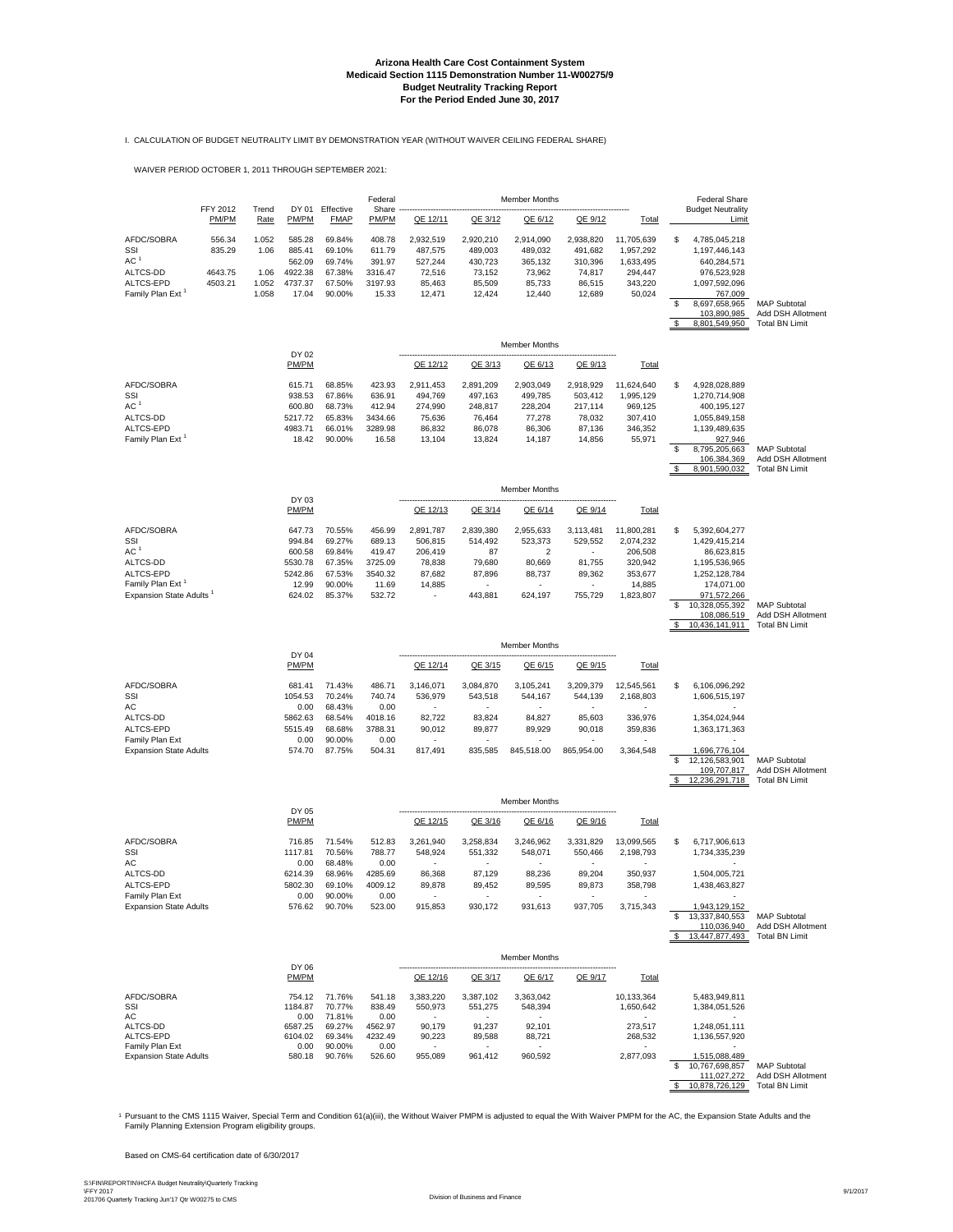II. WAIVER COSTS AND VARIANCE FROM BUDGET NEUTRALITY LIMIT - BY QUARTER, BY DATE OF PAYMENT

|                                              |                                                                                | <b>Budget Neutrality Limit - Federal Share</b> |                                                                          |                                                          |                                                          |                                                                |                                                                 | Expenditures from CMS-64 - Federal Share                    |                                             |                                                    |                                                        |                                                      |                                              |                                                          |                                                                    |                                                                  |
|----------------------------------------------|--------------------------------------------------------------------------------|------------------------------------------------|--------------------------------------------------------------------------|----------------------------------------------------------|----------------------------------------------------------|----------------------------------------------------------------|-----------------------------------------------------------------|-------------------------------------------------------------|---------------------------------------------|----------------------------------------------------|--------------------------------------------------------|------------------------------------------------------|----------------------------------------------|----------------------------------------------------------|--------------------------------------------------------------------|------------------------------------------------------------------|
|                                              |                                                                                |                                                | WAIVER PERIOD OCTOBER 1, 2011 THROUGH SEPTEMBER 30, 2016;                |                                                          |                                                          |                                                                |                                                                 |                                                             |                                             |                                                    |                                                        |                                                      |                                              |                                                          |                                                                    |                                                                  |
|                                              | <b>MAP</b>                                                                     | <b>DSH</b>                                     | Total                                                                    | <b>AFDC/SOBRA</b>                                        | <b>SSI</b>                                               | <u>АС</u>                                                      | <b>ALTCS-DD</b>                                                 | ALTCS-EPD                                                   | Family Plan                                 | DSH/CAHP                                           | SNCP/DSHP                                              | UNC CARE                                             | <b>MED</b>                                   | <b>Exp St Adults</b>                                     | Total                                                              | <b>VARIANCE</b>                                                  |
| QE 12/11 \$<br>QE 3/12<br>QE 6/12<br>QE 9/12 | 2,217,708,266 \$103,890,985<br>2.177.972.323<br>2,153,181,397<br>2,148,796,979 |                                                | 2,321,599,251<br>- \$<br>2.177.972.323<br>2,153,181,397<br>2,148,796,979 | 502,890,921<br>577.297.998<br>581,722,121<br>579,782,505 | 191.249.757<br>217.984.093<br>227,516,987<br>222,428,252 | 175.610.617<br>-S<br>165,596,401<br>145,886,387<br>118,032,081 | 151,638,753<br>-96<br>156.526.315<br>115,946,434<br>205,664,611 | 164,685,415 \$<br>176,620,644<br>179,020,266<br>175,615,524 | 167,197 \$<br>179,167<br>185,175<br>201,702 | 572,050<br>79,564,550<br>6,248,670                 | - \$<br>100,950,000<br>14,312,682                      | \$<br>4,480,769<br>18,367,266                        | $$458,635$ \$<br>(4,080)<br>(889)<br>294     |                                                          | \$1,186,701,295<br>1.294.772.588<br>1,435,271,800<br>1,340,653,587 | \$1,134,897,956<br>883,199,735<br>717,909,597<br>808,143,392     |
| QE 12/12<br>QE 3/13<br>QE 6/13<br>QE 9/13    | 2,208,605,864<br>2,191,115,783<br>2.192.844.999<br>2,202,639,017               | 106.384.369                                    | 2.314.990.233<br>2,191,115,783<br>2.192.844.999<br>2,202,639,017         | 617.247.020<br>589,464,629<br>588,378,705<br>596,611,333 | 242,322,491<br>239,092,492<br>241,298,377<br>237,327,560 | 118,103,369<br>96,180,297<br>88,125,077<br>84,327,037          | 159,452,070<br>163,937,798<br>102.142.130<br>230,955,206        | 179,452,256<br>192,970,394<br>187,310,029<br>190,188,088    | 230,267<br>257.756<br>227,668<br>228,524    | 11.346.623<br>867.795<br>78,756,901<br>558,280     | 95,263,307<br>32,840,000<br>111.555.510<br>144,169,561 | 14.871.980<br>28,744,095<br>17,514,148<br>35,937,456 | ٠                                            |                                                          | 1.438.289.383<br>1,344,355,256<br>1,415,308,545<br>1,520,303,045   | 876,700,850<br>846,760,527<br>777,536,454<br>682,335,972         |
| QE 12/13<br>QE 3/14<br>QE 6/14<br>QE 9/14    | 2,361,638,671<br>2,496,612,543<br>2.658.542.293<br>2,811,261,886               | 108,086,519                                    | 2,469,725,190<br>2,496,612,543<br>2.658.542.293<br>2,811,261,886         | 623,051,060<br>609.066.404<br>584.523.581<br>642,058,425 | 253,112,363<br>242.247.737<br>274.963.993<br>286,491,486 | 84,773,209<br>19,448,214<br>(3,697,277)<br>1,044,222           | 180,587,089<br>172.865.678<br>132.811.366<br>234,971,144        | 208,608,187<br>191,271,321<br>206,922,285<br>202,325,318    | 221,957<br>(15,809)<br>(9,314)<br>735       | 6,098,257<br>3.076.720<br>4,725,871<br>83,398,590  | 128,610,551<br>46,518,282<br>14,595,643                | 20,561,018<br>14,814,313<br>17,460,925<br>716,900    | $\sim$                                       | 231,876,797<br>343,805,363<br>398,971,566                | 1,505,623,691<br>1,484,651,375<br>1.608.025.075<br>1,864,574,029   | 964,101,499<br>1,011,961,168<br>1.050.517.218<br>946,687,857     |
| QE 12/14<br>QE 3/15<br>QE 6/15<br>QE 9/15    | 3,014,649,993<br>3,002,747,900<br>3,022,380,009<br>3,086,805,999               | 109,707,817                                    | 3,124,357,810<br>3,002,747,900<br>3,022,380,009<br>3,086,805,999         | 768,767,395<br>643,924,687<br>676,953,007<br>660,928,120 | 322,908,117<br>297,141,870<br>301,501,985<br>297,720,765 | 24,114,620<br>3,771,216<br>1,376,095<br>(1,214,417)            | 197, 157, 685<br>198,833,968<br>136,222,624<br>269,436,928      | 209,877,907<br>208,709,812<br>210,766,873<br>218,219,020    | 254<br>(475)<br>(1,609)<br>(26)             | 9,813,379<br>1.474.261<br>111,644,096<br>1,465,978 | 78,963,846<br>$\sim$<br>32,871,414<br>(14,698,940)     | 3,397,109<br>2,362,678<br>4,867,076<br>2,512,551     | $\overline{\phantom{a}}$<br>$\sim$<br>$\sim$ | 411,351,488<br>397,361,264<br>434,840,685<br>449,692,969 | 2,026,351,800<br>1,753,579,281<br>1,911,042,246<br>1,884,062,948   | 1,098,006,010<br>1,249,168,619<br>1,111,337,763<br>1,202,743,051 |
| QE 12/15<br>QE 3/16<br>QE 6/16<br>QE 9/16    | 3.315.277.904<br>3,324,626,769<br>3,322,037,434<br>3,375,898,445               | 110.036.940<br>$\overline{\phantom{a}}$        | 3.425.314.844<br>3.324.626.769<br>3,322,037,434<br>3,375,898,445         | 745.437.161<br>648,184,948<br>634.709.981<br>669,689,230 | 343,103,540<br>312,291,893<br>301,905,309<br>311,948,359 | 21,576,137<br>(1,729,262)<br>(1, 180, 414)<br>(750, 198)       | 214.617.413<br>213.667.327<br>215.370.099<br>221,278,330        | 214.987.023<br>224,085,947<br>223,597,734<br>214,057,429    | $\sim$<br>(1)<br>(3)<br>(685)               | 9.941.072<br>20,729,076<br>106,020,956<br>504,237  | 43.581.049<br>48,305,720<br>$\sim$                     | 3,093,001<br>2,494,969<br>2,161,386                  |                                              | 473,302,437<br>482,776,013<br>439,313,652<br>491,624,231 | 2.022.964.783<br>1.946.679.991<br>1,970,538,003<br>1,910,512,319   | 1,402,350,061<br>1,377,946,778<br>1,351,499,431<br>1,465,386,126 |
| QE 12/16<br>QE 3/17<br>QE 6/17<br>QE 9/17    | 3,589,215,559<br>3,597,039,350<br>3,581,443,948                                | 111,027,272                                    | 3,589,215,559<br>3,597,039,350<br>3,692,471,220                          | 693,694,761<br>698,367,817<br>753,982,845                | 331,020,951<br>340,649,746<br>381,866,177                | 2,802,954<br>(91, 276)<br>26,531,976                           | 225,745,743<br>231,791,677<br>251,886,540                       | 223,415,036<br>232,289,659<br>247,601,051                   | (5, 466)<br>(72)<br>(70)                    | 3,195,395<br>4,775,270<br>112,797,468              | 39,578,110<br>$\sim$<br>27,231,927                     | 2,726,671<br>$\sim$<br>269,020                       | $\sim$                                       | 524,641,615<br>533,802,478<br>506,442,446                | 2,046,815,770<br>2,041,585,299<br>2,308,609,380                    | 1,542,399,789<br>1,555,454,051<br>1,383,861,840                  |
|                                              | \$64.053.043.330                                                               | \$649.133.902                                  | \$64.702.177.232 \$14.686.734.654                                        |                                                          | \$6,418,094,300                                          | \$1.168.637.065                                                | \$4.383.506.928                                                 | \$4.682.597.218 \$1.866.872                                 |                                             | \$657,575,495                                      | \$944.648.662                                          | \$197.353.331                                        | \$453.960                                    | \$6,119,803,004                                          | \$39.261.271.489                                                   | \$25.440.905.743                                                 |

Last Updated: 8/1/2017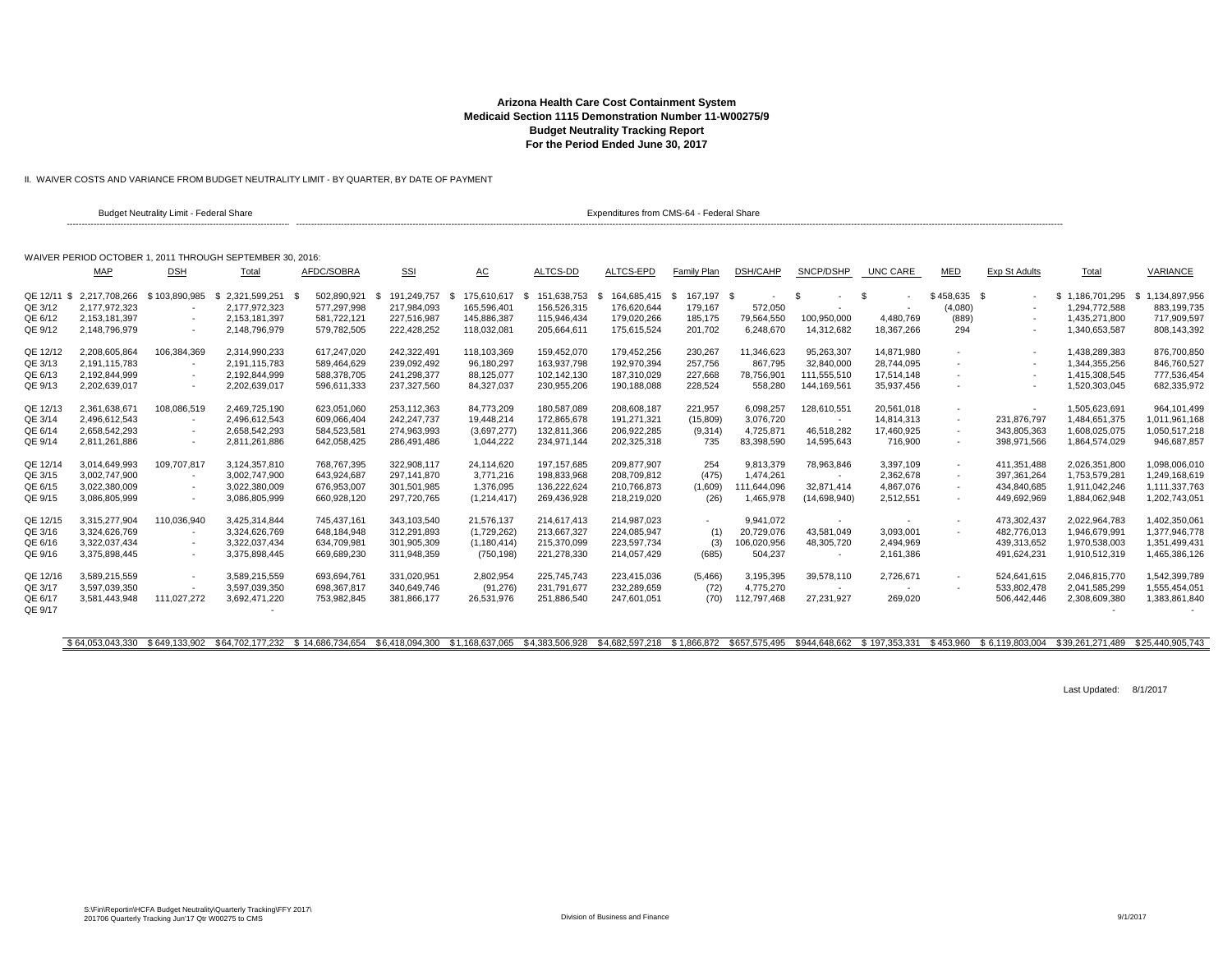#### III. SUMMARY BY DEMONSTRATION YEAR

|       | Federal Share of<br><b>Budget Neutrality</b><br>Limit | Federal Share of<br>Waiver Costs on<br><b>CMS-64</b> | Annual<br>Variance   | As % of Annual<br><b>Budget</b><br><b>Neutrality Limit</b> | Cumulative Federal<br>Share of Budget<br><b>Neutrality Limit</b> | Cumulative Federal<br>Share of Waiver<br>Costs on CMS-64 | <b>Cumulative Federal</b><br>Share Variance | As % of<br>Cumulative<br><b>Budget</b><br><b>Neutrality Limit</b> |
|-------|-------------------------------------------------------|------------------------------------------------------|----------------------|------------------------------------------------------------|------------------------------------------------------------------|----------------------------------------------------------|---------------------------------------------|-------------------------------------------------------------------|
|       | WAIVER PERIOD OCTOBER 1, 2011 THROUGH DECEMBER, 2016  |                                                      |                      |                                                            |                                                                  |                                                          |                                             |                                                                   |
| DY 01 | 8.801.549.950<br>SS.                                  | 5.636.365.085                                        | 3.165.184.865<br>\$. | 35.96%                                                     |                                                                  |                                                          |                                             |                                                                   |
| DY 02 | 8.901.590.032                                         | 5.839.686.223                                        | 3,061,903,809        | 34.40%                                                     |                                                                  |                                                          |                                             |                                                                   |
| DY 03 | 10.436.141.911                                        | 6,476,861,562                                        | 3,959,280,349        | 37.94%                                                     |                                                                  |                                                          |                                             |                                                                   |
| DY 04 | 12,236,291,718                                        | 7,391,302,422                                        | 4,844,989,296        | 39.60%                                                     |                                                                  |                                                          |                                             |                                                                   |
| DY 05 | 13.447.877.493                                        | 7.984.651.612                                        | 5.463.225.881        | 40.63%                                                     |                                                                  |                                                          |                                             |                                                                   |
| DY 06 | 10.878.726.129                                        | 5.932.404.585                                        | 4.946.321.544        | 45.47%                                                     | \$ 64,702,177,232                                                | \$ 39.261.271.489                                        | 25.440.905.743<br>\$                        | 39.32%                                                            |
|       | 64.702.177.232                                        | 39.261.271.489                                       | 25.440.905.743       |                                                            |                                                                  |                                                          |                                             |                                                                   |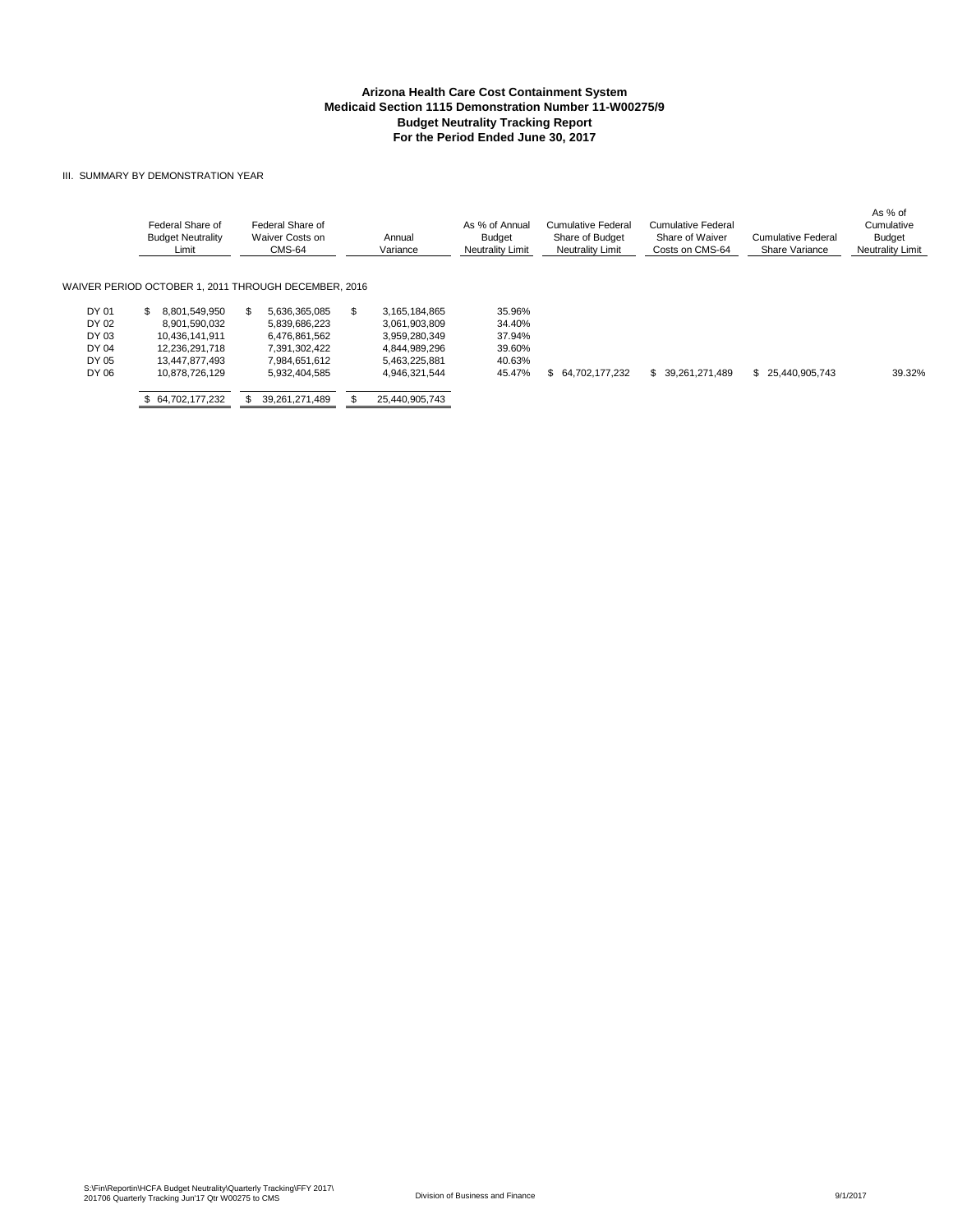IV. Schedule C as Adjusted for Manual Entries and Waiver PMPM Groupings

#### **Schedule C Waiver 11-W00275/9**

| <b>Total Computable</b> |  |
|-------------------------|--|
|-------------------------|--|

| <b>Waiver Name</b>            | 01            | 02            | 03                   | 04             | 05             | 06            | Total          |
|-------------------------------|---------------|---------------|----------------------|----------------|----------------|---------------|----------------|
| AC                            | 917,853,361   | 582,040,636   | 123,936,290          | 32,933,169     | 28,695,229     | (340,094)     | 1,685,118,591  |
| AFDC/SOBRA                    | 3.415.751.961 | 3.582.994.522 | 3.540.155.640        | 3.606.256.898  | 3.924.446.922  | 2.720.828.470 | 20.790.434.413 |
| ALTCS-EPD                     | 1,061,940,357 | 1,167,011,339 | 1,195,528,242        | 1.244.890.085  | 1,261,769,353  | 953.528.486   | 6,884,667,862  |
| ALTCS-DD                      | 939.086.691   | 1.005.552.529 | 1,067,544,854        | 1.170.386.428  | 1.252.457.466  | 1.016.239.125 | 6.451.267.093  |
| <b>DSH/CAHP</b>               | 155,762,651   | 163,280,200   | 162,262,955          | 170,517,535    | 165,250,384    | 152,785,300   | 969,859,025    |
| <b>Expansion State Adults</b> |               |               | 1.137.871.988        | 1.930.577.313  | 2.139.129.229  | 1.665.897.396 | 6.873.475.926  |
| Family Planning Extension     | 830.631       | 1.008.110     | 190.026              | (1,337)        | (763)          | (280)         | 2,026,387      |
| MED                           | 673.818       |               |                      |                |                |               | 673,818        |
| SNCP/DSHP                     | 296.636.120   | 558.334.298   | 240.250.917          | 135.561.857    | 116.750.000    | 62.836.722    | 1.410.369.914  |
| SSI                           | 1.349.512.893 | 1,426,950,723 | 1,545,012,120        | 1,733,791,929  | 1,812,264,435  | 1,342,754,039 | 9,210,286,139  |
| Uncomp Care IHS/638           | 22.866.717    | 97.192.513    | 53.888.765           | 13.437.080     | 7.647.155      | 2,560,109     | 197,592,339    |
| Subtotal                      | 8.160.915.200 | 8,584,364,870 | 9,066,641,797        | 10,038,350,957 | 10,708,409,410 | 7,917,089,273 | 54,475,771,507 |
| New Adult Group               |               |               | 108.363.046          | 303.800.112    | 481.887.787    | 357.307.714   | 1.251.358.659  |
| Total                         | 8,160,915,200 | 8.584.364.870 | 9.175.004.843        | 10.342.151.069 | 11.190.297.197 | 8.274.396.987 | 55,727,130,166 |
|                               |               |               | <b>Federal Share</b> |                |                |               |                |
| <b>Waiver Name</b>            | 01            | 02            | 03                   | 04             | 05             | 06            | Total          |
|                               |               |               |                      |                |                |               |                |

| Waiver Name                   | U1            | U2            | U3            | 04            | U5            | U6            | Total          |
|-------------------------------|---------------|---------------|---------------|---------------|---------------|---------------|----------------|
|                               |               |               |               |               |               |               |                |
| AC                            | 640.073.537   | 400.056.703   | 86.564.824    | 22.536.611    | 19.649.616    | (244, 226)    | 1.168.637.065  |
| AFDC/SOBRA                    | 2.385.714.661 | 2.466.986.527 | 2.497.694.705 | 2.575.994.028 | 2.807.689.330 | 1.952.655.403 | 14.686.734.654 |
| ALTCS-EPD                     | 716.855.277   | 770.397.726   | 807.297.334   | 855.052.161   | 871.824.208   | 661.170.512   | 4.682.597.218  |
| <b>ALTCS-DD</b>               | 632.712.981   | 661.923.939   | 719.012.033   | 802.166.792   | 863.744.227   | 703.946.956   | 4.383.506.928  |
| <b>DSH/CAHP</b>               | 104.828.265   | 107.242.435   | 109.089.385   | 116.736.303   | 113.890.565   | 105.788.542   | 657.575.495    |
| <b>Expansion State Adults</b> |               |               | 971.422.183   | 1.694.692.357 | 1.940.917.952 | 1.512.770.512 | 6,119,803,004  |
| Family Planning Extension     | 767.009       | 927.946       | 174.071       | (1,212)       | (689)         | (253)         | 1.866.872      |
| MED                           | 453.960       |               |               |               |               |               | 453.960        |
| SNCP/DSHP                     | 199.636.108   | 366.713.968   | 161.520.692   | 92.805.648    | 80.464.100    | 43.508.146    | 944.648.662    |
| SSI                           | 932.475.252   | 968.369.300   | 1.070.240.505 | 1.217.912.745 | 1.278.842.023 | 950.254.475   | 6,418,094,300  |
| Uncomp Care IHS/638           | 22.848.035    | 97.067.679    | 53.845.830    | 13,406,989    | 7.630.280     | 2.554.518     | 197.353.331    |
| Subtotal                      | 5.636.365.085 | 5.839.686.223 | 6.476.861.562 | 7.391.302.422 | 7.984.651.612 | 5.932.404.585 | 39.261.271.489 |
| New Adult Group               |               |               | 108.363.046   | 303.792.807   | 481.495.491   | 345.231.005   | 1.238.882.349  |
| Total                         | 5.636.365.085 | 5.839.686.223 | 6.585.224.608 | 7.695.095.229 | 8.466.147.103 | 6.277.635.590 | 40.500.153.838 |
|                               |               |               |               |               |               |               |                |

#### **Adjustments to Schedule C Waiver 11-W00275/9**

**Total Computable**

|                                      |               |               | <b>TURE OUTSPARED</b> |                |                |                |                |
|--------------------------------------|---------------|---------------|-----------------------|----------------|----------------|----------------|----------------|
| Waiver Name                          | 01            | 02            | 03                    | 04             | 05             | 06             | Total          |
| AС                                   | 313,572       | 210,756       | 87,745                | (7)            | 326            | 119            | 612,511        |
| AFDC/SOBRA                           | 1,014,881     | 1,090,143     | 990,293               | 5,056,392      | 4,912,060      | 4,769,809      | 17,833,578     |
| SSI                                  | 365,158       | 399,101       | 398,723               | 2,391,771      | 2,371,156      | 2,374,229      | 8,300,138      |
| <b>Expansion State Adults</b>        |               |               | 223,239               | 3,043,744      | 3,208,358      | 3,347,743      | 9,823,084      |
| ALTCS-DD (Cost Sharing) <sup>1</sup> |               |               |                       |                |                |                |                |
| CAHP <sup>2</sup>                    | (1,693,611)   | (1,700,000)   | (1,700,000)           | (10, 491, 900) | (10, 491, 900) | (10, 491, 900) | (36, 569, 311) |
| Total                                |               |               |                       |                |                |                |                |
|                                      |               |               | <b>Federal Share</b>  |                |                |                |                |
| Waiver Name                          | 01            | 02            | 03                    | 04             | 05             | 06             | Total          |
| AС                                   | 211,034       | 138,424       | 58,991                | (5)            | 225            | 83             | 408,751        |
| AFDC/SOBRA                           | 683,014       | 716,006       | 665,774               | 3,461,607      | 3,385,392      | 3,302,616      | 12,214,409     |
| SSI                                  | 245,752       | 262,130       | 268,062               | 1,637,406      | 1,634,201      | 1,643,916      | 5,691,467      |
| <b>Expansion State Adults</b>        |               |               | 150,083               | 2,083,747      | 2,211,200      | 2,317,977      | 6,763,008      |
| ALTCS-DD (Cost Sharing) <sup>1</sup> |               |               |                       |                |                |                |                |
| $CAHP^2$                             | (1, 139, 800) | (1, 116, 560) | (1, 142, 910)         | (7, 182, 755)  | (7,231,017)    | (7, 264, 592)  | (25,077,634)   |
| Total                                |               |               |                       |                |                |                | 0              |

<sup>2</sup> The Critical Access Hospital Payment (CAHP) waiver expenditures are included in the AFDC\SOBRA, AC, SSI, and Expansion State Adults rate development while the<br>expenditures are required to be reported on separate Forms AC, SSI and Expansion State Adults waiver categories for budget neutrality comparison purposes. The CAHP expenditures are allocated to the waiver categories in the same proportion as the capitation payments made for the CAHP service period. <sup>1</sup> The CMS 1115 Waiver, Special Term and Condition 42,d requires that premiums collected by the State shall be reported on Form CMS-64 Summary Sheet line 9,D.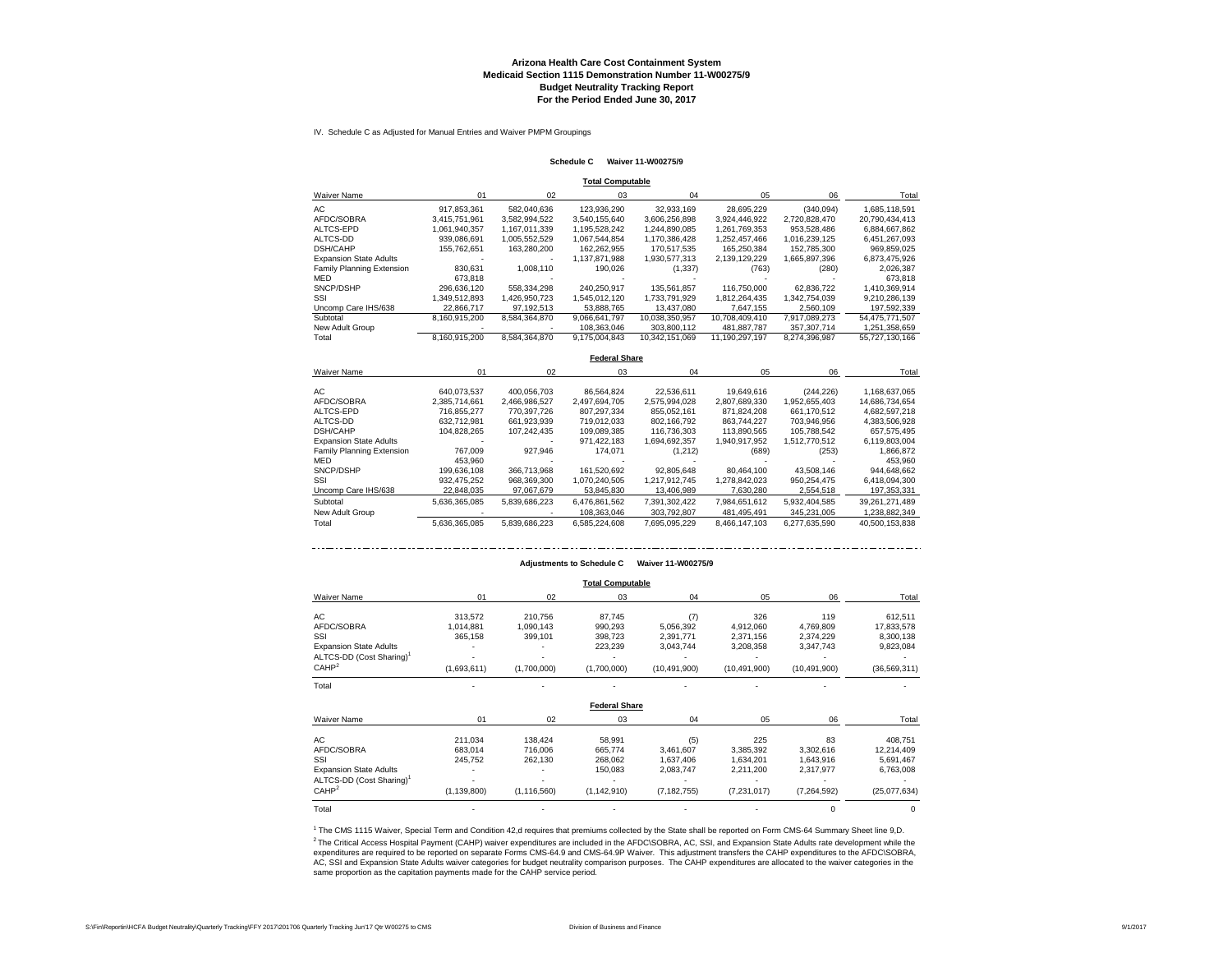#### **Arizona Health Care Cost Containment System Medicaid Section 1115 Demonstration Number 11-W00275/9 Budget Neutrality Tracking Report For the Period Ended June 30, 2017**

IV. Schedule C as Adjusted for Manual Entries and Waiver PMPM Groupings

#### **Revised Schedule C Waiver 11-W00275/9**

| <b>Total Computable</b>       |                               |               |                      |                |                |                    |                |  |  |  |
|-------------------------------|-------------------------------|---------------|----------------------|----------------|----------------|--------------------|----------------|--|--|--|
| <b>Waiver Name</b>            | 01                            | 02            | 03                   | 04             | 05             | 06                 | Total          |  |  |  |
|                               |                               |               |                      |                |                |                    |                |  |  |  |
| AC                            | 918, 166, 933                 | 582.251.392   | 124.024.035          | 32,933,162     | 28,695,555     | (339.974.79)       | 1,685,731,102  |  |  |  |
| AFDC/SOBRA                    | 3.416.766.842                 | 3,584,084,665 | 3,541,145,933        | 3,611,313,290  | 3,929,358,982  | 2,725,598,279      | 20,808,267,991 |  |  |  |
| ALTCS-EPD                     | 1,061,940,357                 | 1,167,011,339 | 1,195,528,242        | 1,244,890,085  | 1,261,769,353  | 953,528,486        | 6,884,667,862  |  |  |  |
| ALTCS-DD                      | 939,086,691                   | 1,005,552,529 | 1,067,544,854        | 1,170,386,428  | 1,252,457,466  | 1,016,239,125      | 6,451,267,093  |  |  |  |
| <b>DSH/CAHP</b>               | 154.069.040                   | 161,580,200   | 160,562,955          | 160.025.635    | 154.758.484    | 142.293.400        | 933.289.714    |  |  |  |
| <b>Expansion State Adults</b> |                               |               | 1,138,095,227        | 1,933,621,057  | 2,142,337,587  | 1,669,245,139      | 6,883,299,010  |  |  |  |
| Family Planning Extension     | 830.631                       | 1.008.110     | 190,026              | (1,337)        | (763)          | (280)              | 2,026,387      |  |  |  |
| MED                           | 673.818                       |               |                      |                |                |                    | 673.818        |  |  |  |
| SNCP/DSHP                     | 296,636,120                   | 558,334,298   | 240.250.917          | 135.561.857    | 116,750,000    | 62,836,722         | 1,410,369,914  |  |  |  |
| SSI                           | 1.349.878.051                 | 1,427,349,824 | 1,545,410,843        | 1,736,183,700  | 1,814,635,591  | 1,345,128,268      | 9,218,586,277  |  |  |  |
| Uncomp Care IHS/638           | 22,866,717                    | 97,192,513    | 53,888,765           | 13,437,080     | 7.647.155      | 2,560,109          | 197,592,339    |  |  |  |
| Subtotal                      | 8.160.915.200                 | 8,584,364,870 | 9.066.641.797        | 10.038.350.957 | 10.708.409.410 | 7.917.089.273      | 54.475.771.507 |  |  |  |
| New Adult Group               |                               |               | 108,363,046          | 303,800,112    | 481,887,787    | 357, 307, 714      | 1,251,358,659  |  |  |  |
| Total                         | 8,160,915,200                 | 8,584,364,870 | 9.175.004.843        | 10.342.151.069 | 11,190,297,197 | 8,274,396,987      | 55,727,130,166 |  |  |  |
|                               |                               |               | <b>Federal Share</b> |                |                |                    |                |  |  |  |
| <b>Waiver Name</b>            | 01                            | 02            | 03                   | 04             | 05             | 06                 | Total          |  |  |  |
| AC                            | 640,284,571                   | 400,195,127   | 86,623,815           | 22,536,606     | 19,649,841     | (244, 143)         | 1,169,045,816  |  |  |  |
| AFDC/SOBRA                    | 2,386,397,675                 | 2,467,702,533 | 2,498,360,479        | 2,579,455,635  | 2,811,074,722  | 1,955,958,019      | 14,698,949,063 |  |  |  |
| ALTCS-EPD                     | 716,855,277                   | 770,397,726   | 807,297,334          | 855,052,161    | 871,824,208    | 661,170,512        | 4,682,597,218  |  |  |  |
| ALTOR DD                      | <b>C<sub>22</sub></b> 712 001 | EE1 022.020   | <b>710.012.022</b>   | 002.400, 702   | 0007744227     | <b>702 DAC OFC</b> | 1.292 EAC020   |  |  |  |

| ALICS-EPD                     | (16.855.2)    | 770.397.726   | 807.297.334   | 855.052.161   | 871.824.208   | 661.170.512   | 4.682.597.218  |
|-------------------------------|---------------|---------------|---------------|---------------|---------------|---------------|----------------|
| ALTCS-DD                      | 632.712.981   | 661.923.939   | 719.012.033   | 802.166.792   | 863.744.227   | 703.946.956   | 4.383.506.928  |
| DSH/CAHP                      | 103.688.465   | 106.125.875   | 107.946.475   | 109.553.548   | 106.659.548   | 98.523.950    | 632.497.861    |
| <b>Expansion State Adults</b> |               |               | 971.572.266   | 1.696.776.104 | 1.943.129.152 | 1.515.088.489 | 6.126.566.012  |
| Family Planning Extension     | 767.009       | 927.946       | 174.071       | (1,212)       | (689)         | (253)         | 1.866.872      |
| <b>MED</b>                    | 453.960       |               |               |               |               |               | 453.960        |
| SNCP/DSHP                     | 199.636.108   | 366.713.968   | 161.520.692   | 92.805.648    | 80.464.100    | 43.508.146    | 944.648.662    |
| SSI                           | 932.721.004   | 968.631.430   | 1.070.508.567 | 1.219.550.151 | 1.280.476.224 | 951.898.391   | 6.423.785.767  |
| Uncomp Care IHS/638           | 22.848.035    | 97.067.679    | 53.845.830    | 13,406,989    | 7.630.280     | 2.554.518     | 197.353.331    |
| Subtotal                      | 5.636.365.085 | 5.839.686.223 | 6.476.861.562 | 7.391.302.422 | 7.984.651.612 | 5.932.404.585 | 39.261.271.489 |
| New Adult Group               |               |               | 108.363.046   | 303.792.807   | 481.495.491   | 345.231.005   | .238.882.349   |
| Total                         | 5.636.365.085 | 5.839.686.223 | 6.585.224.608 | 7.695.095.229 | 8.466.147.103 | 6.277.635.590 | 40.500.153.838 |

#### **Calculation of Effective FMAP:**

| AFDC/SOBRA                    |               |               |               |               |               |               |  |
|-------------------------------|---------------|---------------|---------------|---------------|---------------|---------------|--|
| Federal                       | 2,386,397,675 | 2,467,702,533 | 2,498,360,479 | 2,579,455,635 | 2,811,074,722 | 1,955,958,019 |  |
| Total                         | 3,416,766,842 | 3,584,084,665 | 3,541,145,933 | 3,611,313,290 | 3,929,358,982 | 2.725.598.279 |  |
| <b>Effective FMAP</b>         | 0.698437378   | 0.688516808   | 0.705523163   | 0.714270801   | 0.715402877   | 0.717625203   |  |
|                               |               |               |               |               |               |               |  |
| SSI                           |               |               |               |               |               |               |  |
| Federal                       | 932,721,004   | 968,631,430   | 1,070,508,567 | 1,219,550,151 | 1,280,476,224 | 951,898,391   |  |
| Total                         | 1,349,878,051 | 1,427,349,824 | 1,545,410,843 | 1,736,183,700 | 1,814,635,591 | 1,345,128,268 |  |
| <b>Effective FMAP</b>         | 0.690966864   | 0.678622307   | 0.692701602   | 0.702431517   | 0.705638217   | 0.707663658   |  |
| ALTCS-EPD                     |               |               |               |               |               |               |  |
| Federal                       | 716,855,277   | 770,397,726   | 807,297,334   | 855,052,161   | 871,824,208   | 661,170,512   |  |
| Total                         | 1.061.940.357 | 1.167.011.339 | 1.195.528.242 | 1.244.890.085 | 1.261.769.353 | 953.528.486   |  |
| <b>Effective FMAP</b>         | 0.67504288    | 0.660145879   | 0.675264126   | 0.686849523   | 0.690953704   | 0.693393561   |  |
|                               |               |               |               |               |               |               |  |
| ALTCS-DD                      |               |               |               |               |               |               |  |
| Federal                       | 632,712,981   | 661,923,939   | 719,012,033   | 802,166,792   | 863,744,227   | 703.946.956   |  |
| Total                         | 939,086,691   | 1,005,552,529 | 1,067,544,854 | 1,170,386,428 | 1,252,457,466 | 1,016,239,125 |  |
| <b>Effective FMAP</b>         | 0.673753538   | 0.658268882   | 0.673519272   | 0.685386273   | 0.689639569   | 0.692698144   |  |
|                               |               |               |               |               |               |               |  |
| AС                            |               |               |               |               |               |               |  |
| Federal                       | 640,284,571   | 400,195,127   | 86,623,815    | 22,536,606    | 19,649,841    | (244, 143)    |  |
| Total                         | 918, 166, 933 | 582,251,392   | 124,024,035   | 32,933,162    | 28,695,555    | (339, 975)    |  |
| <b>Effective FMAP</b>         | 0.697350937   | 0.687323607   | 0.698443773   | 0.684313459   | 0.684769494   | 0.718122158   |  |
| <b>Expansion State Adults</b> |               |               |               |               |               |               |  |
| Federal                       |               |               | 971,572,266   | 1,696,776,104 | 1,943,129,152 | 1,515,088,489 |  |
| Total                         |               |               | 1,138,095,227 | 1.933.621.057 | 2.142.337.587 | 1.669.245.139 |  |
| <b>Effective FMAP</b>         |               |               | 0.853682753   | 0.877512219   | 0.907013518   | 0.907648885   |  |
|                               |               |               |               |               |               |               |  |
| New Adult Group               |               |               |               |               |               |               |  |
| Federal                       |               |               | 108,363,046   | 303,792,807   | 481,495,491   | 345,231,005   |  |
| Total                         |               |               | 108.363.046   | 303.800.112   | 481.887.787   | 357.307.714   |  |
| <b>Effective FMAP</b>         |               |               |               | 0.999975955   | 0.999185918   | 0.966200816   |  |
|                               |               |               |               |               |               |               |  |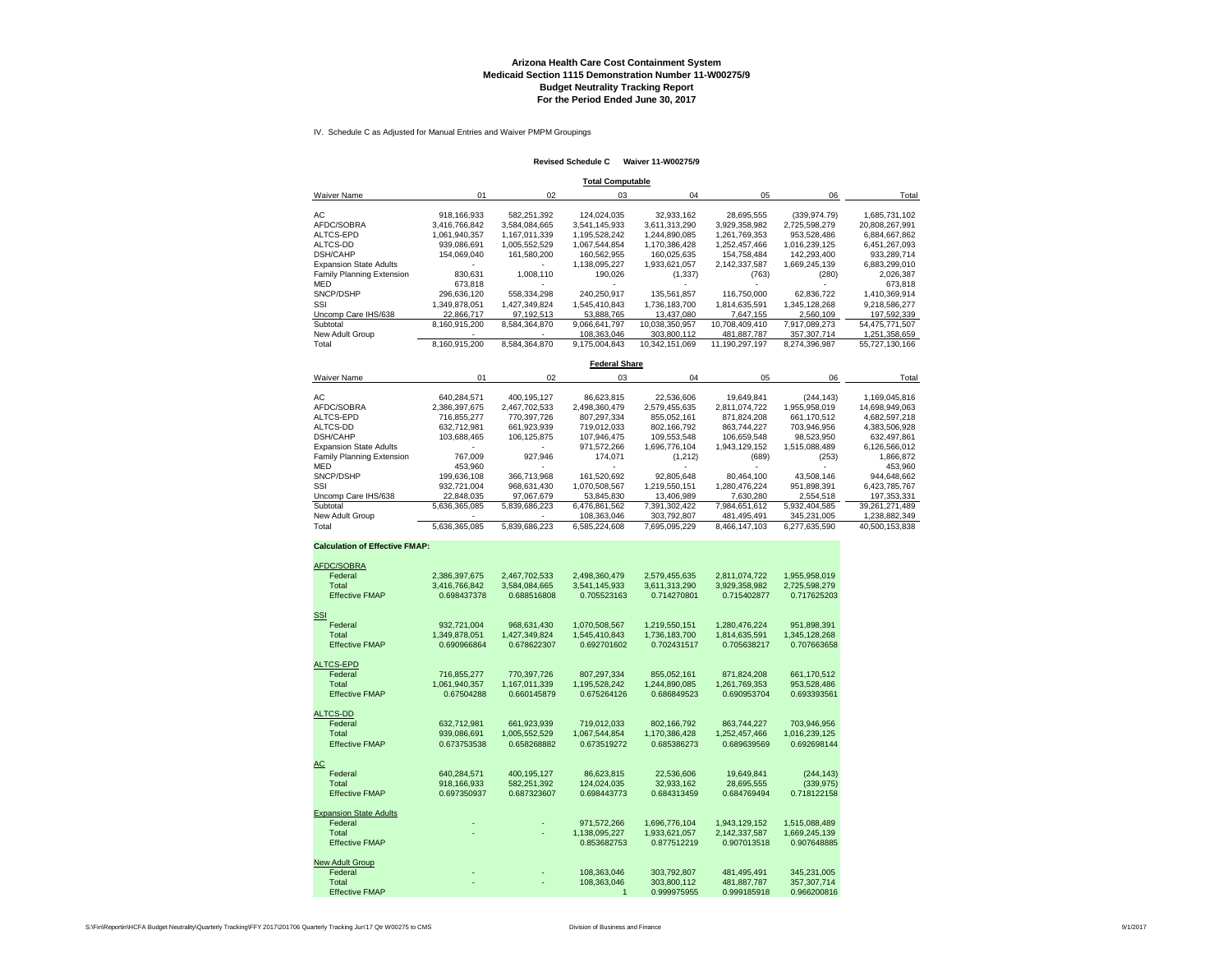#### **Arizona Health Care Cost Containment System Medicaid Section 1115 Demonstration Number 11-W00275/9 Budget Neutrality Tracking Report For the Period Ended June 30, 2017**

V. Budget Neutrality Member Months and Cost Sharing Premium Collections

| <b>Budget Neutrality Member Months:</b>                         | <b>AFDC/SOBRA</b> | SSI     | <b>ALTCS-DD</b> | <b>ALTCS-EPD</b> | AC             | <b>MED</b>               | Family<br><b>Plan Ext</b> | Expan St<br><b>Adults</b> | <b>New Adult</b><br>Group |
|-----------------------------------------------------------------|-------------------|---------|-----------------|------------------|----------------|--------------------------|---------------------------|---------------------------|---------------------------|
| Quarter Ended December 31, 2011                                 | 2,932,519         | 487,575 | 72,516          | 85,463           | 527,244        | 467                      | 12,471                    |                           |                           |
| Quarter Ended March 31, 2012                                    | 2,920,210         | 489,003 | 73,152          | 85,509           | 430,723        |                          | 12,424                    |                           |                           |
| Quarter Ended June 30, 2012                                     | 2,914,090         | 489,032 | 73,962          | 85,733           | 365,132        | $\overline{\phantom{a}}$ | 12,440                    |                           |                           |
| Quarter Ended September 30, 2012                                | 2,938,820         | 491,682 | 74,817          | 86,515           | 310,396        | $\overline{\phantom{a}}$ | 12,689                    |                           |                           |
| Quarter Ended December 31, 2012                                 | 2,911,453         | 494,769 | 75,636          | 86,832           | 274,990        | $\overline{\phantom{a}}$ | 13,104                    |                           |                           |
| Quarter Ended March 31, 2013                                    | 2,891,209         | 497,163 | 76,464          | 86,078           | 248,817        |                          | 13,824                    |                           |                           |
| Quarter Ended June 30, 2013                                     | 2,903,049         | 499,785 | 77,278          | 86,306           | 228,204        |                          | 14,187                    |                           |                           |
| Quarter Ended September 30, 2013                                | 2,918,929         | 503,412 | 78,032          | 87,136           | 217,114        | $\overline{\phantom{a}}$ | 14,856                    |                           |                           |
| Quarter Ended December 31, 2013                                 | 2,891,787         | 506,815 | 78,838          | 87,682           | 206,419        | $\overline{\phantom{a}}$ | 14,885                    |                           |                           |
| Quarter Ended March 31, 2014                                    | 2,839,380         | 514,492 | 79,680          | 87,896           | 87             |                          | $\blacksquare$            | 443,881                   | 38,998                    |
| Quarter Ended June 30, 2014                                     | 2,955,633         | 523,373 | 80,669          | 88,737           | $\overline{2}$ |                          | $\overline{\phantom{a}}$  | 624,197                   | 86,533                    |
| Quarter Ended September 30, 2014                                | 3,113,481         | 529,552 | 81,755          | 89,362           |                |                          | -                         | 755.729                   | 122,898                   |
| Quarter Ended December 31, 2014                                 | 3,146,071         | 536,979 | 82,722          | 90,012           |                |                          | -                         | 817,491                   | 149,801                   |
| Quarter Ended March 31, 2015                                    | 3,084,870         | 543,518 | 83,824          | 89,877           |                |                          | $\overline{\phantom{a}}$  | 835,585                   | 191,143                   |
| Quarter Ended June 30, 2015                                     | 3,105,241         | 544,167 | 84,827          | 89,929           |                | $\overline{\phantom{a}}$ | ٠                         | 845,518                   | 245,263                   |
| Quarter Ended September 30, 2015                                | 3,209,379         | 544,139 | 85,603          | 90,018           |                |                          | ۰.                        | 865,954                   | 284,888                   |
| Quarter Ended December 31, 2015                                 | 3,261,940         | 548,924 | 86,368          | 89,878           |                |                          | ۰.                        | 915.853                   | 312,497                   |
| Quarter Ended March 31, 2016                                    | 3,258,834         | 551,332 | 87,129          | 89,452           |                |                          | ٠                         | 930,172                   | 331,697                   |
| Quarter Ended June 30, 2016                                     | 3,246,962         | 548,071 | 88,236          | 89,595           |                |                          | ۰.                        | 931.613                   | 333,928                   |
| Quarter Ended September 30, 2016                                | 3,331,829         | 550,466 | 89,204          | 89,873           |                |                          | $\overline{\phantom{0}}$  | 937,705                   | 325,108                   |
| Quarter Ended December 31, 2016                                 | 3,383,220         | 550,973 | 90,179          | 90,223           |                |                          | ۰.                        | 955,089                   | 331,115                   |
| Quarter Ended March 31, 2017                                    | 3,387,102         | 551,275 | 91,237          | 89,588           |                |                          | -                         | 961,412                   | 334,958                   |
| Quarter Ended June 30, 2017<br>Quarter Ended September 30, 2017 | 3,363,042         | 548,394 | 92,101          | 88,721           |                |                          |                           | 960,592                   | 336,332                   |

|                                          | <b>Disabled</b> |         |
|------------------------------------------|-----------------|---------|
|                                          | Total           | Federal |
| <b>Cost Sharing Premium Collections:</b> | Computable      | Share   |
| Quarter Ended December 31, 2011          |                 |         |
| Quarter Ended March 31, 2012             |                 |         |
| Quarter Ended June 30, 2012              |                 |         |
| Quarter Ended September 30, 2012         |                 |         |
| Quarter Ended December 31, 2012          |                 |         |
| Quarter Ended March 31, 2013             |                 |         |
| Quarter Ended June 30, 2013              |                 |         |
| Quarter Ended September 30, 2013         |                 |         |
| Quarter Ended December 31, 2013          |                 |         |
| Quarter Ended March 31, 2014             |                 |         |
| Quarter Ended June 30, 2014              |                 |         |
| Quarter Ended September 30, 2014         |                 |         |
| Quarter Ended December 31, 2014          |                 |         |
| Quarter Ended March 31, 2015             |                 |         |
| Quarter Ended June 30, 2015              |                 |         |
| Quarter Ended September 30, 2015         |                 |         |
| Quarter Ended December 31, 2015          |                 |         |
| Quarter Ended March 31, 2016             |                 |         |
| Quarter Ended June 30, 2016              |                 |         |
| Quarter Ended September 30, 2016         |                 |         |
| Quarter Ended December 31, 2016          |                 |         |
| Quarter Ended March 31, 2017             |                 |         |
| Quarter Ended June 30, 2017              |                 |         |
| Quarter Ended September 30, 2017         |                 |         |

**ALTCS Developmentally**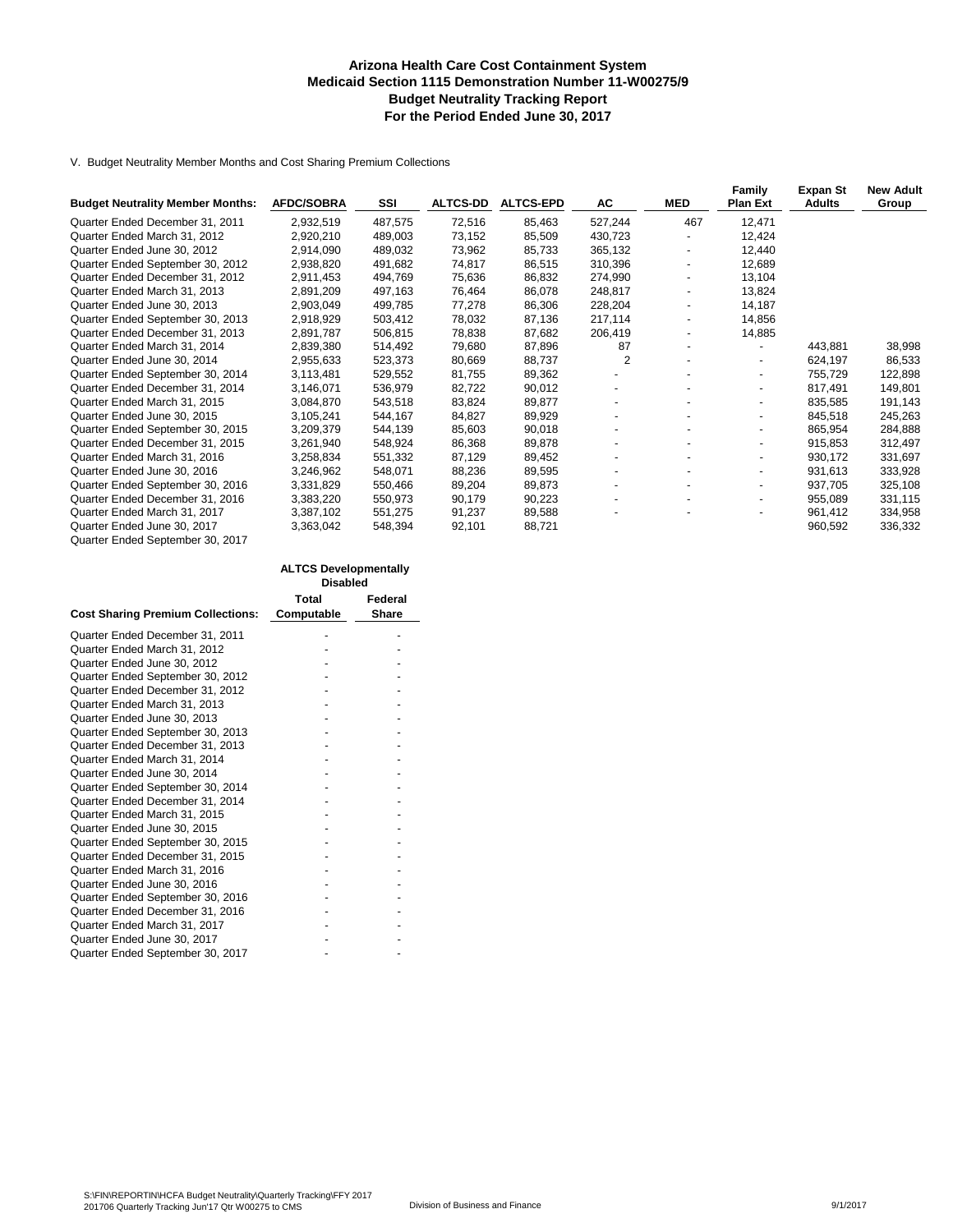#### VI. Allocation of Disproportionate Share Hospital Payments

#### **Federal Share**

|                               | FFY 2012                 | FFY 2013    | <b>FFY 2014</b> | FFY 2015    | <b>FFY 2016</b> | <b>FFY 2017</b> |             |
|-------------------------------|--------------------------|-------------|-----------------|-------------|-----------------|-----------------|-------------|
| <b>Total Allotment</b>        | 103,890,985              | 106,384,369 | 108,086,519     | 109,707,817 | 110,036,940     | 111,027,272     | 649,133,902 |
| Reported in<br>QE             |                          |             |                 |             |                 |                 |             |
| Dec-11                        |                          |             |                 |             |                 |                 |             |
| Mar-12                        |                          |             |                 |             |                 |                 |             |
| Jun-12                        | 78,996,800               |             |                 |             |                 |                 | 78,996,800  |
| Sep-12                        | 6,248,670                |             |                 |             |                 |                 | 6,248,670   |
| Dec-12                        | 11,346,623               |             |                 |             |                 |                 | 11,346,623  |
| Mar-13                        | 309,515                  |             |                 |             |                 |                 | 309,515     |
| $Jun-13$                      | 1,022,914                | 77,733,987  |                 |             |                 |                 | 78,756,901  |
| Sep-13                        |                          |             |                 |             |                 |                 |             |
| Dec-13                        | $\overline{\phantom{a}}$ | 6,098,257   |                 |             |                 |                 | 6,098,257   |
| Mar-14                        | 2,505,265                |             |                 |             |                 |                 | 2,505,265   |
| Jun-14                        |                          | 4,725,871   |                 |             |                 |                 | 4,725,871   |
| Sep-14                        | 3,258,682                |             | 79,568,453      |             |                 |                 | 82,827,135  |
| Dec-14                        |                          |             | 6,222,002       |             |                 |                 | 6,222,002   |
| <b>Mar-15</b>                 |                          | 1,474,261   |                 |             |                 |                 | 1,474,261   |
| Jun-15                        |                          | 16,248,501  | (219, 987)      | 92,024,206  |                 |                 | 108,052,719 |
| Sep-15                        |                          |             | 1,465,978       |             |                 |                 | 1,465,978   |
| Dec-15                        | (4)                      |             |                 | 6,325,567   |                 |                 | 6,325,563   |
| Mar-16                        |                          |             | 20,729,076      |             |                 |                 | 20,729,076  |
| Jun-16                        |                          | (14, 886)   | 180,953         | 4,170,769   | 98,068,611      |                 | 102,405,447 |
| Sep-16                        |                          |             |                 | 504,238     |                 |                 | 504,238     |
| Dec-16                        |                          | (1,292,221) |                 | 270,327     | 584,993         |                 | (436,900)   |
| Mar-17                        |                          |             |                 | 4,775,270   |                 |                 | 4,775,270   |
| Jun-17                        |                          | 1,152,106   |                 | 1,483,173   | 8,005,943       | 98,523,950      | 109,165,172 |
| Sep-17                        |                          |             |                 |             |                 |                 |             |
| Dec-17                        |                          |             |                 |             |                 |                 |             |
| <b>Total Reported to Date</b> | 103,688,465              | 106,125,875 | 107,946,475     | 109,553,550 | 106,659,547     | 98,523,950      | 632,497,862 |
| <b>Unused Allotment</b>       | 202,520                  | 258,494     | 140,044         | 154,267     | 3,377,393       | 12,503,322      | 16,636,040  |